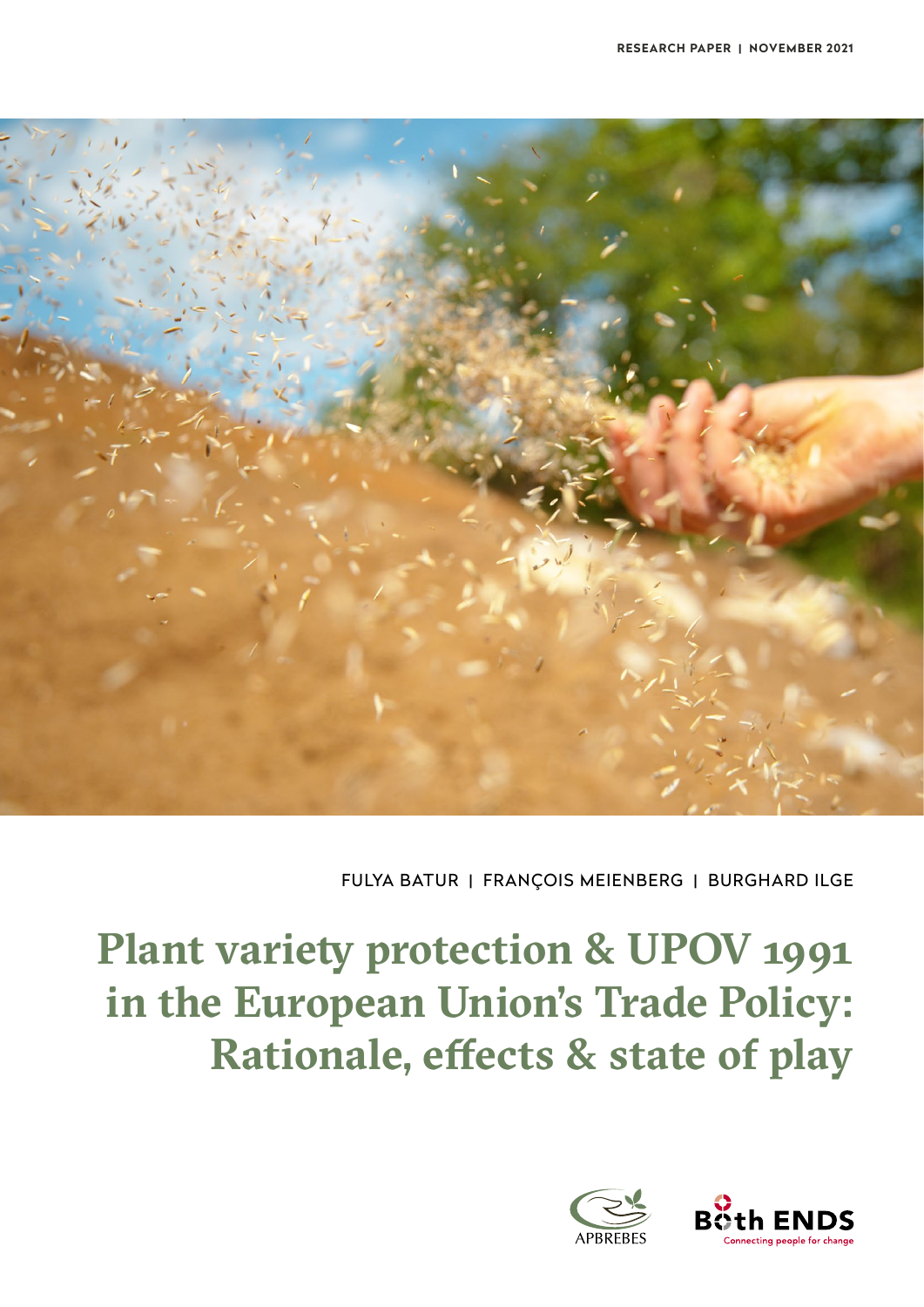#### **[ABOUT THIS RESEARCH PAPER](#page-2-0)** 3

**[SUMMARY OF FINDINGS](#page-3-0)** 4

- **[1](#page-6-0) [WHAT IS UPOV & ITS 1991 ACT?](#page-6-0)** 7 1.1 [Fundamentals of Plant Variety Protection and the different UPOV Acts](#page-6-0) 7
- **[2](#page-9-0) PVP & UPOV 1991 IN EU [FOREIGN TRADE POLICY, THE STATE OF PLAY](#page-9-0)** 10 2.1 [PVP & UPOV 1991 in Trade Agreements Atified, Signed or Concluded](#page-10-0) 11 2.2 [PVP & UPOV 1991 in Trade Agreements in Negotiation](#page-18-0) 18
- **[3](#page-20-0) [PROMOTION OF UPOV THROUGH OTHER ACTIVITIES](#page-20-0) 21**
- **4 [C](#page-20-0)ONCLUDING REMARKS [2](#page-20-0)3**

**[ANNEX](#page-23-0)** 24 Thematic Bibliography 24 Acronyms 25 [Summary Table on State of Play UPOV 91 in EU Trade, Association](#page-25-0) & Partnership Agreements 26

**[ENDNOTES](#page-31-0)** 32

**ABOUT THE AUTHORS** Fulya BATUR is an external consultant contracted by APREBES to conduct background research for this study (fulya.batur@kybelesrl.com) | François MEIENBERG is the Coordinator of APBREBES (contact@apbrebes.org) | Burghard ILGE is Senior Policy Officer at the Dutch non-governmental organisation Both ENDS (bi@bothends.org)

**IMPRINT** Plant variety protection & UPOV 1991 in the European Union's Trade Policy: Rationale, effects & state of play | **AUTHOR** Fulya Batur, François Meienberg & Burghard Ilge | **PUBLISHED By** Association for Plant Breeding for the Benefit of Society (APBREBES), www.apbrebes.org and Both ENDS, www.bothends.org | **LAYOUT** Karin Hutter, karinhutter.com | **© APBREBES and Both ENDS, 2021.** Readers are encouraged to quote and reproduce this material for educational, non-profit purposes, provided the source is acknowledged. | **COVER PHOTO** Shutterstock.com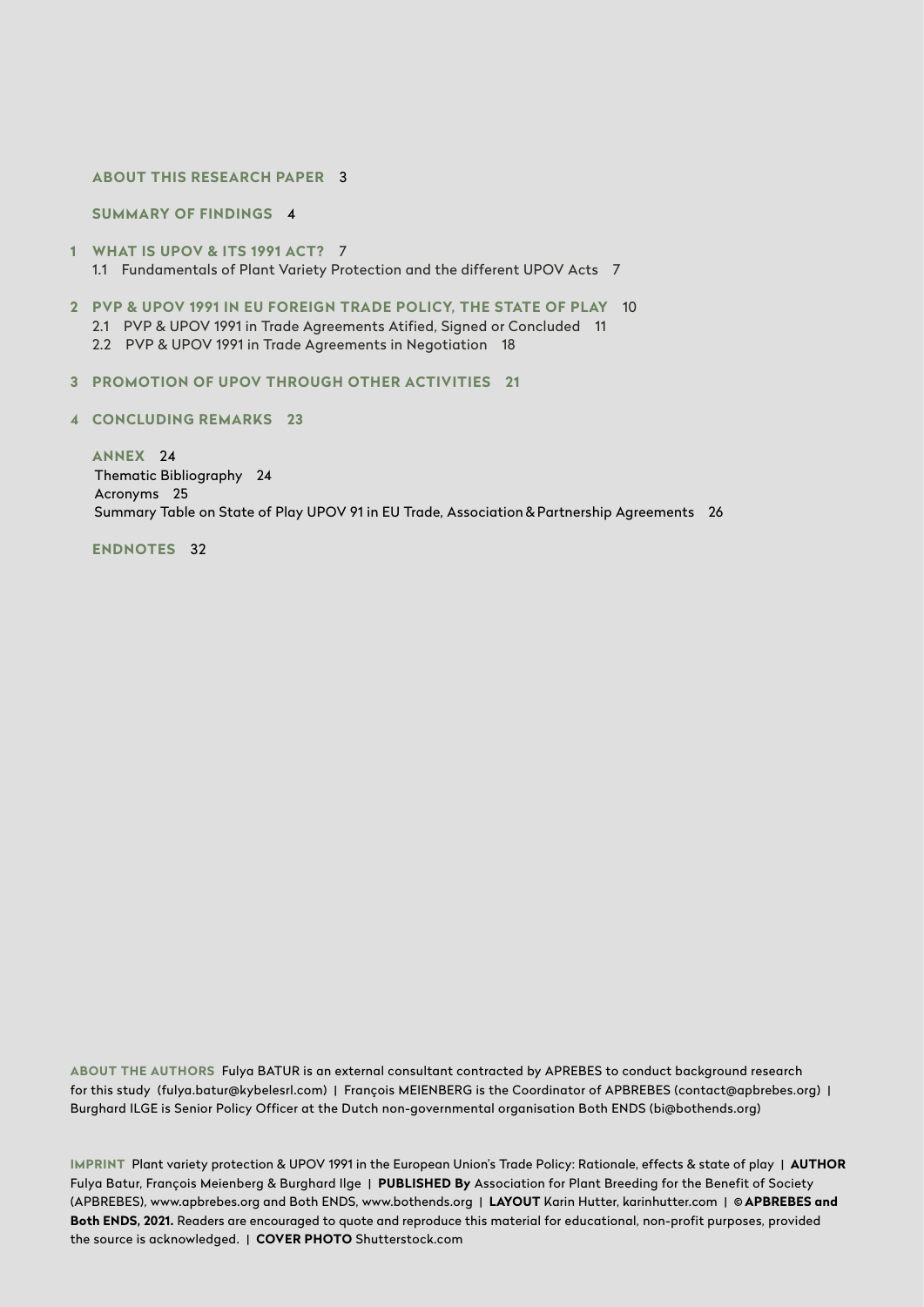# <span id="page-2-0"></span>**About this Research Paper**

This research paper aims to identify the extent of the offensive efforts carried out by the European Union ("EU") in the trade policy pursued by European Commission officials around the globe, advocating the adoption of formalised and strong plant variety protection in trade partners' national laws. The paper will primarily look at how the European Union trade negotiations advocate for the establishment of national plant variety protection ("PVP") regimes that uphold the terms of the 1991 Act of the International Union for the Protection of New Varieties of Plants ("UPOV") Convention in the legal orders of its trade partners, highlighting the practical consequences of this strategy. Although this practice is also prevalent in the trade policy of other countries and regional entities, such as the European Free Trade Association (EFTA, regrouping Iceland, Liechtenstein, Norway, and Switzerland), the United States and others, this paper's focus will remain on the Agreements signed and negotiated by the EU. The analysis is also limited to the level of plant variety protection required in provisions of the different trade and association agreements negotiated and/or signed by the EU, not delving deeper into the enforcement of those agreements, for instance through the specific dispute settlement mechanisms provided by them.

After describing the general principles behind the UPOV system, the paper analyses the arguments brought forward by the EU institutions and other stakeholders to justify the integration of UPOV 1991 in free trade agreements ("FTAs"), confronting them to counterarguments on the detrimental effects of the Convention on local seed systems, as well as issues linked to policy coherence (SEC-TION 1). It then renders a detailed review of the state of play of the negotiations of different trade and association agreements that are currently in force or under negotiation, with specific regards to the level of plant variety protection required in their provisions (SECTION 2). As the European promotion of the UPOV 1991 Act has been carried out through soft-law measures, such as policy support, trainings and capacity-building events not directly linked to free trade agreements, the research will then provide a non-exhaustive yet representative set of examples of such promotion efforts (SECTION 3). The paper is accompanied by a thematic bibliography, which outlines sources used with regards to the reach of UPOV protection and the role of UPOV in foreign trade policy (ANNEX 1), as well as a summary table which recalls the state of play regarding UPOV protection in EU trade, association, and partnership agreements (ANNEX 2).

To promote truly sustainable agriculture, agrobiodiversity, and food security, governments need sufficient flexibility when drafting their national or regional seed and plant breeders' rights laws to design a legal system that both protects breeders' innovation and enshrines farmers' rights, adapted to their local conditions, and needs. APBREBES and Both ENDS therefore call for the EU to change their current approach to include plant variety protection obligations in their trade agreements and to stop requiring developing countries to adopt the 1991 Act of the UPOV Convention through trade agreements or any other related activities.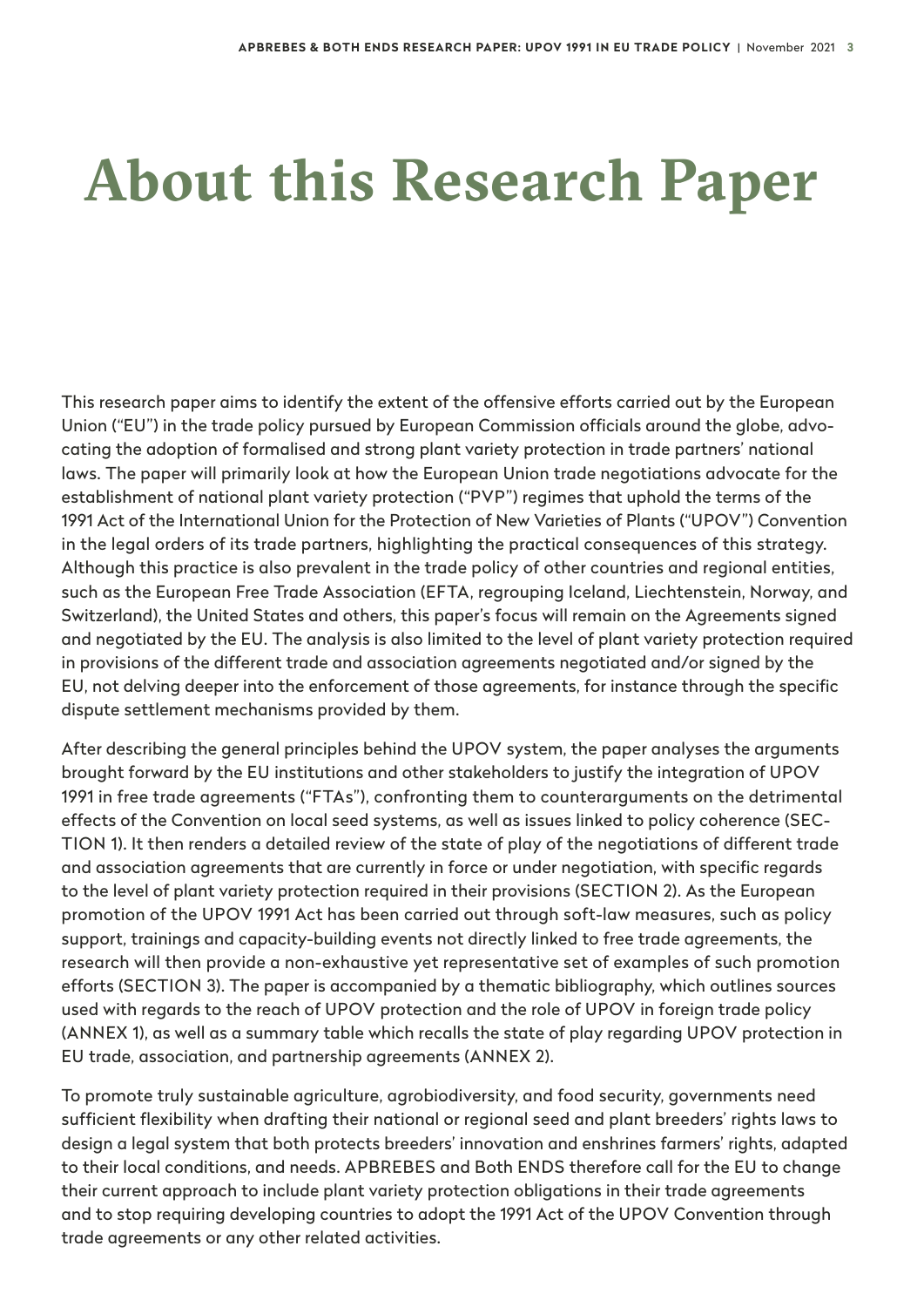# <span id="page-3-0"></span>**Summary of Findings**

All States that are members of the World Trade Organization and its Agreement on Trade Related Intellectual Property Rights ("TRIPS") – except Least Developed countries – currently ought to "provide for the protection of plant varieties either by patents or by an effective *sui generis* system or by any combination thereof". *The sui generis* system refers to plant variety protection, of which the different acts of the International Convention for the Protection of New Varieties of Plants ("UPOV Convention") are just examples of. Still, many countries are led to believe that adherence to the 1991 Act of the UPOV Convention is the only option they have when they establish such an "effective *sui generis* system", which is demonstrably wrong. This pressure is fuelled by widespread advocacy of the UPOV organisation itself, but also by the European Union ("EU") and some of its Member States, whether through soft training tools, consultancy services, or through strong negotiating stances in regional or bilateral trade and association agreement talks. Disregarding the flexibilities recognised to States by the TRIPS Agreement, along with their national context of agricultural production and plant breeding, the EU's trade policy is grounded on a drive to impose the most stringent plant variety protection, which extends the reach of exclusive property rights to the use, multiplication, exchange, and sale of protected varieties, and profoundly affects national farmer seed systems.

The EU negotiates trade agreements using different terminology, from "free trade agreements", to "partnership" or "cooperation" agreements, which all aim to establish rules to facilitate the trade of certain goods, services and recently also investments between Parties, at varying levels. Plant variety protection ("PVP") is usually dealt with in the agreements' chapter dedicated to Intellectual Property Rights ("IPR"), when it exists, and subject to the specific dispute settlement mechanisms provided for in the Agreements.

At the time of writing, all six "**Free Trade Agreements"** ("FTAs") that have been ratified by the EU and are fully or partially in force, or are currently only provisionally applied, include binding provisions on the promotion of UPOV 1991, with varying degrees of obligations with regards to the actual level of protection that needs to be conferred to new plant varieties: Canada (CETA), Japan (JEFTA), Singapore, Vietnam, South Korea and the Agreements signed with some members of the Andean Community. While some provisions include a strong direct obligation to protect plant varieties under the 1991 Act of the UPOV Convention, other Agreements use the qualifier of cooperation, to ensure protection and enforcement of the rights conferred by the 1991 Act.

"**Partnership or Cooperation Agreements**", which are generally viewed as a first step towards a more comprehensive trade deal present a more varied picture. Economic Partnership Agree-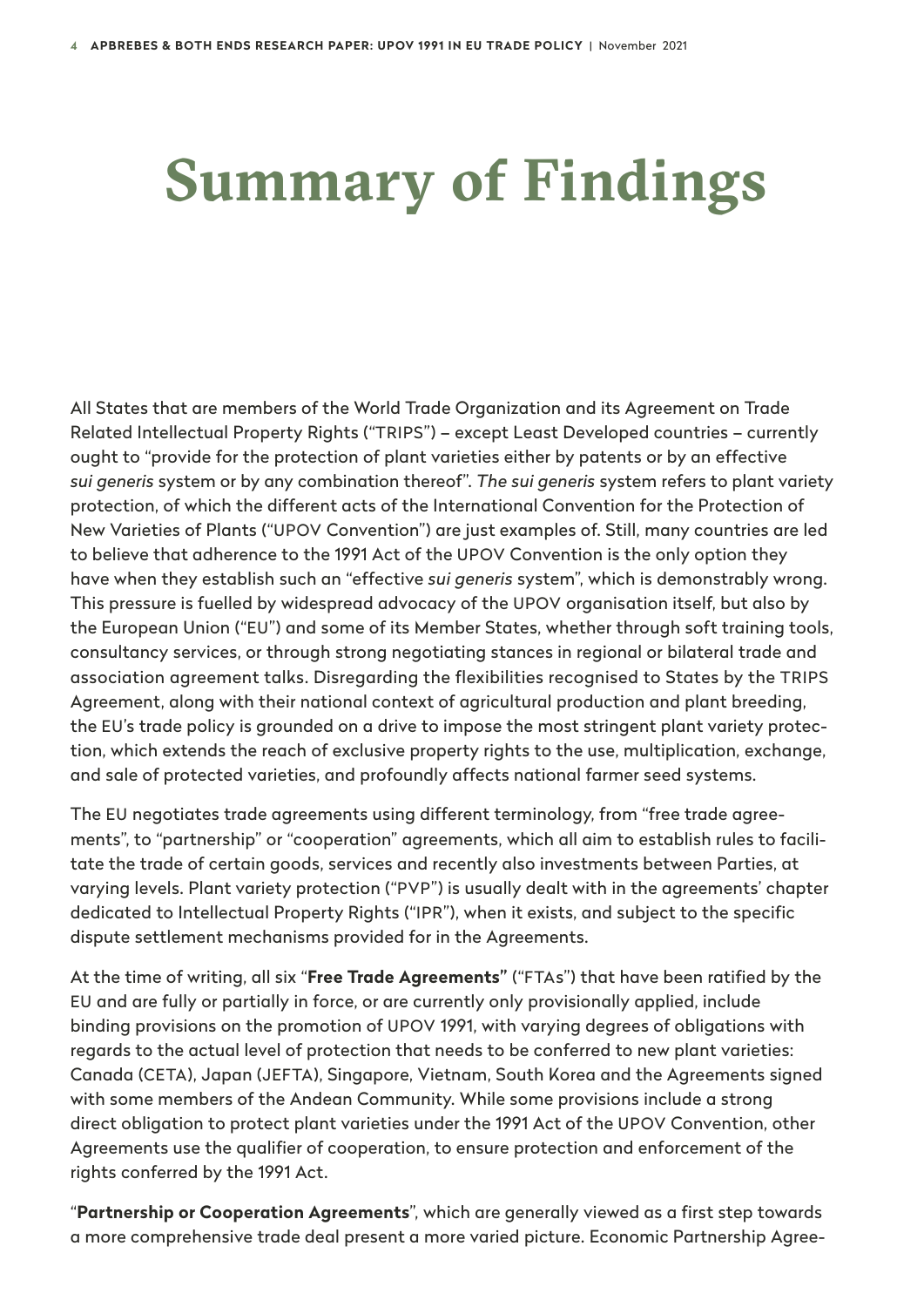ments that have been signed with most of the countries and regional associations of the African continent, as well as Pacific States, do not address intellectual property rights at all. Some of these Agreements nonetheless envisage such discussions in the future through so-called "rendezvous clauses", which have been activated with Comoros, Madagascar, Mauritius, Seychelles, and Zimbabwe at the time of writing. The CARIFORUM EPA directly addresses plant variety protection, albeit quite loosely compared to other applicable FTA's. Partnership and Cooperation Agreements signed with Armenia, Kazakhstan and Iraq contain complete IPR Chapters and address plant variety rights, in a similar fashion to FTA's.

Next to these different trade agreements, the EU has also signed numerous **Association or Stabilisation Agreements**, which traditionally cover larger ranges of topics reaching farther than trade or investment facilitation, concluded with countries that have strong historical ties with the EU and enforced through soft-law mechanisms of diplomacy. All these Agreements contain provisions with regards to intellectual property rights in general, and very strong stances on plant variety protection, as their main unconcealed goal is legislative alignment with applicable EU law. Amongst these Association Agreements, the ones signed with six Western Balkan States, seven States of the Euro- Mediterranean region, as well as those signed with Azerbaijan and Ukraine require accession to the 1991 Act of the UPOV Convention. While some Agreements put the obligation to provide strong plant variety protection to both signatories, like the one signed with Algeria, or focus on implementation, like the one signed with Israel, which was already an UPOV Member before the Agreement's signature, all EU Association Agreements unilaterally require ratification of UPOV 1991. Other Association Agreements signed with countries arguably geographically farther from the EU, *i.e.*, Chile and the Central American countries of Nicaragua, Honduras, Panama, El Salvador, and Costa Rica, remain more lenient and flexible, outside of pure legislative alignment. They indeed either leave the possibility to signatories to be bound by the terms of the 1978 of the UPOV Convention, or simply require an "effective *sui generis* plant variety protection", potentially outside of the UPOV System.

For all these trade instruments, the initial **EU proposal always starts from a strong obligation to ensure plant variety protection under UPOV 1991.** However, the different examples cited in this paper show that the terms of the Parties' commitment to ensure plant variety protection standards may change through successful stakeholder engagement and awareness of public authorities, as epitomised by the latest draft provision of the Trade Agreement negotiated with India, which gives ample margin of manoeuvre to the Signatories to protect plant varieties under their own national laws outside of the stringent realm of UPOV.

The forceful EU practice to include UPOV 1991 protection in FTAs raises **concerns,** in a context where there is growing evidence and literature highlighting the detrimental effects of UPOV 1991-compliant plant variety protection on farmer and local seed systems, the complete lack of regard for policy coherence stemming from environmental law and the human and indigenous rights framework, as well as the false promises of strengthening the local seed industry or the increase of seed imports in countries with strict plant variety protection laws. The inclusion of strong wording on UPOV protection in FTAs poses additional concerns due to the general architecture and compliance obligations that are usually present in the Agreements. Indeed,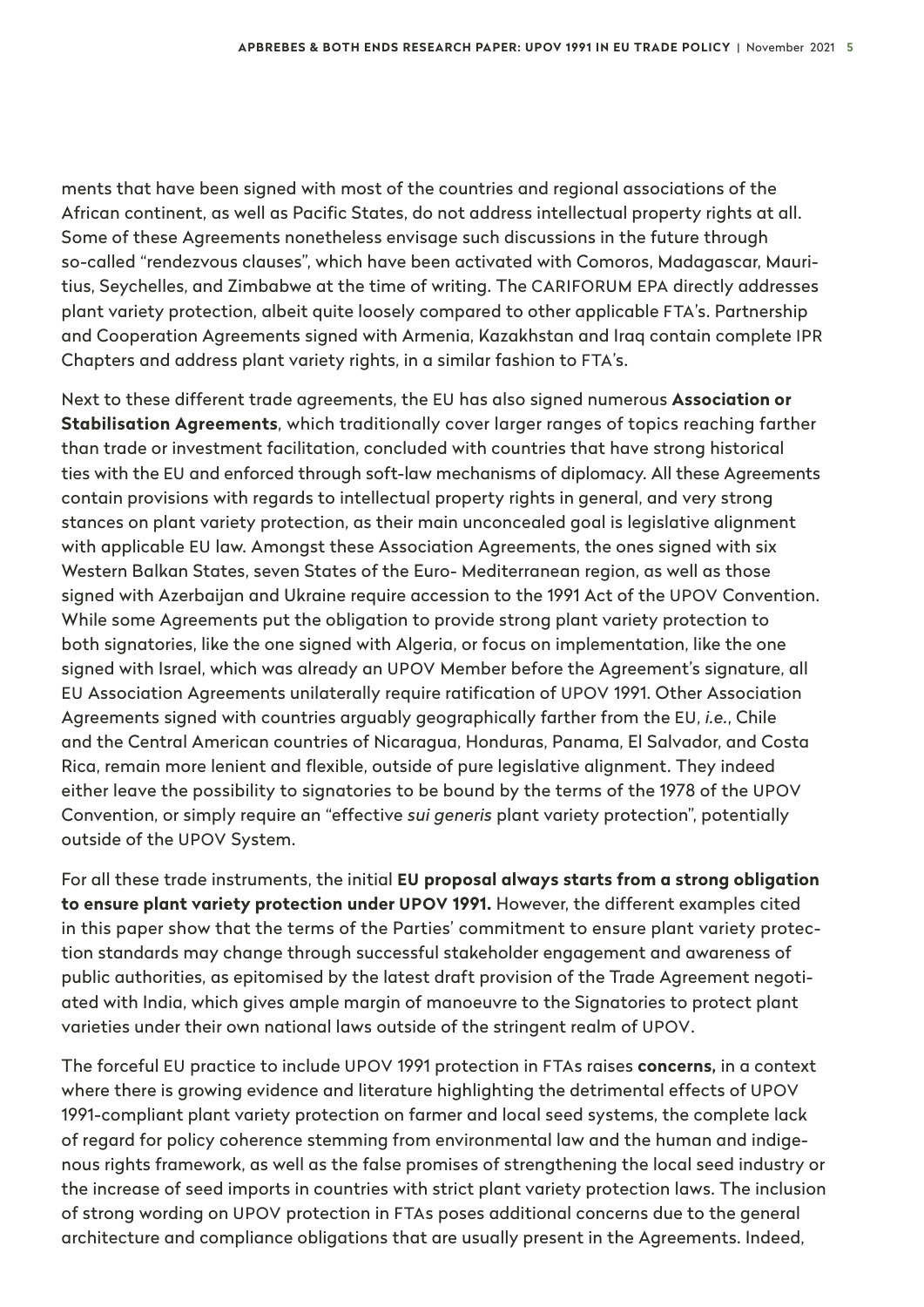signatory countries that do not comply with the terms of the FTA provisions that relate to the UPOV Convention, could be subject to arbitration and sanctions systems that are built into the FTA itself, including to a certain extent, the controversial investment settlement dispute mechanisms.

**It is therefore paramount that all stakeholders are made aware of the underlying rationale of UPOV 1991 and its potential adverse effects. All countries need the full flexibility when drafting their seed and plant breeders' rights laws to promote a truly sustainable agriculture, agricultural biodiversity, and food security. No trade agreement should prevent them from designing a legal system that both protects breeders' innovation and enshrines farmers' rights to support the farmer seed system and its capacity for innovation, adapted to local conditions and needs.** 

**APBREBES and Both ENDS therefore call for the EU to stop requiring developing countries to adopt the 1991 Act of the UPOV Convention through trade agreements or any other activities.**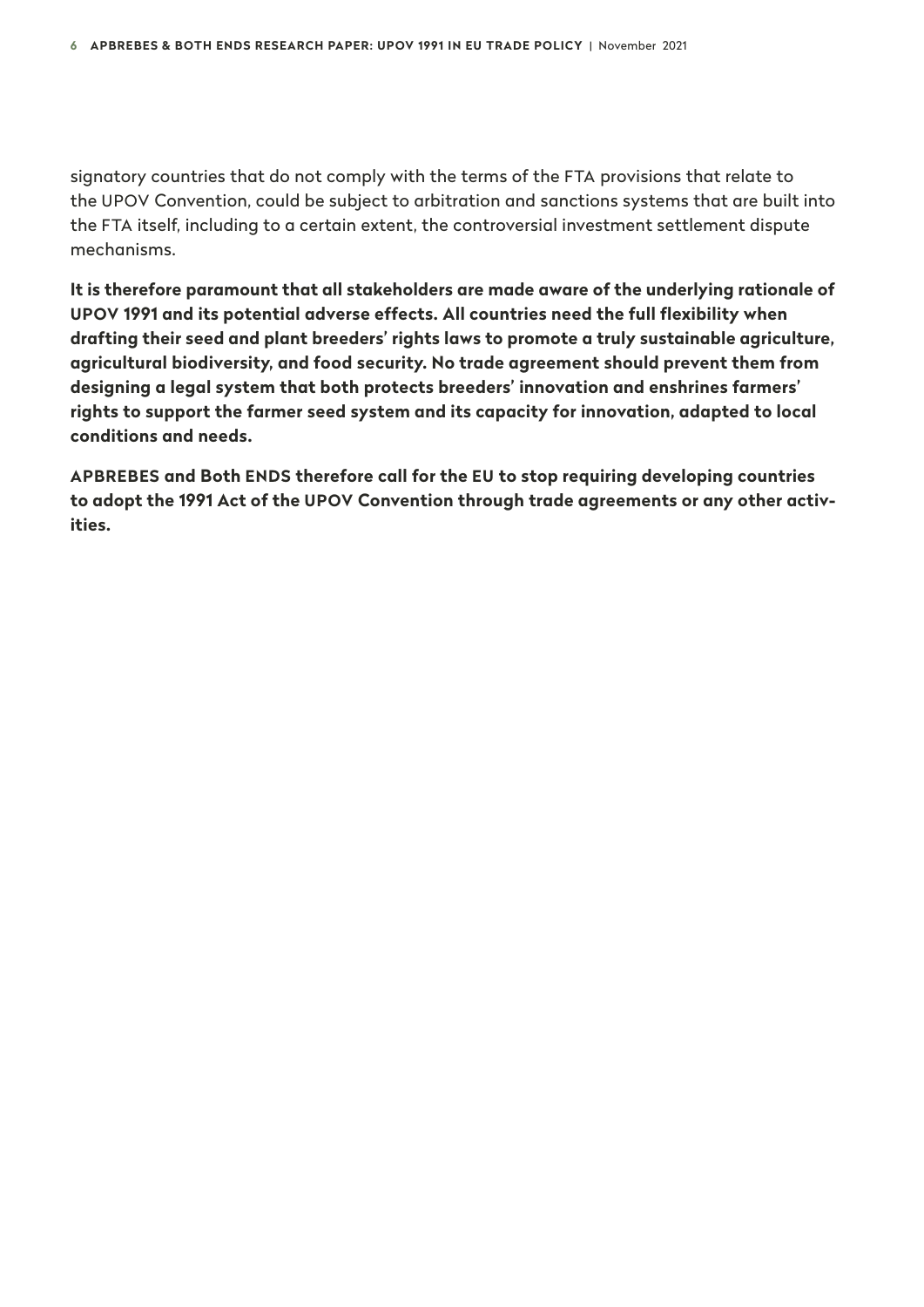# <span id="page-6-0"></span>**1 What is UPOV & its 1991 Act?**

### **1.1 Fundamentals of Plant Variety Protection and the different UPOV Acts**

Plant variety protection is a **bundle of exclusive rights awarded to its beneficiary for a limited time to create a temporary artificial monopoly over the use of the plant variety.** Some consider this artificial monopoly as a necessary tool to foster plant breeding innovation, others disagree<sup>[1](#page-31-0)</sup>. Plant variety rights give breeders control over their products by forbidding or restricting others from using, saving, exchanging, or selling protected varieties for the purposes of agricultural production, without the authorisation from the title holders<sup>2</sup>.

These exclusive rights are given to **new, uniform, stable and distinct plant varieties, which excludes all traditional farmers' varieties, landraces and other types of diverse seed "populations"** that are found in farmer or local seed systems. At the same time, plant variety rights severely restrict the traditional practices of seed saving and prohibit the exchange and selling of protected varieties that are common in these seed systems. Yet, the existence and support of farmer and local seed systems is essential for food security and sovereignty worldwide, so much so that they have been upheld in the human rights' framework[3](#page-31-0) .

As a type of intellectual property right, plant variety protection titles are granted through a specific law, negotiated at national or supra-national level. These laws determine the exact scope of protection awarded to titleholders, the conditions to be fulfilled to be granted the title, the margin of manoeuvre left to the subsequent users of the varieties, whether farmers or breeders, and procedural considerations. The concept of plant variety protection, also known as plant breeders' rights, has originated in different national laws in Europe in the early 20th century<sup>[4](#page-31-0)</sup>, and was sanctified with the establishment of the **International Union for the Protection of New Varieties of Plants (known as "[UPOV](http://www.upov.int/)",** the French acronym for the "Union Internationale

pour la Protection des Obtentions Végétales") through an international Convention adopted by six countries from Western Europe on December 2, 1961 in a Diplomatic Conference in Paris[5](#page-31-0) . The upov Convention has since then been amended in 1972, 1978, and more comprehensively in 1991, with extremely detailed provisions. Each new Act has changed the bundle of rights awarded to titleholders, expanding the reach of protection, and further limiting the rights of other breeders and farmers to use the protected variety. In all UPOV Acts, plant varieties must be novel, distinct, uniform, and stable (the 'DUS criteria') to be eligible for protection. Furthermore, a variety is considered novel only if it has not been sold within a specific timeframe, solely in relation to its commercialisation on the formal market, notwithstanding whether it previously existed or not.

Before the entry into force of the 1991 Act of the UPOV Convention on 24th April 1998, countries had been free to **choose to adhere either to the 1978 or the 1991 Act of the Convention**. Many countries used this possibility. Today, countries like Argentina, Bolivia, Brazil, Chile, China, Colombia, Ecuador, Italy, Mexico, New Zealand, Nicaragua, Norway, Paraguay, Portugal, South Africa, Trinidad and Tobago, and Uruguay are all bound by the terms of  $1978$  Act<sup>67</sup>. In the European Union, Italy and Portugal have not ratified the 1991 Act of the Convention and remain bound by its 1978 Act, and Cyprus, Greece, Malta, and Luxembourg are not members of UPOV at all. However, plant variety protection titles awarded in the EU by the Community Variety Protection Office ("CPVO") under EU Regulation  $2100$ /94<sup>[8](#page-31-0)</sup>, which has direct effect in Member States, conform to the terms of the 1991 Act and cover these countries' national territories.

The **1991 UPOV Act is the farthest-reaching bundle of exclusive rights in plant variety protection,** granting breed-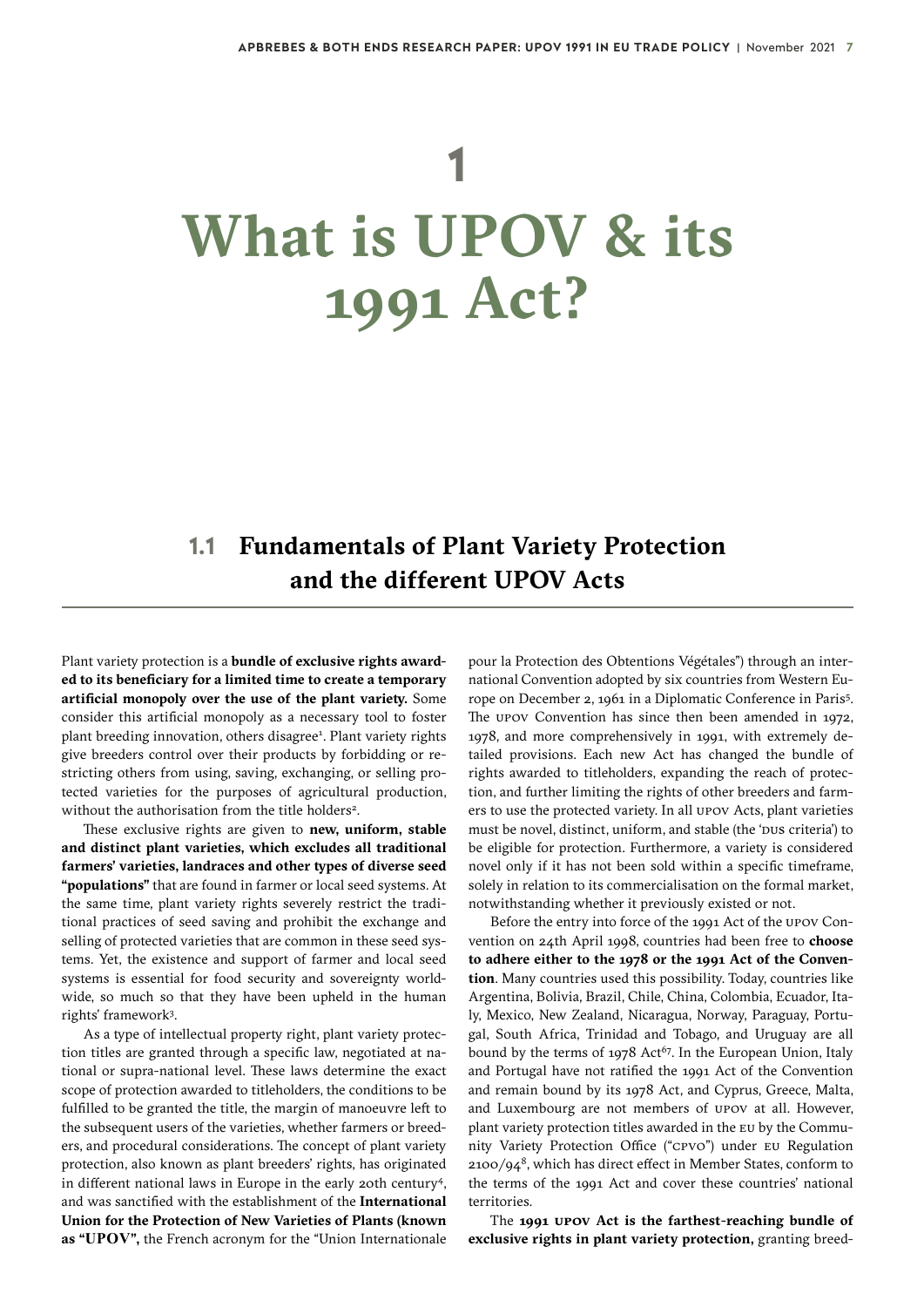ers control over more acts, and over more 'products', through the explicit inclusion of harvested material into the text and the creation of the concept of essentially-derived varieties. Under UPOV 1991, breeders and farmers (or any other person) producing or reproducing, conditioning for the purpose of propagation, selling, marketing, exporting, importing, or stocking the protected variety itself, but also varieties that are not clearly distinguishable from the protected variety, those whose production requires repeated use of the protected variety, or those that have been "essentially derived" from the protection variety, would all need the rightsholder's authorisation to do so. The 1991 Act considerably restricts farmers' traditional practices of seed saving by expanding the scope of protection to a considerably longer list of actions, removing the possibility for States to allow farmers to exchange, let alone sell seeds saved from protected varieties. Contrary to the past UPOV Acts, the scope of protection was indeed extended in 1991 to the "*production or reproduction (multiplication), conditioning for the purpose of propagation, offering for sale, selling or other marketing, and stock-*ing with protected [or essentially derived] varieties<sup>["](#page-31-0)</sup>. This protection was extended to the harvested material obtained through the unauthorized use of seeds of the protected variety<sup>10</sup>. As a comparison, in the 1978 version of the Convention, the protection only extended to "*the production for purposes of commercial marketing, the offering for sale, [and] the marketing"* of protected varieties<sup>[11](#page-31-0)</sup>, and has thus not covered the use and the exchange of saved seeds.

However, the UPOV 1991 Act also provides for an optional exception that can be used by a State, "*within reasonable limits and subject to the safeguarding of the legitimate interests of the breeder*" to "*restrict the breeder's right in order to permit farmers to use for propagating purposes, on their own holdings, the product of the harvest which they have obtained by planting, on their own holdings, the protected variety or an essentially derived variety*"[12](#page-31-0). This is the so-called **"farmers' privilege"** that may be guaranteed in national plant variety protection laws. Under the optional farmers' privilege, the sale and exchange of seed is prohibited by principle, and even where seed saving is allowed, it must consider the legitimate interest of the breeder. As a result, the use of seeds/propagation material is only allowed for certain crops and usually subject to royalty payments to the breeder, even though small farmers are often exempted from these payments. Additionally, "**acts done privately and for non-commercial purposes**" are a compulsory exception to breeders' rights recognised in conformity with the 1991 Act and can in theory be loosely defined in national laws. The interpretation of this ex-ception by UPOV is nonetheless extremely narrow<sup>[13](#page-31-0)</sup>. Indeed, UPOV bodies reject national draft laws that make room for local seed systems and traditional practices of seed exchange within farmers communities, as they have for instance done in the case of national provisions guaranteeing farmers' rights in the Ma-laysian national system<sup>[14](#page-31-0)</sup>. Article  $34(3)$  of the 1991 Act requires a new Member to present its legislation to the UPOV Council "to advise it in respect of the conformity of its laws with the provisions of this Convention." Only if the decision is positive (in conformity) can the country become a Member of UPOV 1991. To assess conformity, the UPOV Secretariat peruses the country's legislation, rejecting any clause that, in its view, is inconsistent

with its understanding of the 1991 Act, for example in the case of Malaysia.

Another major exception to the exclusivity of plant variety protection relates to **further research and breeding** efforts, which are completely allowed under the earlier Acts of the Convention and only partially allowed under the 1991 Act, since they would require an authorisation from the initial breeder if they lead to the development of an "essentially derived variety".

#### **1.1.1 UNDERLYING ARGUMENTS OF UPOV 1991 PROMOTION**

The protection awarded to new, uniform, stable and distinct plant varieties, and their essentially derived varieties under the UPOV Convention **impacts local farmer seed systems by limiting the possibility of farmers to use, save, exchange, and sell protected varieties,** and restricting further plant improvement and agricultural biodiversity management by farmers. According to the European Commission and the UPOV itself, its membership would lead to *"(a) increased breeding activities, (b) greater availability of improved varieties, (c) more new varieties, (d) diversification of the types of breeders (e.g., private breeders, researchers), (e) supporting the development of a new industry sectors, and (f) improved access to foreign plant varieties and enhanced domestic breeding programmes"*[15.](#page-31-0)

At its core, the heavy promotion of the 1991 UPOV Act in European trade policy is clearly driven by strong European seed industry interest. In a European Commission Staff Working Document<sup>16</sup> reporting on the protection and enforcement of intellectual property rights in third countries dated as of 8th January 2020, the Commission recognises that "*as far as the protection and enforcement of plant variety rights are concerned, EU breeders face problems which can be grouped as follows: lack of effective plant variety rights legislation (in accordance with the 1991 Act of the UPOV Convention); absence of UPOV membership; difficulties in implementing effective administrative proceedings by designated national authorities; and lack of an effective system for the collection and enforcement of royalties at both judicial and administrative levels*"[17.](#page-31-0) The report goes on to state that "*plant variety rights are frequently infringed. Prevalent examples include unauthorised exports/ imports, packaging of harvested crops (e.g., grain, ware potatoes) for sale as propagating material, non-authorised use of farm-saved seeds and the sale of a protected variety under another name. Plant variety rights infringements endanger agricultural productivity, delay the introduction of improved varieties, reduce investments in plant breeding, compromises the quality of seeds, plants and fresh produce, provoke phytosanitary risks derived from clandestine activities and may be connected with criminal activities such as tax evasion, fraud, corruption and even labour exploitation*". According to the European Commission perspective, one of the benefits of the inclusion of UPOV 1991 into the Comprehensive Economic and Trade Agreement with Canada is that "*innovative plant varieties that can lead, for example, to better yields will be protected and are therefore likely to be introduced more quickly onto the Canadian market to the benefit of farmers and consumers*"[18](#page-31-0).

However, the EU's arguments regarding the benefits of the UPOV System seem to be **based on false foundations.** The EU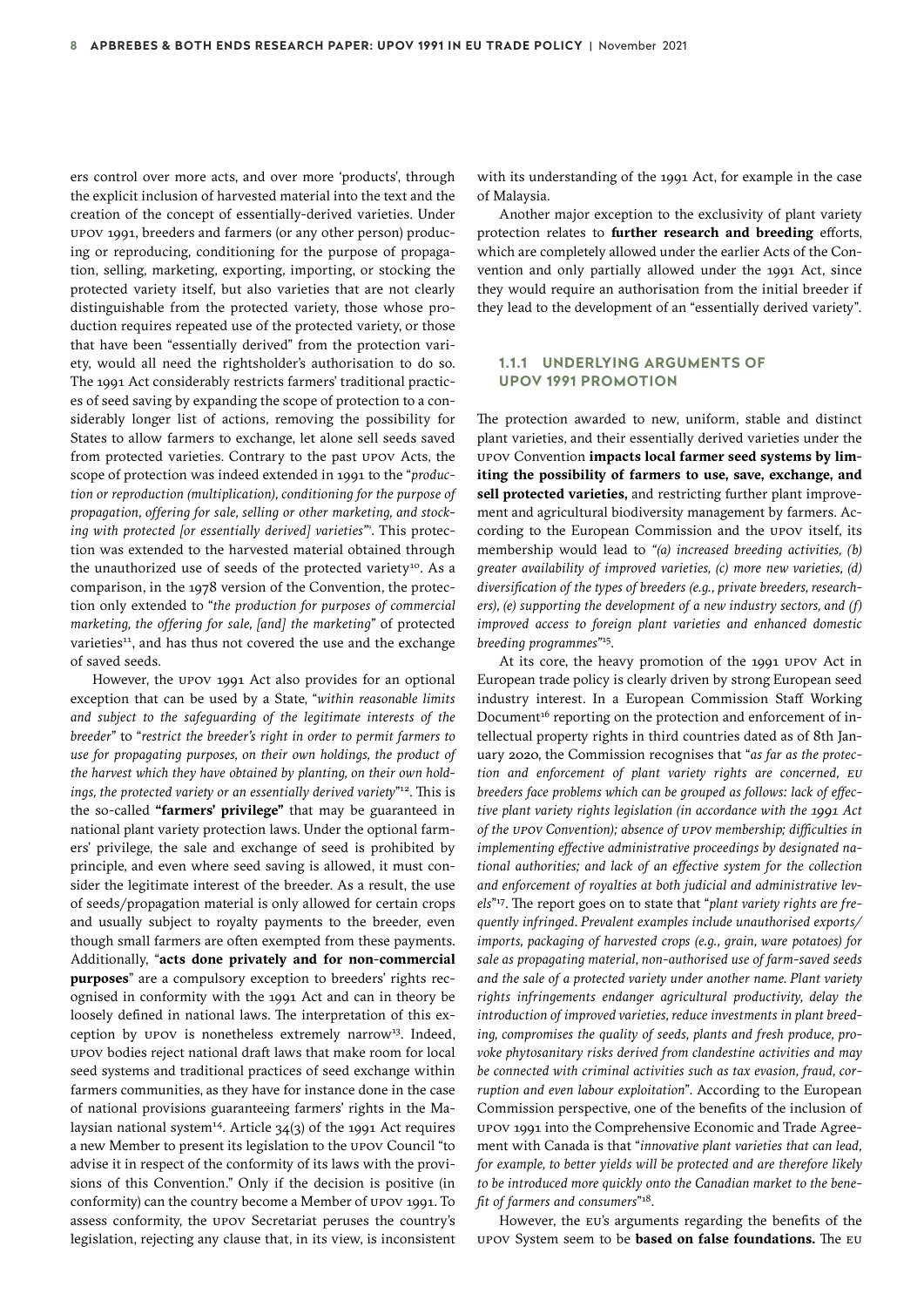Commission for instance cites a study conducted by Noleppa on the impact of UPOV membership, estimating the impact on the country's Gross Domestic Product (GDP) at around USD 5 billion per year, which is more than 2.5% of its national GDP<sup>19</sup>. A report<sup>20</sup> recently published by Searice, APBREBES and Fastenopfer, shows that these figures are absurd and misleading, because the study wants to establish a causal link between the increase in yield and UPOV membership, which obviously does not exist<sup>21</sup>. This is shown by the fact that for sweet potatoes, the crop with the highest yield increase reported in the UPOV study, not a single application for plant variety protection (PVP) had been filed with Vietnam's Plant Variety Protection Office (PVPO). An equally major shortcoming of the EU's argument is that it does not consider possible negative impacts, e.g., on farmers' seed systems, agrobiodiversity, and food security.

#### **1.1.2 ADVERSE EFFECTS OF UPOV 1991 ON SEED SYSTEMS[22](#page-31-0)**

The consistent advocacy of UPOV 1991 provisions is based on the **contested premise that strong protection of plant varieties develops the national plant breeding sector**, and as a result leads to more sustainable and productive agricultural production. First, by the very nature of the conditions that ought to be fulfilled by the varieties to be protected under any of the UPOV Convention (i.e., distinctness, uniformity, and stability), this type of *sui generis* protection *de facto* excludes the fruits of farmer selection efforts, farmer-led or inclusive participatory plant breeding. It also excludes other plant breeding efforts that aim to develop more diverse plant varieties and populations adapted to local agroecological or low-input conditions. It thus most of all caters to the needs of industrial plant breeding geared towards input-intensive agriculture.

Furthermore, the promises of UPOV regarding the increase of seed availability, higher yields or the development of a diversified new breeding sector are often mistakenly associated with the introduction of a PVP law in line with UPOV 91 and do not justify for its 1991 implementation<sup>[23](#page-31-0)</sup>. These promises are rather undermined by the fact that these claims, along with the lack of transparency of the organisation, have been heavily criticised and alleviated in literature and by civil society actors<sup>[24](#page-31-0)</sup>. The promotion of the UPOV 1991 in countries with little to no national plant breeding and seed industry would indeed not necessarily lead to the sector's development, as industrial plant breeding is a resource and time-intensive process that requires considerable influx of money and know-how, requiring other alternative types of indirect support. This reality is evident in the case of African Intellectual Property Organisation ("OAPI") countries<sup>[25](#page-31-0)</sup>, where the introduction of UPOV 91 was a failure<sup>[26](#page-31-0)</sup>. There is no evidence that the adoption of a UPOV system of plant breeders' rights positively influences seed imports<sup>27</sup>. But there are indications that show that a national seed sector can very well develop outside of the UPOV realm<sup>28</sup>.

There is also growing evidence of the adverse effects of UPOV 1991 on food and seed security, but also on biodiversity conservation<sup>[29](#page-32-0) 30</sup>. One of the main reasons for this is the negative impact that the UPOV system has on the farmer seed system. After all, it is farmer seed systems that contribute a major part of food security in the countries of the South, while maintaining and developing agrobiodiversity.

**Policy coherence and congruence** with other international agreements, but also internal EU policies also need to be highlighted when reflecting on the promotion of the 1991 UPOV Act in third countries, especially having regard to their stages of economic development, truly assessing the access and suitabili-ty of intellectual property rights regimes for local farmers<sup>[31](#page-32-0)</sup>. At the international level, ample literature has highlighted the discrepancies between UPOV 1991 and the human and indigenous rights framework<sup>[32](#page-32-0)</sup>, the notion of farmers' rights under the International Treaty on Plant Genetic Resources for Food and Agriculture (ITPGRFA) [33](#page-32-0), the United Nations Declaration on the Rights of Peasants and Other People Working in Rural Areas (UNDROP), the Convention on Biological Diversity (CBD) and the Sustainable Development Goals (SDG). The international legal framework has evolved through the adoption of the CBD, ITPGR-FA and UNDROP, raising awareness that a sustainable seed policy needs to promote both the formal and the farmer managed seed systems<sup>[34](#page-32-0)</sup>. To such incongruities, one should add the need to assess how the promotion of such a restrictive take on informal seed systems and seed security can be in line with the underlying goals of conserving and sustainably managing crop biodiversity, as enshrined in the EU Biodiversity Strategy and the Farm to Fork Strategy, both part of the new European Green Deal announced in May 2020[35](#page-32-0).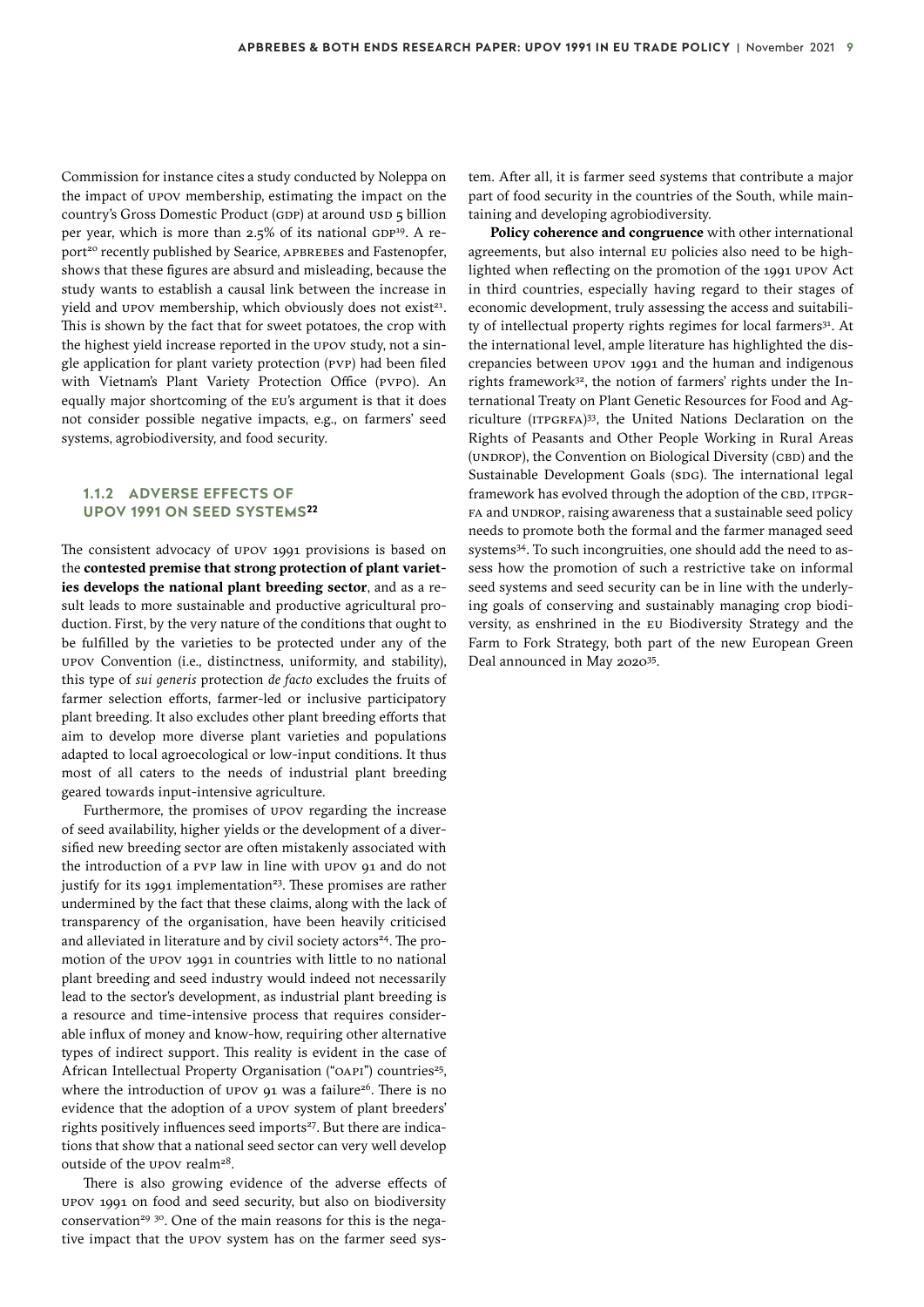## <span id="page-9-0"></span>**2 PVP & UPOV 1991 in EU Foreign Trade Policy, the State of Play**

All States that are members of the World Trade Organisation ("WTO"[\)36,](#page-32-0) except least developed countries, ought to "*provide for the protection of plant varieties either by patents or by an effective sui generis system or by any combination thereof*["37.](#page-32-0) The *sui generis*  system refers to plant variety protection, of which the UPOV Conventions are just examples of. Scientific literature has abundantly shown that not only all the different Acts of the UPOV Convention could be viewed as "effective" protection under the terms of the WTO TRIPS Agreement, but also that complete alternatives could also be envisaged successfully<sup>38</sup>. Still many countries are led to believe that adherence to the 1991 Act of the UPOV Convention is the only option they have to establish such an "effective *sui generis* system", even though for instance Least Developed Countries are not required to provide plant variety protection until 1st July 2034 $39$ , a period in which they have a legal right to extend such timeframe<sup>40</sup>, and others are free to develop their own *sui generis* system.

The pressure to provide *sui generis* plant variety protection under the terms of the UPOV Convention is fuelled by widespread advocacy of the Act by the UPOV organisation itself, but also by the European Union and some of its Member States, whether through soft training tools, consultancy services, or through strong negotiating stances in regional or bilateral trade and/or association agreement talks. **Trade agreements** are built upon the reciprocity principle, which applies to cited goods, but also services, and extends to trade-related regulatory issues such as competition, public procurement, or intellectual property rights. **Economic Partnership Agreements** are "lighter" preferential trade agreements with trading rules and common standards, but with less reciprocity than found in more comprehensive trade agreements<sup>41</sup>. **Association agreements** do not merely cover trade elements, but reach farther in the range of topics covered, with larger "non-mercantilist" goals<sup>[42](#page-32-0)</sup>, as they are concluded with countries with close historical links to the EU, or those who wish to engage in an EU adhesion process. These three types of agreements, which all remove or reduce customs tariffs in bilateral trade, are different than simple **Partnership or Cooperation agreements**, which provide a

general framework for bilateral economic relations, but leave customs tariffs as they are.

The inclusion of strong wording on UPOV protection in Trade, Association and Economic Partnership Agreements poses additional concerns due to the **general architecture and compliance obligations** that are usually present in such Agreements. Indeed, signatory countries that do not comply with the terms of FTA provisions that relate to the UPOV Convention, whether requiring cooperation and or protection under one of its specific Acts, could be subject to the **arbitration and sanctions systems** that are built into the Trade Agreements, like to State to State dispute settlement mechanisms, or the progress reports drawn up in Association Agreements, or the monitoring mechanisms included in the Economic Partnership Agreements. The lack of protection of plant varieties under UPOV terms in any given national legal order cannot present a violation of the UPOV Convention on its own. When such protection level is required by the terms of a trade agreement, the latter's dispute mechanisms will enter into play, allowing for instance a country to raise the tariffs on its trading partner until it joins the UPOV Convention or changes its laws to comply with the Convention's 1991 Act, depending on the terms of the trade agreement. Furthermore, if accession the 1991 UPOV Act is required by the trade agreement, the trading country will also not be allowed to withdraw from the UPOV Convention without withdrawing from or amending the trade agreement itself in parallel, with the range of severe disruptions that such actions would be accompanied by. Requiring adherence to the UPOV Convention through a trade agreement has thus more far-reaching consequences than a unilateral desire from a country to join the Convention by its own accord.

To provide a comprehensive picture of the advocacy made by the EU for the UPOV Convention system in its foreign trade policy, this section will thus methodically analyse (1) the different provisions found in the various trade, association and partnership agreements relating to intellectual property rights that are in force, have been signed or concluded at the time of writing, and (2) those that are still being negotiated by the EU.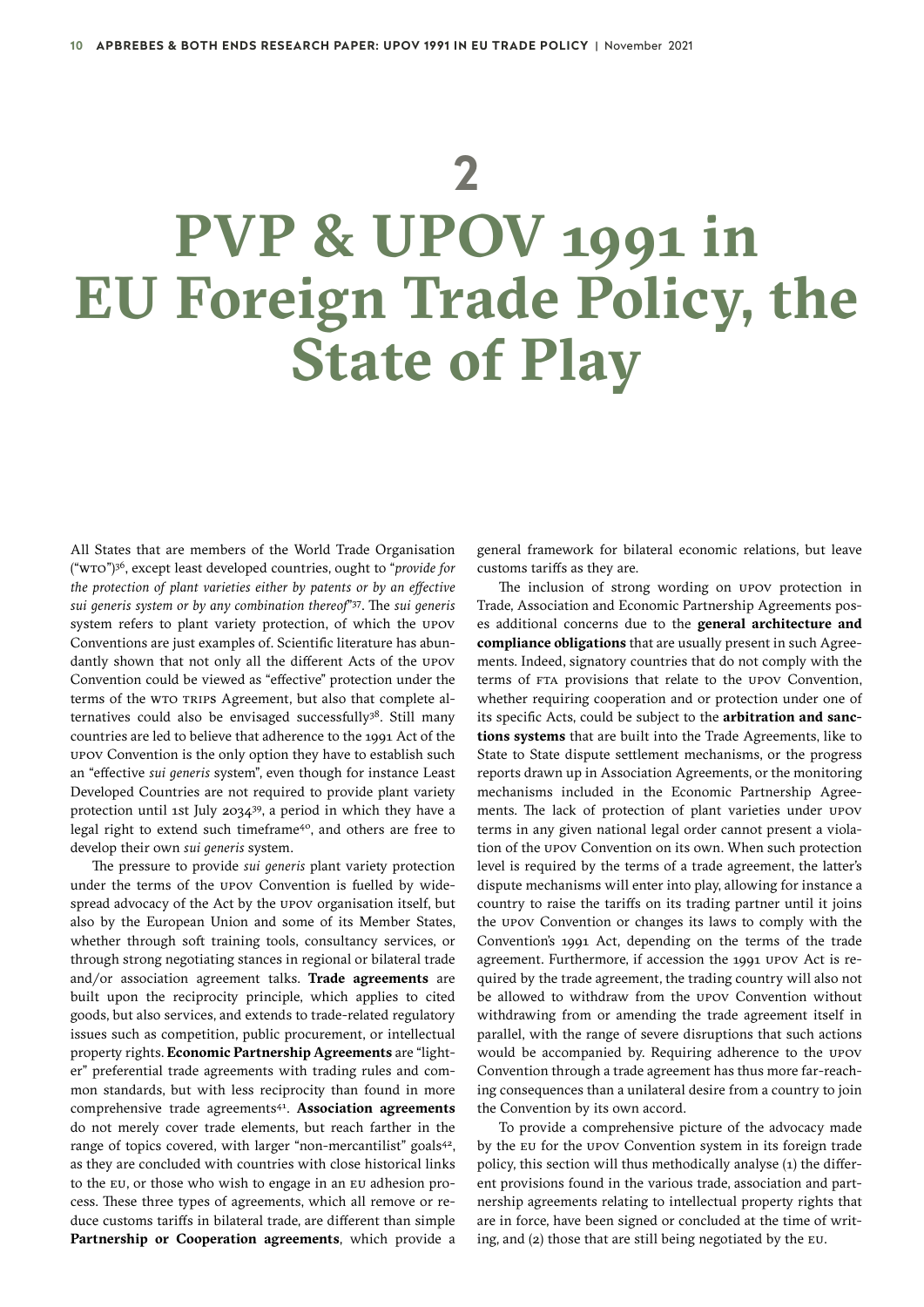### <span id="page-10-0"></span>**2.1. PVP & UPOV 1991 in Trade Agreements Ratified, Signed or Concluded**

#### **2.1.1 FREE TRADE AGREEMENTS**

#### *A. FULLY APPLICABLE*

#### **SOUTH KOREA**

The FTA linking EU Member States and the **Republic of Korea (South Korea)**[43](#page-32-0) entered into force on 14th May 2011, under provisional application of certain provisions that do not relate to intellectual property rights and has been formally fully ratified in December 2015.

Chapter 10 of the FTA is dedicated to IPR, and its article 10.39 specifically focuses on plant variety protection:

#### *Article 10.39 Plant varieties*

*Each Party shall provide for the protection of plant varieties and comply with the International Convention for the Protection of New Varieties of Plants (1991).*

It should be noted that the Republic of Korea has been a member of UPOV 1991 since 7th January 2002, which also explains why the language used in the Agreement is strong, even though it does not refer to cooperation or transparency, as done in other FTAs, as we will see below.

#### **SINGAPORE**

The EU-Singapore trade and investment protection agreements<sup>[44](#page-32-0)</sup> were signed on 19 October 2018. The European Parliament gave its consent to the agreements on 13 February 2019, while EU Member States endorsed the trade agreement on 8 November 2019, allowing the Treaties to enter into force on 21 November 2019. As Singapore had been a signatory to the 1991 Act of the UPOV Convention since 2004, the trade agreement once again refers to the 1991 UPOV Act, albeit in a less assertive fashion, simply reaffirming obligations (not ensuring protection or the promotion of the Act) and recalling the exceptions to breeders' rights that can be introduced to allow farmers' (restrictive) use of protected varieties:

#### *Article 10.35 International Agreements*

*The Parties affirm their obligations under the International Convention for the Protection of New Varieties of Plants adopted in Paris on 2 December 1961, as last revised in Geneva on 19 March 1991, including their ability to implement the optional exception to the breeder's right, as referred to in paragraph 2 of Article 15 of that Convention.*

By only "affirming obligations", rather than ensuring their respect through the use of the verb "shall", the EU-Singapore Agreement creates a lighter lock-in situation, as it means that both Parties are not bound by the obligations under the specific article, should they decide to unilaterally withdraw from the international agreement in question, i.e., the UPOV Convention. This wording thus allows for policy change at national level with regards to plant variety protection.

#### **JAPAN**

The EU and **Japan**'s Economic Partnership Agreement (JEFTA) entered into force on 1 February 2019. As both countries were already signatories to UPOV 1991, and each have a strong formal seed industry with several national companies of international reach. The provisions regarding the protection of plant varieties are thus quite strongly worded:

*Article 14.3 §2 The Parties affirm their commitment to comply with the obligations set out in the international agreements relating to intellectual property to which both Parties are party to at the date of entry into force of this Agreement, including the following: [...] the International Convention for the Protection of New Varieties of Plants, done at Paris on 2 December 1961 (hereinafter referred to as "the 1991 UPOV Convention").* 

*Article 14.6. For the purpose of further promoting transparency in the administration of its intellectual property system, each Party shall make all reasonable efforts to take appropriate available measures to: (a) publish information on, and make available to the public information contained in the files on: [...] (iv) registrations of new varieties of plants".*

*Article 14.38 New varieties of plants. Each Party shall provide for the protection of new varieties of all plant genera and species in accordance with its rights and obligations under the 1991 UPOV Convention.*

Even more than a cooperation to protect and promote the protection of plant varieties under UPOV 1991, the two signatories enshrine a full duty to protect new varieties under its terms, and to set up a transparent system listing the varieties protected in their territory. For the European Union, this tool is the CPVO Variety Finder<sup>[45](#page-32-0)</sup>.

#### **VIETNAM**

The EU-**Vietnam** Free Trade Agreement was signed on 30 June 2019, published on the Official Journal of the EU on 12 June 2020[46](#page-32-0), and entered into force on 1st August 2020[47.](#page-32-0) The FTA includes a substantial IPR chapter in which Vietnam has committed to a high level of protection, going beyond the standards of the TRIPS Agreement. As the country has been a signatory to the 1991 Act of the UPOV Convention since 2006 (forced to do so by the 1999 IPR Agreement signed between the country and Switzerland), the FTA contains assertive language with regards to UPOV protection: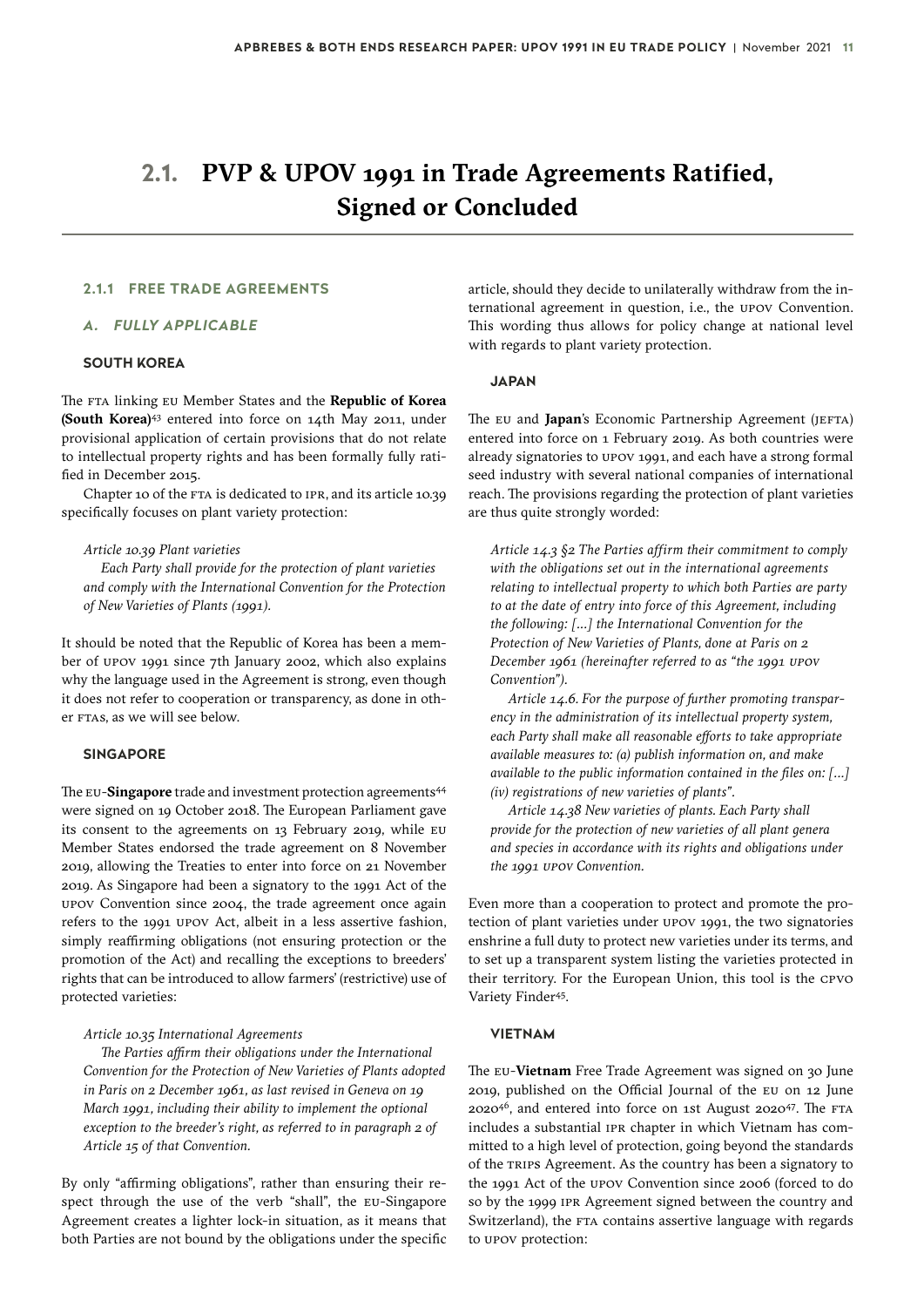*Article 12.42 Plant Varieties Rights* 

*The Parties shall protect plant varieties rights in accordance with the International Convention for the Protection of New Varieties of Plants, adopted in Paris on 2 December 1961, as last revised in Geneva on 19 March 1991, including the exceptions to the breeder's right as referred to in Article 15 of that Convention, and cooperate to promote and enforce these rights.*

The provision's terms are even more restrictive than other existing wording, as it contains an obligation to protect varieties written in absolute terms, along with a reference to the enforcement of these rights, which is absent from applicable clauses in other FTAs. Interestingly, it refers to the so-called breeders' exception and farmers' privilege, just like the EU Agreement with Colombia, Peru & Ecuador.

#### *B. PROVISIONALLY APPLIED*

#### **ANDEAN: EU Columbia-Peru-Ecuador Trade Agreement**

Although EU efforts to negotiate a region-to region agreement with the **ANDEAN Community** (CAN[48](#page-32-0)) were not successful, a more limited Trade Agreement has come out of the negotiations. The EU **Colombia-Peru** Trade Agreement<sup>49</sup> has been provisionally applied with Peru since 1 March 2013 and with Colombia since 1 August 2013. On 1 January 2017, **[Ecuador](http://europa.eu/rapid/press-release_IP-16-3615_en.htm)** joined [the trade agreement](http://europa.eu/rapid/press-release_IP-16-3615_en.htm).

Although the Agreement is currently only provisionally ap-plied, its provisions on UPOV are in force<sup>[50](#page-32-0)</sup>. The provisional application of the Trade Agreement is a declaration made by one of the Parties to the Agreement to implement its provisions while the Agreement awaits formal ratification. Such provisional application does not have complete binding force under public international and national law without ratification. However, if the Agreement's provisions on State-to-State dispute settlement are also provisionally applied and cover the provisions that relate to IPR protection in general, and plant variety protection in particular, such provisional application may have significant effects on State obligations. A failure to comply with the UPOV provision could thus be enforced during the provisional application period.

Within the Agreement's chapter on Intellectual Property, there are interesting articles explicitly providing the opportunity to continue to use the flexibilities under existing multilateral intellectual property agreements, thereby allowing for any effective *sui generis* plant variety protection system to be carved out at national level (Art 197), and providing for caveats to recognise rights under the Convention on Biodiversity (Art 201), which includes inter alia the rights of indigenous and local communities and the regulation of access to traditional knowledge.

*Article 197 1. Having regard to the provisions of this Title, each Party may, in formulating or amending its laws and regulations, make use of the exceptions and flexibilities permitted by the multilateral intellectual property agreements, particularly when adopting measures necessary to protect public health and nutrition, and to guarantee access to medicines.*

*Art. 201 3. Subject to their domestic legislation, the Parties shall, in accordance with Article 8(j) of the CBD respect, preserve and maintain knowledge, innovations and practices of indigenous and local communities embodying traditional lifestyles relevant for the conservation and sustainable use of biological diversity, and promote their wider application conditioned to the prior informed consent of the holders of such knowledge, innovations and practices, and encourage the equitable sharing of the benefits arising from the utilization of such knowledge, innovations and practices.* 

*4. In accordance with Article 15 paragraph 7 of the CBD, the Parties reaffirm their obligation to take measures with the aim of sharing in a fair and equitable way the benefits arising from the utilization of genetic resources. The Parties also recognise that mutually agreed terms may include benefit-sharing obligations in relation to intellectual property rights arising from the use of genetic resources and associated traditional knowledge.*

*6. The Parties shall cooperate, subject to domestic legislation and international law, to ensure that intellectual property rights are supportive of, and do not run counter to, their rights and obligations under the CBD, in so far as genetic resources and associated traditional knowledge of the indigenous and local communities located in their respective territories are concerned.*

While Article 197 would in theory allow for any effective *sui generis* plant variety protection system to be carved out at national level, and Article 201 ensures greater regard for local farming communities' practices and knowledge, the Agreement directly refers to UPOV 1991, with ambiguous language.

*Article 232: The Parties shall cooperate to promote and ensure the protection of plant varieties based on the International Convention for the Protection of New Varieties of Plants (hereinafter referred to as 'UPOV Convention'), as revised on 19 March 1991, including the optional exception to the right of the breeder as referred to in Article 15(2) of such Convention.*

The unique qualifier of the obligation stemming from the article is to "cooperate", obliging the countries to start an open-ended collaboration process to "ensure protection" under UPOV 1991. It should be noted that while **Peru** is a signatory to the 1991 Act of the UPOV Convention, both **Colombia and Ecuador** have ratified the 1978 Convention, respectively in 1996 and 1997 $5<sup>1</sup>$ .

However, the provision is not interpreted in this fashion by the European Commission, which reads the provision as requiring Parties to "ensure" protection under UPOV 1991, rather than cooperating to ensure protection. As a result, the European Commission for instance considers Ecuador's Ingenuity Code to be in violation of its commitment in the EU FTA to ensure pro-tection in line with the UPOV 1991 Act<sup>[52](#page-32-0)</sup>. Indeed, the country is to this date only a signatory to the 1978 UPOV Convention. According to the European Commission, the time limits for the protection ought to be longer than 18 years for vines and trees and 15 years for the rest of the crops, just as the fact that breeders' rights should be awarded for all crops and not only for ornamentals, and finally, farmers should not be able to propagate a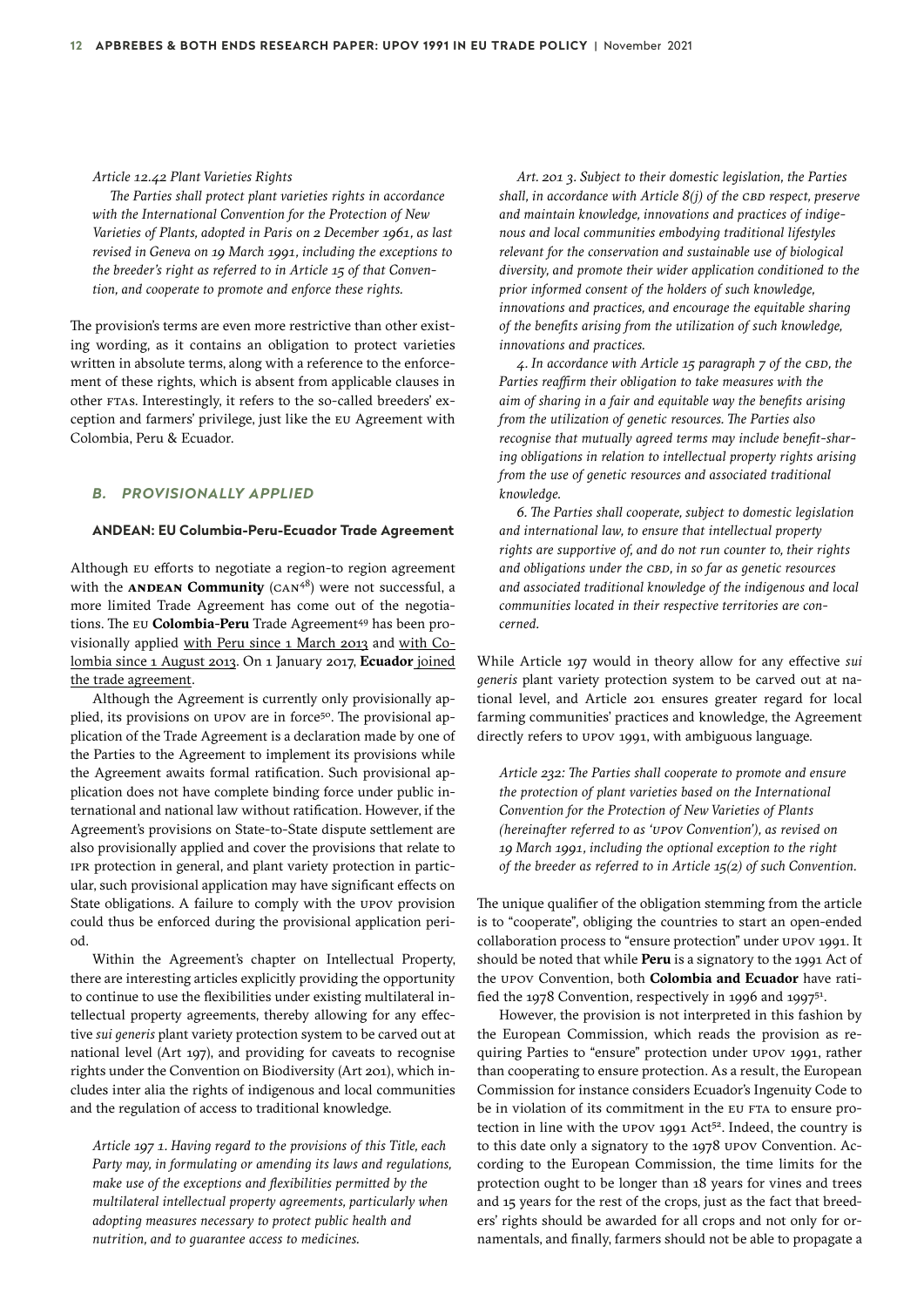protected variety without the authorisation of the breeder and to exchange propagating material with other farmers without authorisation. It is thus clear that the European Commission is asking Ecuador to provide protection levels according to the 1991 Act of the UPOV Convention, and not its 1978 Act; thereby stretching the obligation to "cooperate" into an obligation to accede to UPOV 1991 standards.

#### **CANADA**

The Comprehensive Economic and Trade Agreement (CETA)<sup>[53](#page-32-0)</sup> between the European Union and **Canada**, which is provisionally applied since 21 September 2017, contains a commitment to UPOV 91:

*Article 20.31*

*Each Party shall co-operate to promote and reinforce the protection of plant varieties on the basis of the 1991 Act of the International Convention for the Protection of New Varieties of Plants, done at Paris on 2 December 1961.*

The promotion and reinforcement of the UPOV 1991 Act is thus enshrined as a clear obligation in CETA, which does not directly affirm a need to protect plant varieties under UPOV 1991. For Canada, it nonetheless signalled a commitment to strengthen the protection of plant varieties based on UPOV 1991 in its national legislation. The national Plant Breeders Rights Act was thus amended in February 2015, and Canada formally became a signatory to the 1991 UPOV Convention in July of the same year. The adhesion triggered a nation-wide campaign by Canadian Farmers to "save [their] seed", as the Act was considered to be "turning farmers' age-old right to save and use farm saved seed into a privilege that can be taken away by regulation"[54](#page-32-0).

#### **2.1.2 PARTNERSHIP & COOPERATION AGREEMENTS**

The EU has also negotiated and signed so-called **Partnership and Cooperation Agreements**, which are generally designed as a first step to facilitate the trade of goods between the regions, and put emphasis on cooperation and capacity-building, rather than legislative alignment. Economic Partnership Agreements (EPA's) signed by the EU, especially those covering the African continent, do not directly address intellectual property standards. Other Partnership Agreements, mostly signed with Middle Eastern and Central Asian countries, address the topic of intellectual property rights and plant variety protection more directly.

#### *A. ECONOMIC PARTNERSHIP AGREEMENTS WITHOUT FORMAL REQUIREMENTS ON INTELLECTUAL PROPERTY*

Most of the EPA's signed with countries of the African continent put the emphasis on raising capacity and cooperation between signatories, either leaving the subject of intellectual property standards outside of the Agreement's scope, or maintaining the topic open for further negotiation, in so-called "**rendezvous clauses**"[55.](#page-32-0)

In Agreements signed with **West African** countries, such as the Ivory Coast<sup>56</sup>, in provisional application since December 2016 for example, Article 44 states that "*Parties will cooperate to facilitate all the necessary measures leading to the conclusion as soon as possible of a global EPA between the whole West Africa region and the EC in the following trade in services and electronic commerce, investments, competition and intellectual property rights".* The EPA with Ghan[a57](#page-32-0), provisionally applied since September 2016, also replicates the exact wording as the Ivorian Agreement in its Article 44.

A similar clause is also included in Article 3 of the EPA signed between the EU and **East African Community**[58](#page-32-0), which was signed by all EU Member States, Kenya and Rwanda in September 2016, but not yet by other EAC members (Burundi, Tanzania, Uganda, and South Sudan).

When it comes to **Central Africa**, only the EU and Cameroon have ratified the interim EPA[59](#page-32-0) which was concluded in December 2007, respectively in 2013 and 2014, and which includes a clause on the "continuation of negotiations on intellectual property" (Article 58).

The Economic Partnership Agreement signed on 10 June 2016 with the **South African Development Community Group** comprising of Botswana, Lesotho, Mozambique, Namibia, South Africa and Eswatini (formerly Swaziland)<sup>60</sup> states in its Article on cooperation on the protection of intellectual property rights, that the "*Parties may consider entering into negotiations on the protection of IPRs in future, and the SADC EPA States have as their ambition, and will endeavour, to negotiate as a collective. Should negotiations be launched, the EU will consider including provisions on cooperation and special and differential treatment".* 

The **Eastern & Southern Africa EPA**<sup>61</sup>, which is at the time of writing provisionally applied for 5 countries: Comoros, Madagascar, Mauritius, Seychelles & Zimbabwe. The clauses do not directly mention plant variety protection, but rather ensure "*support for capacity building for the development of legal frameworks responsive to Agreements on trade and investments*" and have recently been activated. Indeed, negotiations on a new Partnership Agreement with the so-called "ESA5" kicked off on 2nd October 2019, with the goal of deepening the existing Interim EPA. The Sustainability Impact Assessment supporting the negotiations does not mention the UPOV Convention or plant variety protection as such, but rather maintains a general positive stance on raising intellectual property standards in signatory countries<sup>[62](#page-32-0)</sup>.

Outside of the African continent, there are also Partnership Agreement that do not even include rendezvous clauses, but rather list intellectual property rights in the general **exclusion clause** which sets out the scope of the EPA, such as the Interim Agreement covering so-called **Pacific States** (applied by Papua New Guinea, Fiji, Samoa, and the Solomon Islands at the time of writing) $63$ .

#### *B. PARTNERSHIP AGREEMENTS WITH PROVISIONS ON PLANT VARIETY PROTECTION*

Although IPR provisions are generally included as "rendezvous clauses" to be negotiated at a later stage, especially those signed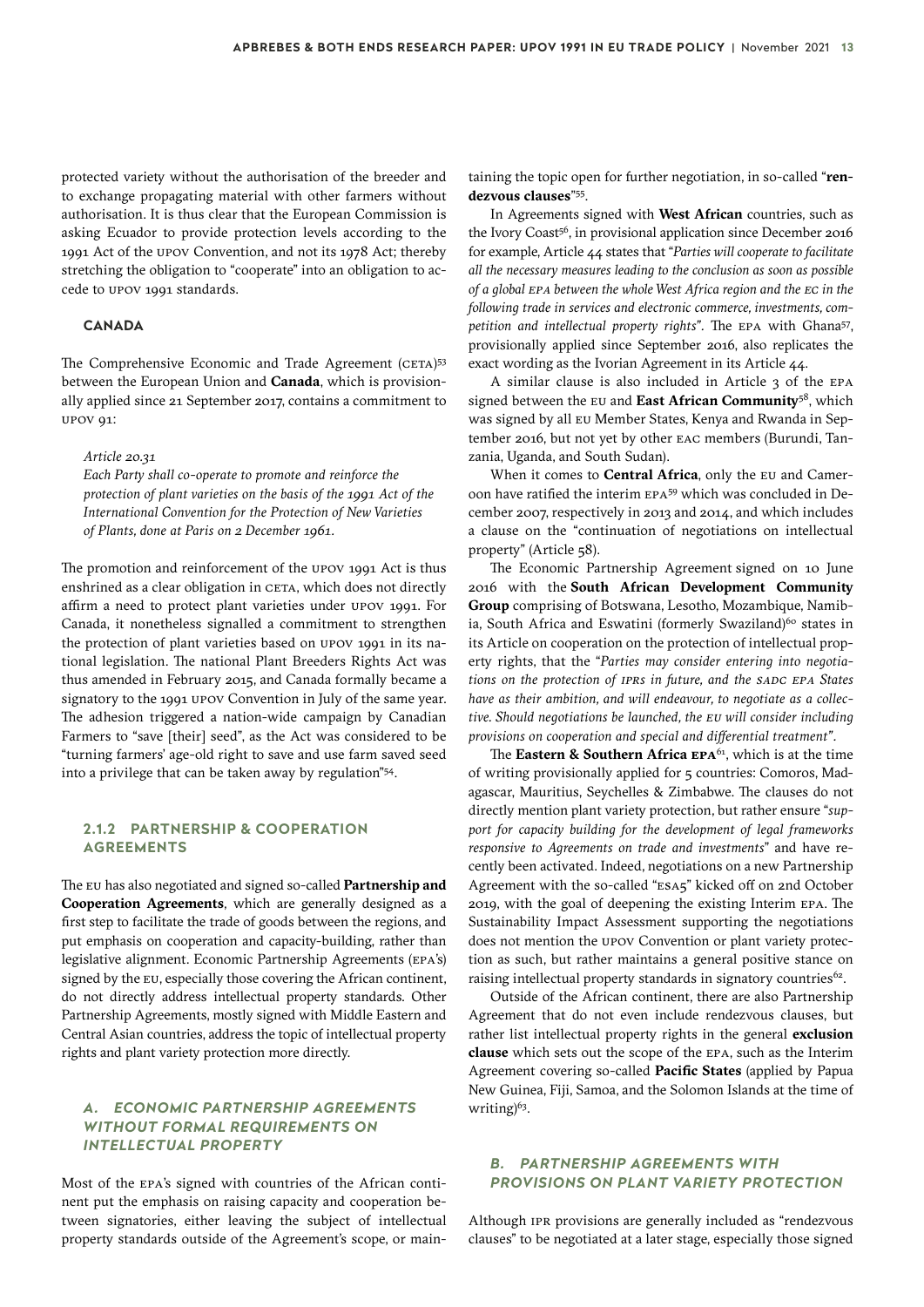with countries from the African continent, other Partnership Agreements include stronger provisions on intellectual property and plant variety protection. Such is the case of the **Cariforum EPA**[64](#page-32-0), which directly refers to **plant variety protection standards**:

#### *Article 149 Plant varieties*

*1. The EC Party and the Signatory CARIFORUM States shall have the right to provide for exceptions to exclusive rights granted to plant breeders to allow farmers to save, use and exchange protected farm-saved seed or propagating material. 2. The EC Party and the Signatory CARIFORUM States shall provide for the protection of plant varieties in accordance with the TRIPS Agreement. In this respect, they shall consider acceding to the International Convention for the Protection of New Varieties of Plants — UPOV (Act of 1991).*

The language is considerably different than other clauses present in EU FTA's and Association Agreements, since it specifically refers to a limited exception to allow farmers to save, use and exchange (but not sell) propagating material. It also simply requires "consideration for accession to UPOV 1991", when Parties comply with their sole legal obligation, which is to provide for *sui generis* (or patent) protection of plant varieties under TRIPS Article 27.3. The EPA also interestingly has a subsequent provision on genetic resources and biodiversity, which contains assertive language on the protection of traditional knowledge held by indigenous and local communities, within the intellectual property rights chapter of the Agreement.

Some Partnership Agreements include **strong language with regards to plant variety protection.** For example, the "Comprehensive and Enhanced Partnership Agreement" signed between the EU and **Armenia**<sup>[65](#page-33-0)</sup>, in force since January 2018, contains strong provisions comparable to those of the aforementioned free trade agreements. The Agreement also contains a specific clause on plant variety protection, which requires the PVP law to be in accordance with the UPOV Convention, without mentioning a specific Act (although referring to Article 15 of the 1991 Act) or requiring adhesion to the UPOV Convention itself.

#### *Article 253 Plant varieties*

*1. Each Party shall protect plant variety rights, in accordance with the International Convention for the Protection of New Varieties of Plants ('UPOV'), including the exceptions to the breeder's right as referred to in Article 15 of that Convention, and cooperate to promote and enforce those rights.*

*2. For the Republic of Armenia, this Article shall apply no later than three years after the entry into force of this Agreement.*

With regards to **Iraq**[66,](#page-33-0) a country which is not a signatory to any of the UPOV Conventions, the Partnership and Cooperation Agreement binding the country and the EU since 2012 does not require accession to UPOV 1991 as such. However, in an odd twist of legal terminology, rather requires the country (as well as EU Member States) to comply with the terms of the 1991 Act within the three years of the Agreement's entry into force.

*Article 60 Nature and scope of obligations* 

*1. Pursuant to the provisions of this Article and of ANNEX 2 to this Agreement, Iraq shall adopt, within five years of the entry into force of the Agreement, legislation in order to ensure adequate and effective protection of intellectual, industrial and commercial property rights according to the highest international standards including the rules set by the Agreement on Trade-Related Aspects of Intellectual Property Rights, contained in Annex 1C to the WTO Agreement (hereinafter referred to as the 'TRIPS Agreement'), as well as effective means of enforcing such rights.* 

*2. Within three years of the entry into force of the Agreement, Iraq shall accede to the multilateral conventions on intellectual, industrial and commercial property rights referred to in paragraph 2 of ANNEX 2 to this Agreement to which Member States are parties or which are de facto applied by Member States according to the relevant provisions contained in these conventions.* 

*3. Within three years of the entry into force of the Agreement, Iraq shall comply with the multilateral conventions on intellectual, industrial and commercial property rights referred to in paragraph 3 of ANNEX 2 to this Agreement to which one or several Member States are parties or which are de facto applied by one or several Member States according to the relevant provisions contained in these conventions.* 

*4. The implementation of this Article and of ANNEX 2 to this Agreement shall be regularly reviewed by the Parties. In preparing its legislation or if problems in the area of intellectual, industrial and commercial property affecting trading conditions were to occur, urgent consultations will be undertaken, at the request of either Party, with a view to reaching mutually satisfactory solutions. In no later than three years from the entry into force of this Agreement, the Parties will enter into negotiations for more detailed IPR provisions.*

*ANNEX 2 INTELLECTUAL PROPERTY RIGHTS Intellectual, industrial and commercial property conventions referred to in Article 60.*

*3. Paragraph 3 of Article 60 concerns the following multilateral conventions with which Iraq shall comply with: 3.7 International Convention for the Protection of New Varieties of Plants (Geneva Act, 1991) (known as 'UPOV').*

In another Partnership and Cooperation Agreement signed with Kazakhstan<sup>[67](#page-33-0)</sup>, in force since 4th February 2016, provisions on plant variety protection also mention the UPOV Convention, but do not establish any firm obligation for the country to accede to this specific system, or comply with its rules:

#### *Article 96 Plant varieties*

*The European Union reaffirms its commitment to the International Convention for the Protection of New Varieties of Plants (the UPOV Convention), to which the Republic of Kazakhstan shall make reasonable efforts to accede.*

It should be noted that, despite these Agreements signed with the EU, at the time of writing, neither Armenia, nor Iraq or Kazakhstan have acceded to the UPOV Convention system.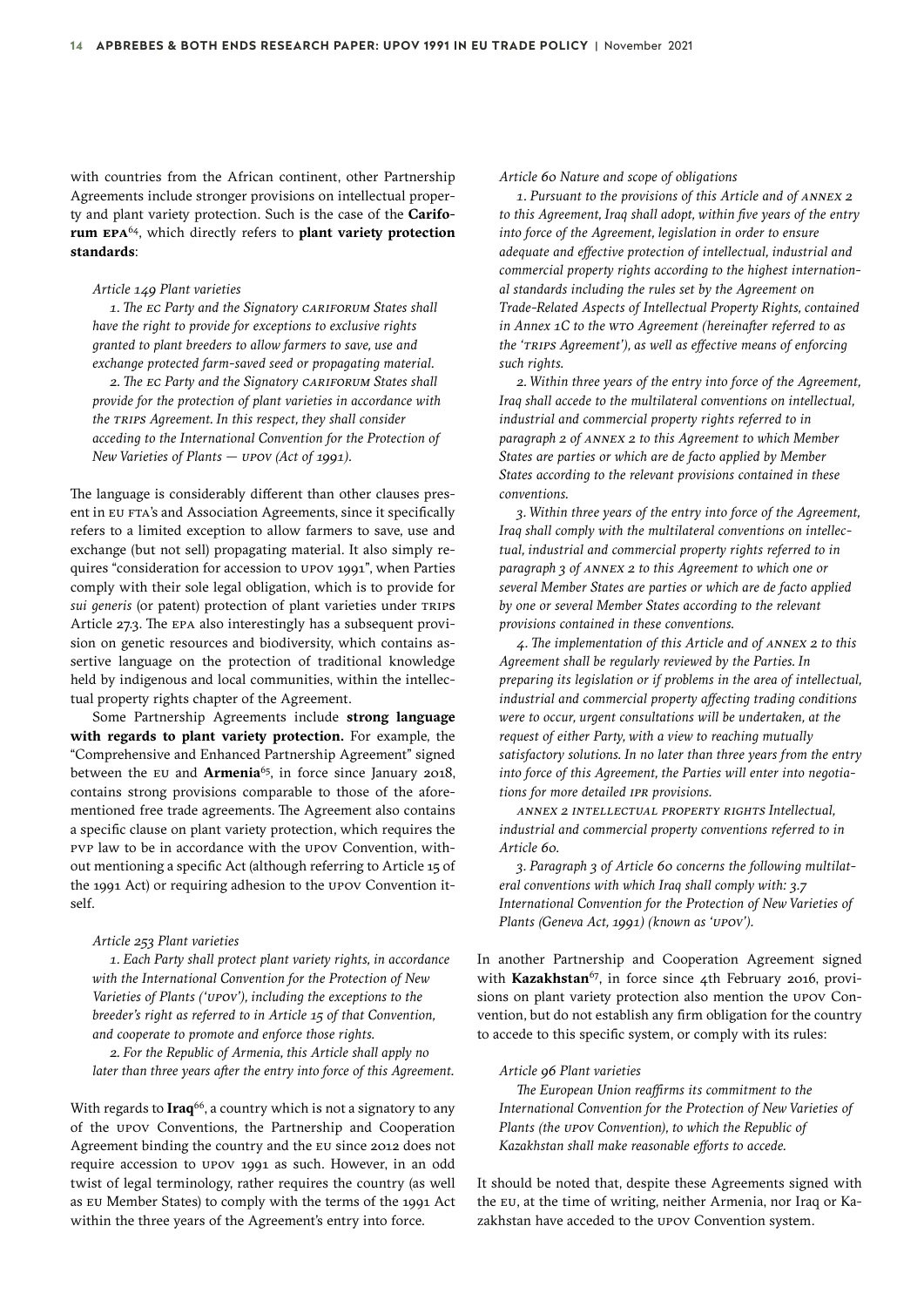#### **2.1.3 ASSOCIATION AGREEMENTS**

**Association agreements** concluded by the EU touch upon a wide diversity of both mercantilist and non-mercantilist topics, such as justice and home affairs, and thus have a considerably greater reach than agreements that aim to facilitate trade and investment. Association agreements are traditionally negotiated and signed with countries that either have strong historical ties with the Union (as former colonies for instance), or those that target future adhesion to the EU. As such, these agreements are not solely a matter of trade policy, but generally also form an integral part of the European Neighbourhood Policy framework. In contrast to Trade Agreement though, Association Agreement do not have the same State-to-State dispute settlement instruments, but rather rely on a so-called "Association Council", or alternatively on arbitration.

Most of the Association Agreements concluded by the EU aim at the **"approximation of laws"** between the national legal order of the signatory State moving towards the European "*acquis communautaire*", encompassing all EU rules and regulations. The approximation or alignment of laws required by Association Agreements includes competition rules and intellectual property standards, requiring the Contracting State to provide a similar level of protection of intellectual, industrial, and commercial property rights than the one provided for in the EU. Most of these Association Agreements contain strong provisions that relate to intellectual property rights standards and their enforcement, either through a formal process of "approximation of laws", whereby the Contracting State needs to transpose all EU laws and standards into its national legal order, or through obligations to align national laws to certain standards. Association agreements indeed ubiquitously request the signatory State to ratify and/or accede to several international agreements, which at times specifically include the 1991 UPOV Act, or offering the choice between the 1978 and 1991 Acts of the UPOV Convention. The implementation and enforcement of such "approximation" are monitored through a specific programme set up by the Agreement itself, generally through the publication of a yearly report on the progress made by the Contracting State.

#### **WESTERN BALKANS**

In the framework of the stabilisation and association process in the **Western Balkan** region, the EU has progressively concluded bilateral Agreement that are referred to as "Stabilisation and Association Agreements". These instruments do not solely target economic development, but also aim at the political stabilisation of the countries in the region and are *de facto* legal instruments that align national laws to the EU acquis and ensure progressive integration into the EU market.

With regards to plant variety protection, all Association and Stabilisation Agreement concluded between the EU and Western Balkan countries require accession to the 1991 Act of the UPOV Convention and grants quite important powers to the Stabilisation and Association Councils established by the Agreement in case of non-compliance. All Agreements, concluded with **North Macedonia**[68](#page-33-0) (Article 71 & Annex 7, in force since

2004), **Albania**[69,](#page-33-0) (Article 73 & Annex 5, in force since 1st April 2009), **Montenegro**[70](#page-33-0) (Article 75 & Annex 7, in force since April 2010), **Serbia**[71](#page-33-0) (Article 75 & Annex 7, in force since October 2013), **Bosnia & Herzegovina**[72](#page-33-0) (Article 73 & Annex 7, in force since June 2015) and **Kosovo**[73](#page-33-0) (Article 77 & Annex 7, in force since April 2016), read as follows:

#### *Article XXX Intellectual, industrial and commercial property*

*1. Pursuant to the provisions of this Article and Annex V, the Parties confirm the importance that they attach to ensuring adequate and effective protection and enforcement of intellectual, industrial and commercial property rights.*

*2. Albania shall take all the necessary measures in order to guarantee no later than four years after the date of entry into force of this Agreement a level of protection of intellectual, industrial and commercial property rights similar to that existing in the Community, including effective means of enforcing such rights.*

*3. Albania undertakes to accede, within four years after the date of entry into force of this Agreement, to the multilateral Conventions on intellectual, industrial and commercial property rights referred to in paragraph 1 of Annex V. The Stabilisation and Association Council may decide to oblige Albania to accede to specific multilateral Conventions in this area.*

*4. If problems in the area of intellectual, industrial and commercial property affecting trading conditions occur, they shall be referred urgently to the Stabilisation and Association Council, at the request of either Party, with a view to reaching mutually satisfactory solutions.*

*ANNEX V Intellectual, industrial and commercial rights*

*Article XXX (3) concerns the following multilateral Conventions to which Member States are Parties, or which are de facto applied by Member States [...]:*

- *– International Convention for the Protection of New Varieties of Plants (UPOV Geneva Act, 1991)*
- *– alternative wording: International Convention for the Protection of New Varieties of Plants (UPOV Convention, Paris, 1961, as revised in 1972, 1978 and 1991).*

As a result of these stringent obligations put upon signatory States, it should be noted that Serbia acceded to the Convention's 1991 Act in 2013, as did North Macedonia in 2011, Montenegro in 2015, and Bosnia Herzegovina in 2017. The Republic of Moldova has been an UPOV Member, bound by its 1991 Act since 1998, as Albania has been since 2005. Kosovo is not yet a member of the UPOV Convention.

#### *B. EURO-MEDITERRANEAN & CENTRAL ASIA*

Other agreements do not directly mention such "approximation of laws" in view of EU accession, but still require **legislative alignment** with the 1991 Act of the UPOV Convention in all signatories through a general provision on intellectual property right protection, and relevant annexes. Although the difference is a very subtle one, the notion of alignment provides more flexibility to the signatory States than the approximation process, which is also why there are some differences in the text of the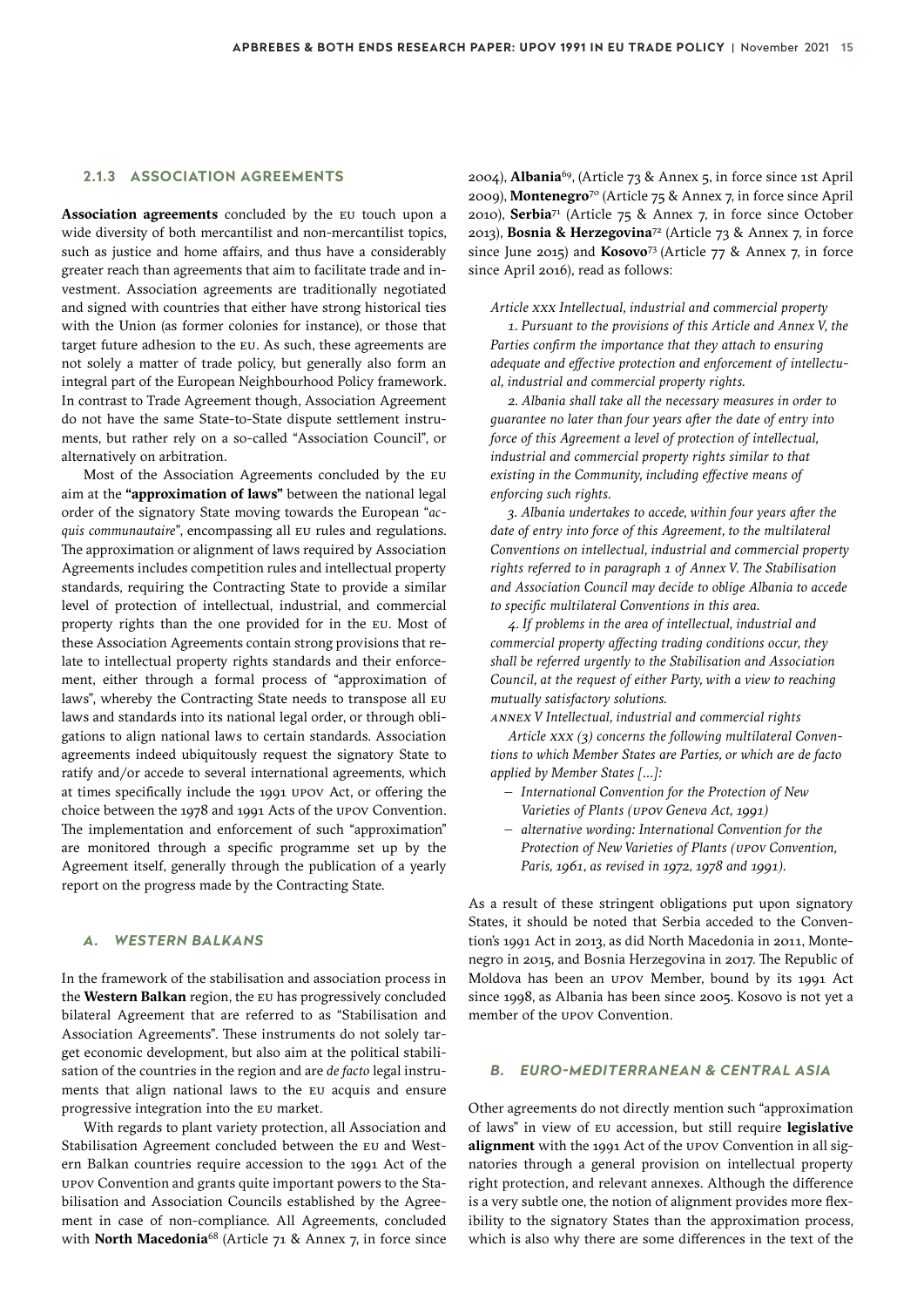different Association Agreements signed with countries of the Mediterranean and Central Asian regions. They nonetheless all require formal accession to the UPOV system, whether explicitly its 1991 Act, or with slight deceitful flexibility, since the UPOV Council has in practice required accession to the 1991 Act since its entry into force in 1998.

Alignment with regards to plant variety protection is for instance required in all **Euro-Mediterranean Association Agreements**, in the form of mandatory accession to the 1991 Act of the UPOV Convention. The only exception is the Agreement signed with the state of **Israel**[74](#page-33-0) in June 2000, whereby the Parties only "*confirm the importance they attach to the obligations arising from*" the 1991 Act of the UPOV Convention, since the country has been a member of UPOV since 1979.

The Agreement with **Tunisia**[75,](#page-33-0) the first of the Euromed Agreements, having entered into force in March 1998, has set the scene for all the other Agreements concluded by the EU in the region, using strong terminology with regards to intellectual property rights and plant variety protection. The Tunisian Agreement, clearly requires accession to the 1991 Act of the UPOV Convention:

#### *Article 39*

*1. The Parties shall provide suitable and effective protection of intellectual, industrial and commercial property rights, in line with the highest international standards. This shall encompass effective means of enforcing such rights.* 

*2. Implementation of this Article and of Annex 7 shall be regularly assessed by the Parties. If difficulties which affect trade arise in connection with intellectual, industrial and commercial property rights, either Party may request urgent consultations to find mutually satisfactory solutions.*

*ANNEX 7 relating to intellectual, industrial and commercial property.* 

*1. By the end of the fourth year after the entry into force of the Agreement, Tunisia shall accede to the following multilateral conventions on the protection of intellectual, industrial and commercial property:* 

*– International Convention for the Protection of the New Varieties of Plants (Act of Geneva, 1991).*

Tunisia has acceded to the 1991 Act of the UPOV Convention on 31st August 2003. Negotiations for a Deep and Comprehensive Free Trade Area (DCFTA) between the EU and Tunisia were launched on 13 October 2015. Negotiating rounds have taken place in April 2016, May 2018, and December 2018, and have been on hold since then. The text proposed by the EU on plant variety protection unsurprisingly establishes an obligation to protect plant varieties under the terms of UPOV 1991, as well as an obligation to cooperate on the promotion and enforcement of these rights<sup>[76](#page-33-0)</sup>.

The Euromed Agreement with **Morocco**[77](#page-33-0)**,** in force since 18th March 2000, uses the exact same terminology as the Tunisian Agreement, requiring Morocco to accede to the 1991 Act of the UPOV Convention by the end of the fourth year of the Agreement's entry into force (Article 39 & Annex 7). As a result, Morocco has become a signatory to UPOV 1991 since 8th October 2006. Negotiations for a Deep and Comprehensive Free Trade Area (DCFTA) between the EU and Morocco were launched on 1 March 2013. Four negotiating rounds have taken place so far, the most recent in April 2014, but negotiations have since then been put on hold.

Other Euro-Mediterranean Agreements signed between the EU and **Egypt**[78,](#page-33-0) in force since 1st June 2004, with **Jordan**[79](#page-33-0)**,** in force since May 2002, with **Algeria**[80,](#page-33-0) in force since 1st September 2005, Lebanon<sup>81</sup>, in force since 30th May 2006, use the exact same terminology as the Tunisian Agreement, requiring accession to the 1991 Act of the UPOV Convention by the end of the fourth year for the former (Article 37 & Annex 6 of the Agreement with Egypt), and by the end of fifth year of the Agreement's entry into force for the latter three countries (Article 56 & Annex 7 of the Agreement with Jordan; Article 44 & Annex 6 of the Agreement with Algeria; Article 38 & Annex 2 of the Agreement with Lebanon).

It should be noted that while Jordan became an UPOV Member in October 2004, and Egypt in December 2019, neither Algeria nor Lebanon have acceded to the Convention at the time of writing. It is also interesting to note that the obligation to adhere to the 1991 Act of the UPOV Convention, which is clearly put-upon EU Member States along with its trading partners in a number of Agreements, such as the one signed with **Algeria**, has clearly not been respected by some EU Member States, which individually remain signatories to the 1978 Act of the Convention, even though the European Union is a signatory to the 1991 Act, as mentioned above.

Indeed, the Euromed Agreement signed with Algeria reads, in its Annex 6 that:

*3. By the end of the fifth year after the entry into force of this Agreement, Algeria and the European Community and/or its Member States shall, to the extent they have not yet done so, accede to, and ensure an adequate and effective implementation of the obligations arising from, the International Convention for the Protection of New Varieties of Plants (Geneva Act, 1991), known as 'UPOV'.* 

Parallel provisions can also be found in the Agreement signed with **Azerbaijan**[82](#page-33-0)**,** which requires the Republic to accede to the 1991 Act of the UPOV Convention, without a replicated obligation for EU Member States, and no flexibility with regards to the UPOV Act to which to adhere to, contrary to the Association Agreement signed with Chile, examined later in this paper. As a result of the EU Association Agreement, which came into force in 1999, Azerbaijan has become an UPOV Member bound by its 1991 Act in December 2004.

#### *CHAPTER VI Intellectual, Industrial and Commercial Property Protection Article 42*

*1. Pursuant to the provisions of this Article and of Annex II, the Republic of Azerbaijan shall continue to improve the protection of intellectual, industrial and commercial property rights in order to provide, by the end of the fifth year after the entry into force of this Agreement, for a level of protection similar to that existing in the Community, including effective means of enforcing such rights.*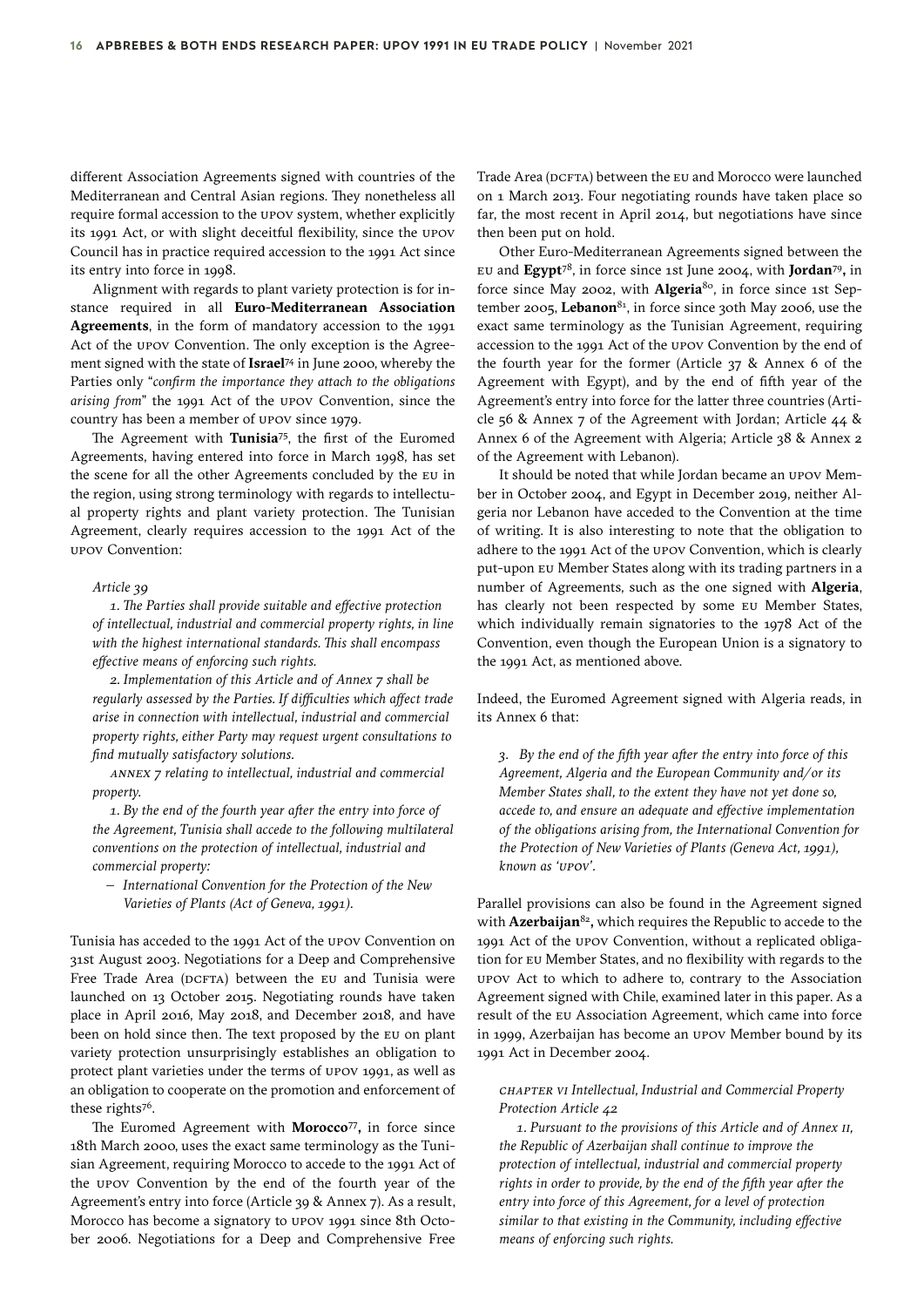*2. By the end of the fifth year after entry into force of this Agreement, the Republic of Azerbaijan shall accede to the multilateral conventions on intellectual, industrial and commercial property rights referred to in paragraph 1 of Annex II to which Member States are parties or which are de facto applied by Member States, according to the relevant provisions contained in these conventions.*

*ANNEX II Intellectual, Industrial and Commercial Property Conventions Referred to In Article 42*

*1. Paragraph 2 of Article 42 concerns the following multilateral conventions:*

*– International Convention for the Protection of New Varieties of Plants (UPOV) (Geneva Act, 1991).*

Arguably the strongest language can be found in the Association Agreement signed between the EU and **Ukraine**[83](#page-33-0), which also establishes a so-called "Deep and Comprehensive Free Trade Area (DCFTA)" between the EU and Ukraine, was negotiated between 2007 and 2011 and signed on 21 March and 27 June 2014. The DCFTA has been provisionally applied since 1 January 2016 and the Association Agreement formally entered into force on 1 September 2017 following ratification by all EU Member States. The Agreement contain a specific provision on plant varieties, like those found in free trade agreements, especially the CETA wording, which can also be explained to a certain extent by the fact that Ukraine has been a Party to UPOV 1991 since the year 1995:

#### *Article 228 Plant varieties*

*The Parties shall co-operate to promote and reinforce the protection of plant varieties rights in accordance with the International Convention for the Protection of New Varieties of Plants of 1961 as revised in Geneva on 10 November 1972, 23 October 1978 and 19 March 1991, including the optional exception to the breeder's right as referred to in Article 15.2 of the said Convention.*

#### *C. CENTRAL & SOUTH AMERICA*

Other association agreements put emphasis on cooperation with regards to intellectual property rights related legislation, without approximation or alignment with EU laws as such, but still also formally require plant variety protection levels aligned to the UPOV Convention, albeit with more flexibility as to the Act to be implemented**.** For instance, the EU's Association Agreement with **Chile**, which entered into force on 1st March 2005<sup>84</sup>, require national protection to be granted to the level of either the 1978 or the 1991 Acts of the UPOV Conventions, and contains provisions regarding technical cooperation for legislative drafting to that effect:

#### *Article 168 Objective*

*The Parties shall grant and ensure adequate and effective protection of intellectual property rights in accordance with the highest international standards, including effective means of enforcing such rights provided for in international treaties.*

*Article 170 Protection of intellectual property rights In pursuance of the objectives set out in Article 168, the Parties shall:*

*(a) continue to ensure an adequate and effective implementation of the obligations arising from the following conventions:*

*(i) the Agreement on Trade-related Aspects of Intellectual Property, Annex 1C to the Agreement establishing the World Trade Organisation ("the TRIPs").*

*(v) the International Convention for the Protection of New Varieties of Plants 1978 ("1978 UPOV Convention"), or the International Convention for the Protection of New Varieties of Plants 1991 ("1991 UPOV Convention")*

Negotiations for the "modernisation" of the EU-Chile Agreement have been in the making since 2017, with the EU's mandate for this process aiming to ensure "a high level of protection of intellectual property rights", covering general provisions on different topics, including, and "commitments, where applicable, to adhere and/or comply with relevant multilateral agreements and conventions"[85](#page-33-0).

The picture is quite different for the Association Agreement signed with **Central America**<sup>[86](#page-33-0)</sup> countries, which is provisionally applied between the EU, Nicaragua, Honduras, Panama from 1st August 2013 and between the above parties and El Salvador and Costa Rica from 1st October 2013. The Agreement's chapter on intellectual property rights emphasises cooperation between the different countries, with a stated objective of providing "*adequate and effective protection of intellectual property rights*", quite similarly to other agreements. However, its specific provision focusing on plant variety protection remains completely silent on the UPOV Convention. On the contrary, it solely mentions the TRIPS obligation to provide an '*effective sui generis protection*' for plant varieties and goes further by mentioning farmers' rights to save, use and exchange "*protected farm-saved seed*":

*SECTION F Plant varieties Article 259 Plant Varieties*

*1. The Parties shall provide for the protection of plant varieties either by patents or by an effective sui generis system or by any combination thereof.*

*2. The Parties understand that no contradiction exists between the protection of plant varieties and the capacity of a Party to protect and conserve its genetic resources.*

*3. The Parties shall have the right to provide for exceptions to exclusive rights granted to plant breeders to allow farmers to save, use and exchange protected farm-saved seed or propagating material.*

Even though some minor linguistic variations exist between the plant variety protection provisions present in Trade Agreements signed by the EU with Canada, Japan, Singapore, Vietnam, Andean & South Korea, all of them require at minima cooperation between the Signatory States on the protection of plant varieties under the terms of the 1991 Act of the UPOV Convention, if not its full implementation. Economic Partnership Agreements signed with most of the countries and regional associations of the African continent, and the Pacific States do not address intellectual property rights, except for those envisaging such discussions in the future, and the nota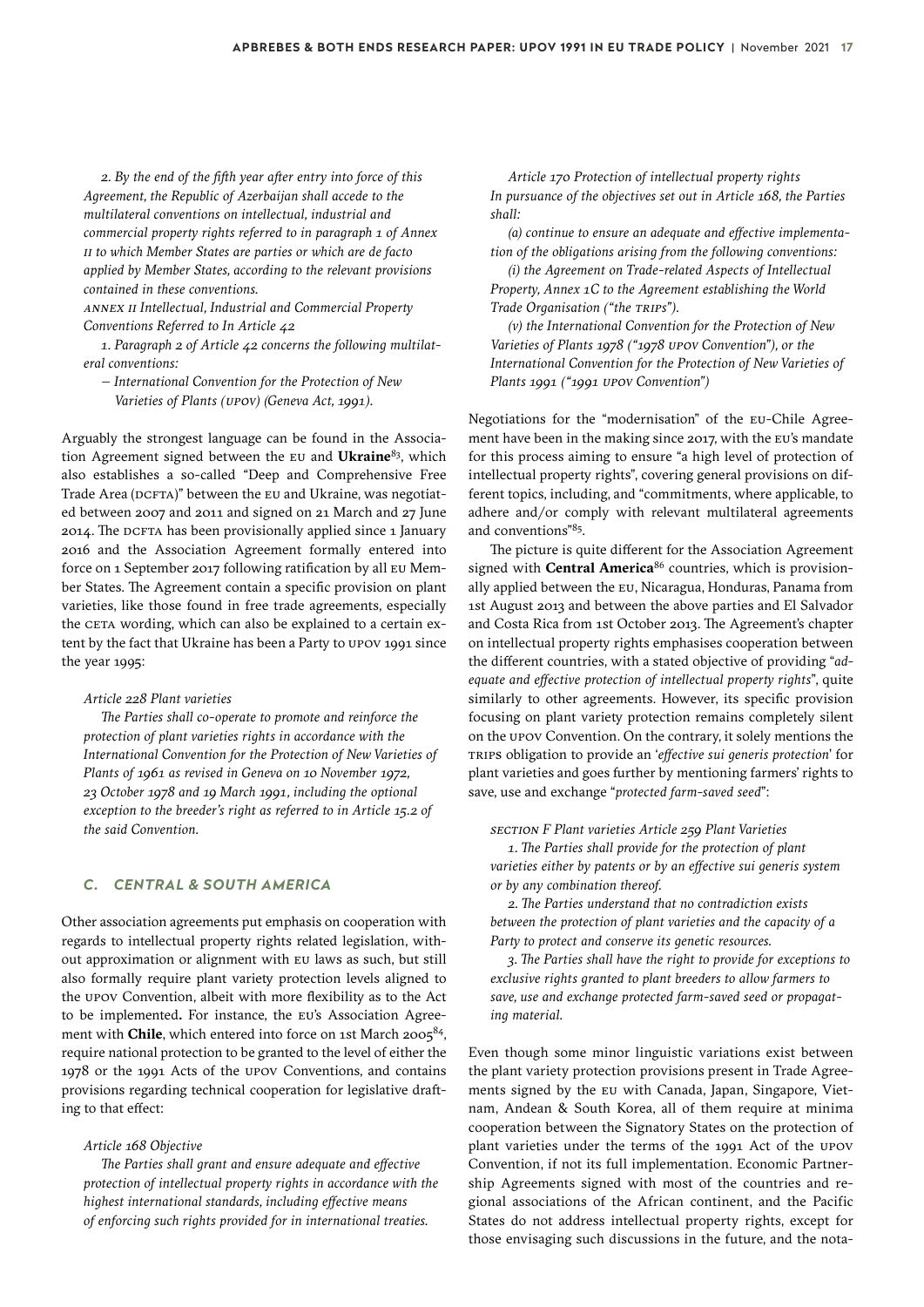<span id="page-17-0"></span>ble exception of the CARIFORUM EPA, which directly addresses plant variety protection, albeit quite loosely compared to other applicable FTA & Association Agreements, especially through the recognition of exceptions to breeders' rights to allow farmers to save, use and exchange protected farm-saved seed or propagating material. Other Partnership Agreements signed with Armenia, Kazakhstan and Iraq do contain IPR Chapters and address plant variety rights, in a similar fashion than free trade agreements. The most definite language with regards to the adoption of UPOV 1991 standards is found in most of the Association Agreements signed by the EU, which leave much less room for interpretation. All these Agreements, signed with numerous countries of the Western Balkans, Euro-Mediterranean, and Central Asia, directly require countries to accede to the UPOV System under its 1991 Act in a specific timeframe set in the Agreements' Annexes. On the other hand, Association Agreements signed with Chile, Nicaragua, Honduras, Panama, El Salvador, and Costa Rica remain more lenient and flexible, either leaving the possibility to be bound by the terms of the 1978 of the UPOV Convention, or simply requiring an "effective *sui generis* plant variety protection", potentially outside of the UPOV System.

### **2.2. PVP & UPOV 1991 in Trade Agreements in Negotiation**

#### **2.2.1 CENTRAL & LATIN AMERICA**

#### *A. MERCOSUR*

Negotiations of the trade part of the Association Agreement between the EU and MERCOSUR countries (Argentina, Brazil, Uruguay, Paraguay) reached political conclusion on 28 June 2019, but still need to be signed and ratified by all Parties involved to enter into force.

The clause of the Agreement related to plant variety protection was subject to intensive debates and underwent significant changes during the negotiations. It should be noted that all the MERCOSUR countries are signatories to the 1978 Act of the UPOV Convention, even though they have ratified the Acts after 1991. The MERCOSUR Agreement's provision on plant variety protection underwent a positive change with regards to its inclusion of UPOV 1991, with more flexible wording that the text that was negotiated in 2017.

In December 2017, Article 9 of the Proposal Chapter on Intellectual Property Rights read as follows:

*The Parties shall protect plant varieties rights, in accordance with the International Convention for the Protection of New Varieties of Plants (UPOV) as lastly revised in Geneva on March 19, 1991, (the so-called "1991 UPOV ACT") including the exceptions to the breeders' right as referred to in Article 15 of the said Convention and co-operate to promote and enforce these rights.*

The draft version available in 2017 showed a dispute between the blocs regarding the final disposition of these clauses, and MERCOSUR argued that the final wording should not be mandatory, so that there would be no obligation for parties to adopt UPOV'91 $87$ . This resulted in a considerable shift of language between the texts of 2017 and 2019. The agreement in principle dated as of 1st July 2019 $^{88}$ , subject to final transcription, indeed now reads:

*Chapter on Intellectual Property, Sub-Section 6, Article X.41 International Agreements.*

*Each Party shall protect plant varieties rights, in accordance with the International Convention for the Protection of New Varieties of Plants adopted in Paris on December 2, 1961, as revised in Geneva on November 10, 1972, and October 23, 1978 (1978 UPOV ACT) or on March 19, 1991 (1991 UPOV ACT) and shall cooperate to promote the Protection of Plant Varieties.[89](#page-33-0)*

The article creates a direct obligation ("shall protect") under UPOV in general terms. However, it includes both UPOV standards: the one of 1978 and the one of 1991<sup>90</sup>. The difference is essential because, as mentioned above, none of the MERCOSUR countries are a member of UPOV'91, but rather of the 1978 Act of the Convention. However, in its internal report on infringement issues, the European Commission itself seems to read this article of the trade agreement as "encouraging [MERCOSUR countries] to pro-tect plant varieties in line with the UPOV 19[91](#page-33-0) standards"91.

#### *B. MEXICO*

Trade relationships between Mexico and the EU have long been regulated through the EU-Mexico Economic Partnership, Politi-cal Coordination and Cooperation Agreement signed in 199[792,](#page-33-0) which had a small section dedicated to intellectual and industrial property, with no reference to plant variety protection.

The trade relationship between the country and the Union has entered a new phase in 2016, with the decision to modernise the so-called "Global Agreement". An agreement in principle was announced on 21st April 2018 in the bilateral trade deal negotiated between the EU and Mexico<sup>93</sup>,, which includes a very strong version of the UPOV clause<sup>94</sup>, identical to the one pro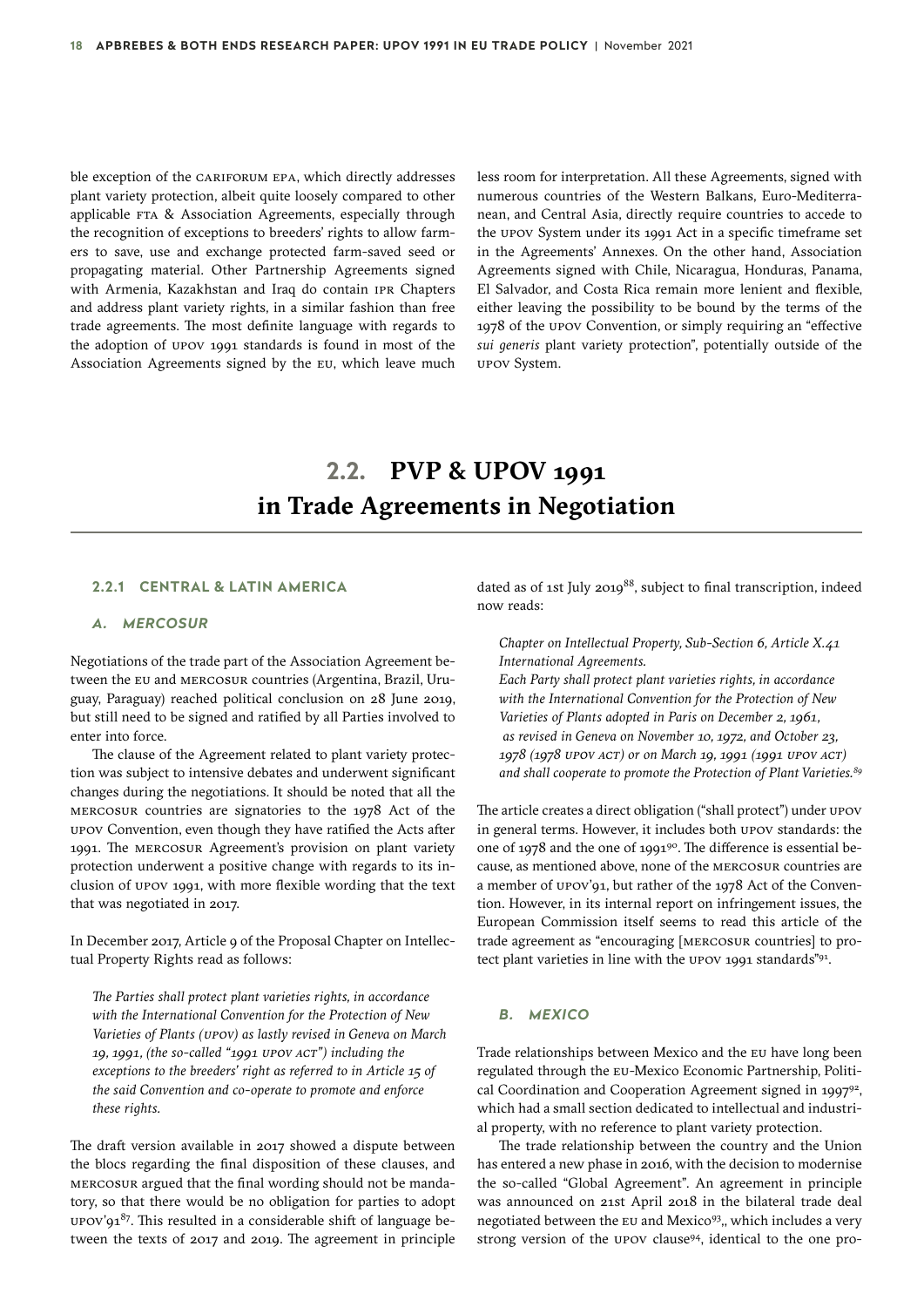<span id="page-18-0"></span>posed by the EU to New Zealand, and with an additional time constraint for its implementation by Mexico.

*Article X.47 Each Party shall protect plant varieties rights, in accordance with the International Convention for the Protection of New Varieties of Plants adopted in Paris on 2 December 1961, as lastly revised in Geneva on March 19, 1991 (1991 UPOV ACT), including the exceptions to the breeder's right as referred to in Article 15 of the said Convention, and co-operate to promote and enforce these rights.*

A footnote attached to the provision states that "Mexico shall implement this provision not later than four years after the date of entry into force of this Agreement", which means that, as a current signatory to the 1978 UPOV Act, Mexico would need to amend its national law to accede to the 1991 Act.

Negotiations on the FTA were undertaken at technical level and seem to have succeeded, as the closure of the agreement was communicated in April 2020 by the European Commission<sup>95</sup>. The text will become binding only after its signature and ratification by all concerned parties.

#### **2.2.2 ASIA & OCEANIA**

#### *A. INDONESIA*

Since 2016, Indonesia has been negotiating a FTA with the European Union ("CEPA")[96](#page-34-0), with the objective to conclude a comprehensive economic and partnership agreement with a robust IPR Chapter, although negotiations had been temporarily put on hold before being recently resumed once more. Ten negotiation rounds have been held so far. The ninth session held on December 2019 reported open issues in the IPR chapter, namely on supplementary protection certificates for plant protection products, and plant variety protection. The latest negotiating round at the time of writing was held virtually from 22 February to 5 March 2021. Since the published meeting report does mention plant variety protection with regards to discussions on intellectual property rights, nothing is known about the substance and progress of these negotiations[97](#page-34-0).

The EU proposal on the IPR Chapter aims to strengthen the IPR rules and regulations in the field of new plant varieties proposing adherence to UPOV 1991. The text initially proposed by the EU in December 2016 $98$  was indeed very far-reaching, especially considering the fact that Indonesia is not a signatory to any UPOV Conventions:

#### *SUB-SECTION 7 Plant Varieties Article X.46*

*The Parties shall protect plant variety rights, in accordance with the International Convention for the Protection of New Varieties of Plants adopted in Paris on 2 December 1961, as lastly revised in Geneva on 19 March 1991 (1991 UPOV ACT), including the exceptions to the breeder's right as referred to in Article 15(2) of that Convention.*

Even though the provision does not require formal accession to the UPOV Convention system as an official signatory, it requires

both parties to enact national legislation that is "in accordance with" the terms of the 1991 Act of the UPOV Convention.

The Sustainability Impact Assessment carried out by consultants for the European Commission did highlight that the right to seeds and the protection of new plant varieties were contentious issues in stakeholder consultations, where "smallhold farmers have expressed the view that they could be negatively impacted by new plant varieties provisions in the prospective FTA, [urging] negotiators to take into account the needs of small-hold farmers in Indonesia["99](#page-34-0).

#### *B. PHILIPPINES*

Currently regulated under the terms of the EU-Philippines Framework Agreement on Partnership and Cooperation<sup>100</sup>, which does not touch upon intellectual property rights, the trade relationship between the two entities is currently being updated, with the launch of negotiations on an EU-Philippines trade and investment agreement on 22 December 2015.

Published in March 2017, the document detailing the EU proposal<sup>101</sup> clearly shows the request to adhere to UPOV 1991 criteria, without strictly requiring adhesion to the Convention itself:

*SUB-SECTION 7 Plant Varieties Article X.46* 

*The Parties shall protect plant variety rights, in accordance with the International Convention for the Protection of New Varieties of Plants adopted in Paris on 2 December 1961, as lastly revised in Geneva on 19 March 1991 (1991 UPOV ACT), including the exceptions to the breeder's right as referred to in Article 15(2) of that Convention.*

It should be highlighted that the Philippines is not a signatory to any of the UPOV Conventions, and that any obligation equating to that level of plant variety protection would be accompanied by significant changes in the national legal order. This has been highli**ghted in the Draft Interim Report of the Sustainability Impact Assessment carried out within the FTA negotiations, which states that "**the Philippine Plant Variety Protection Act of 2002 permits exemptions for small farmers giving them the traditional right to save, use, exchange and sell farm-saved seeds without the special permission of the government", a provision that is "important for smallholder farmers, some of whom live from the sale and breeding of their local seeds, using traditional knowledge"<sup>[102](#page-34-0)</sup>. The issue of plant variety protection is not mentioned in neither of the two negotiation reports that have been published at the time of writing<sup>103</sup>.

#### *C. INDIA*

The European Union and India have been negotiating a FTA since 2007. Despite growing trade between the EU and India, talks stalled in 2013 after 16 rounds, only resuming in 2018. At the last EU-India Sub-Commission on Trade in July 2019, both sides agreed to launch a regular and dedicated IPR dialogue.

The latest leak of the draft FTA's Intellectual Property Rights Chapter dates from  $2010^{104}$  $2010^{104}$  $2010^{104}$  is much more flexible than other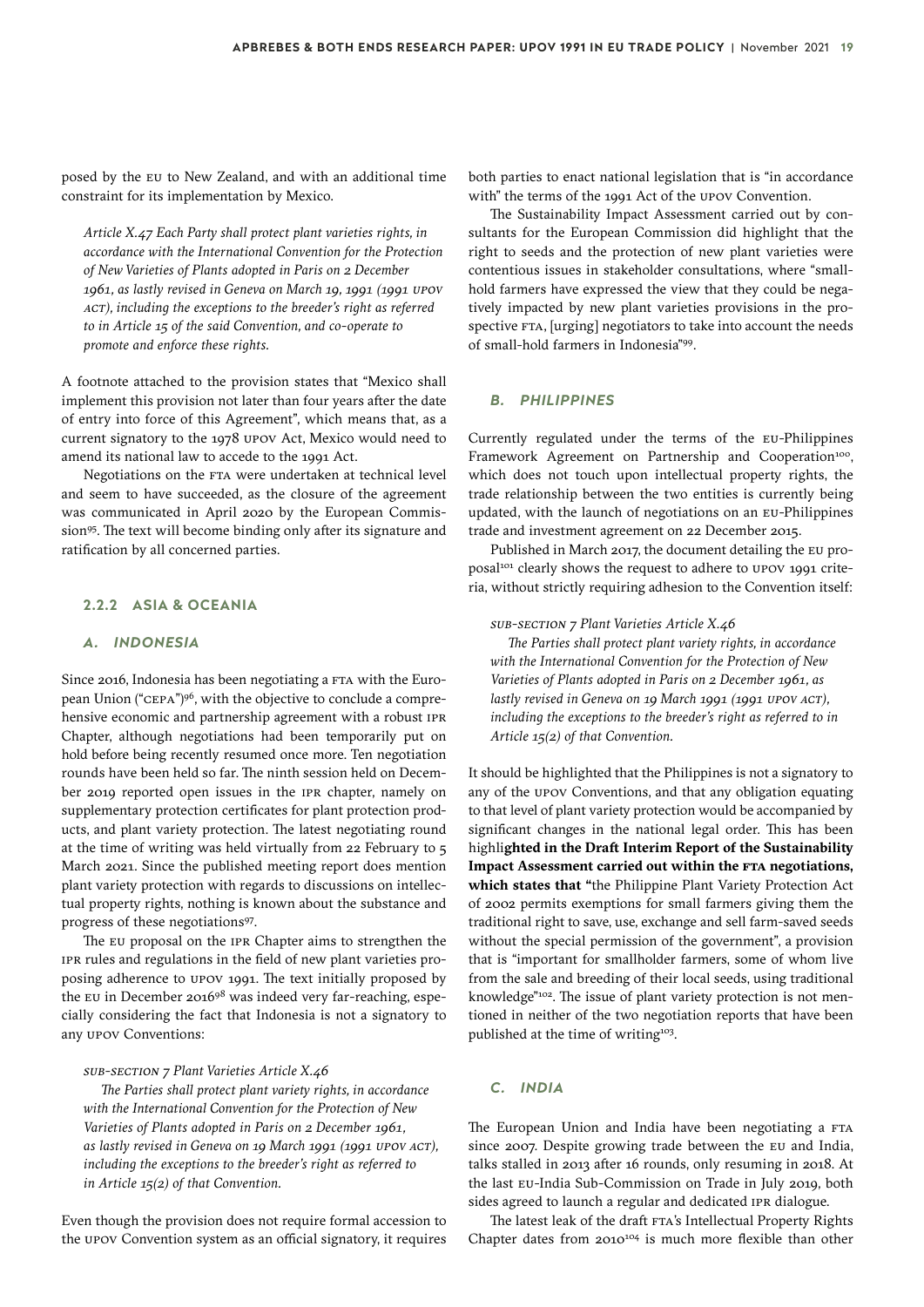proposals currently discussed in other fora, as it does not even mention the UPOV Convention itself. This is a considerable shift from the initial proposal made by the European Commission, in the draft provision seen in the leaked negotiation text from 2008, which reads: "*The Parties shall cooperate to promote and reinforce the protection of plant varieties based on [UPOV] as revised on March 19, 1991, including the optional exception to the breeders' right as referred to in Article 15(2) of the said Convention*"[105](#page-34-0).

Quite opposite, the wording which currently sits on the negotiating table reads as follows:

*Article 16 Plant Variety* 

*The parties shall cooperate to promote and reinforce the protection of plant varieties subject to their applicable laws and based on any international agreement to which both parties are signatories.*

The proposed wording is the most flexible provision to date in comprehensive trade agreements outside of the economic partnership agreements that do not have chapters on intellectual property rights. It indeed solely enshrines an obligation to 'cooperate' on the promotion and protection of plant varieties in respective national legal orders, without any reference to international law instruments, or a specific Act of the UPOV Convention.

Within the more general IPR dialogue between the partners, the Commission is also planning to launch an IPR SME Helpdesk in India in 2020, with the aim to support the EU's small and medium sized enterprises in protecting and enforcing their IPR in India through the provision of free information and services. The rendered services will include a free-of-charge helpline, trainings, and web-based materials, most probably including items related to plant variety protection as well other topics in the future.

#### *D. NEW ZEALAND*

Negotiations between the EU & New Zealand were launched in June 2018 and are currently ongoing, having reached 11 rounds of talks.

The EU proposals on intellectual property rights, and more specifically plant variety protection, which have been made public, do include a strong reference to UPOV 1991 Act<sup>106</sup>, as the proposed Article X.47 reads

*Each Party shall protect plant varieties rights, in accordance with the International Convention for the Protection of New Varieties of Plants (UPOV) as lastly revised in Geneva on March 19, 1991, (the so-called "1991 UPOV ACT") including the optional exceptions to the breeder's right as referred to in Article 15 paragraph 2 of the said Convention, and the Parties co-operate to promote and enforce these rights.*

It should be noted that New Zealand is still only a signatory of the 1978 UPOV Act, although its national plant breeders' rights law was amended in 1999.

#### *E. AUSTRALIA*

Trade and economic relationships between the EU and Australia are currently conducted on the basis of the 2008 EU-Australian Partnership Framework<sup>107</sup>, which does not touch upon intellectual property rights. Negotiations towards a Free Trade Agreement were opened in May 2018.

The EU proposal<sup>[108](#page-34-0)</sup> with regards to plant varieties is identical to the one submitted in the context of the negotiations with New Zealand, and reads:

*SUB-SECTION 7 Plant varieties Article X.47 General provisions Each Party shall protect plant varieties rights, in accordance with the International Convention for the Protection of New Varieties of Plants (UPOV) as lastly revised in Geneva on March 19, 1991, (the so-called "1991 UPOV ACT") including the optional exceptions to the breeder's right as referred to in Article 15 paragraph 2 of the said Convention, and the Parties co-operate to promote and enforce these rights.*

Contrary to New Zealand, Australia has been a signatory to the 1991 UPOV Convention since January 2000.

#### **CONCLUSIONS**

The review of the wide array of provisions dealing with plant variety protection in the different trade and association agreements signed by the EU shows us unequivocally that the Union requires extremely strict protection of plant varieties, even in countries where farmer managed seed systems play the leading role in seed supply. The introduction of an UPOV-style system would nonetheless limit the effectiveness of these systems and thus have a negative impact on food security and agrobiodiversity. The EU requirement requires thus even stricter protection than the one enforced nationally in certain of its own Member States and appears unwilling to award the flexibilities it awards its own Member States for its trading partners with regards to their national plant variety protection regimes. Indeed, several bilateral and regional trade or association Agreements signed by the EU require all Contracting Parties to the Agreement to accede to the 1991 Act of the UPOV Convention, which is the case of the European Union as an entity but is not the case in all EU Member States, as Italy and Portugal remain bound by its 1978 Act, while Cyprus, Greece, Malta, and Luxembourg are not member of UPOV at all. Furthermore, the Commission expresses its criticism with regards to the absence of royalties on farm-saved seed in certain of its trading partners["](#page-34-0)<sup>109</sup>[,](#page-34-0) while such seed-saving is allowed without royalty payment in different EU countries such as Romania, Bulgaria, Italy, Malta, Luxembourg, Cyprus, Greece, Portugal, Croatia, Slovenia and Austria. Agreements that are currently being negotiated nonetheless show that the trajectory set out by the EU can be strayed from through strong mobilisation and awareness-raising before national authorities of the trading partners.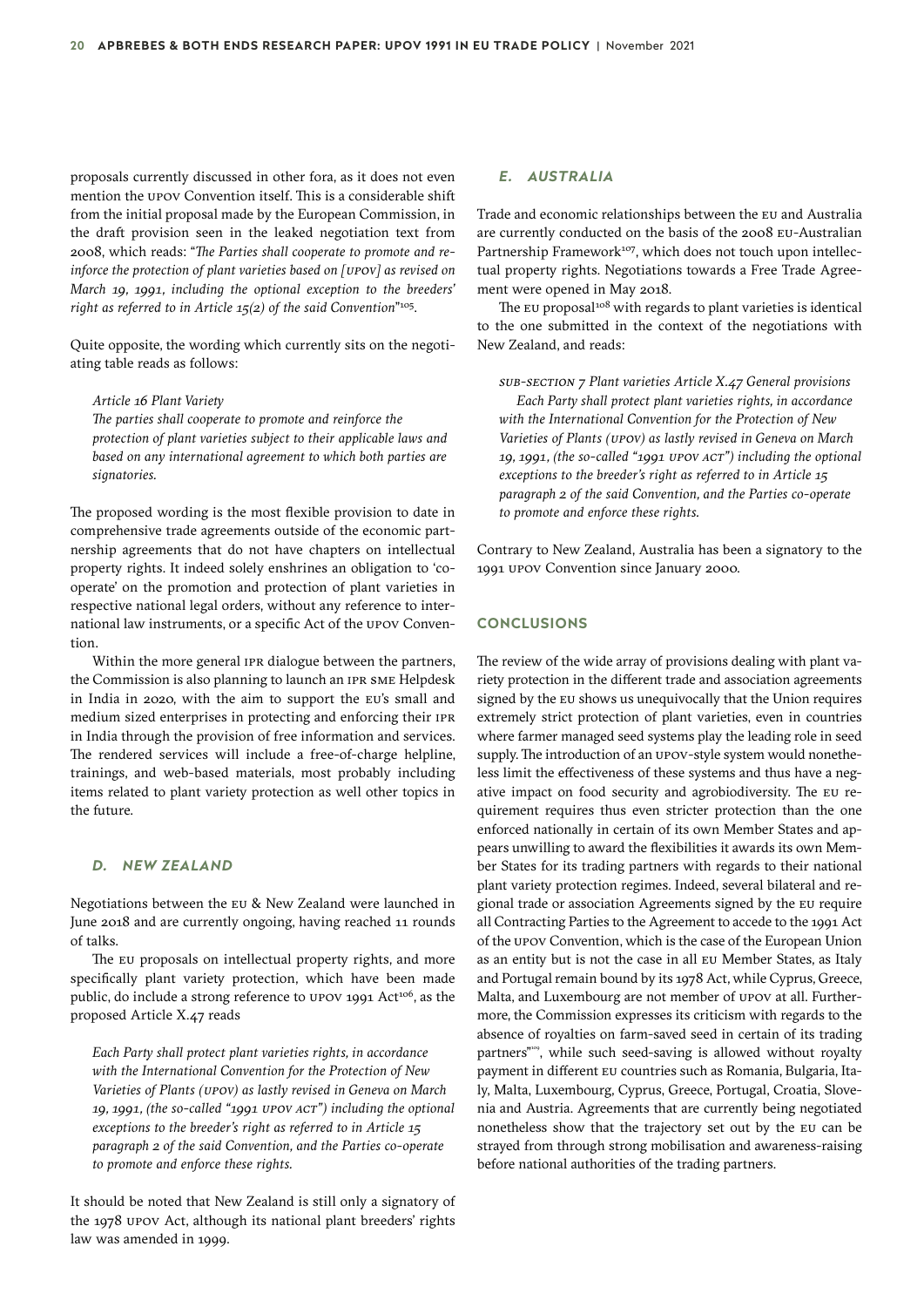## **3**

# <span id="page-20-0"></span>**Promotion of UPOV through other Activities**

In parallel to specific trade negotiations, there are numerous activities that include the EU or are led by the Union, which aim to promote membership of the 1991 Act of the UPOV Convention. Besides legal obligations stemming from trade agreements as such, the EU's foreign trade policy also includes additional activities and soft law tools to influence the adoption and implementation of UPOV 1991 level PVP laws in their trading partners' legal orders. Both the Community Plant Variety Office, and national plant variety offices of EU Member States engage with the national intellectual property division and plant variety offices, when they exist, of third countries in **informal and formal technical meetings,** which often include presentations of the UPOV 1991 system. Recognising that the exercise is by no means an exhaustive list of such softer trade diplomacy tools, this section aims to illustrate the different means through which such diplomacy is deployed with regards to plant variety protection.

The **East Asia Plant Variety Protection Forum was established in 2007 at the initiative of Japan.** Its membership consists of the 10 ASEAN countries plus China, Japan, and South Korea. Japan serves as the secretariat. The main goal of the forum is to ensure that all its members join UPOV and harmonise their plant variety protection laws. The forum's activities focus on training and exchanges, including visits to European countries like the Netherlands, to harmonise regulations and procedures for the implementation of UPOV Protocols in seed testing for distinctness, uniformity, and stability. **Officials from the EU's Community Plant Variety Office regularly take part in the Forum's activities. In November 2020 for instance, a seminar was organised on the protection of new varieties, with contribution from the Community Plant Variety Office, presenting its upcoming** 2021 Study on the EU PVP system, in addition to different outreach projects in Asia in 2020, aiming to "provide support for accession to international agreements such as UPOV 91"[110](#page-34-0)**.**

**In the same vein, IP Key Southeast Asia** (IP Key SEA) is a new project of the EU launched in April 2018, initiated by the European Commission's Directorate General for Trade, and im-plemented by the EU Intellectual Property Office (EUIPO)<sup>[111](#page-34-0)</sup>. As a four-year seven-million-euro programme implemented by the EUIPO, IP Key SEA support trade talks with the EU and organises IP dialogues with ASEAN partners. The project explicitly aims to promote European standards for IPR legislation, protection, and enforcement and aims to support the European seed industry for trading with or investing in Southeast Asia. In this context, specific events to facilitate the accession of ASEAN countries to UPOV 1991 have been organised. In Autumn 2018, IP Key SEA organised a conference on international plant variety protection benefits in Indonesia, where the CPVO presented the key implementation steps of the UPOV Conven-tion in the EU<sup>[112](#page-34-0)</sup>. In September 2019, a High-Level Study Visit for senior officials responsible for plant variety protection in Indonesia, Malaysia, Thailand, and Viet Nam was organised in France, Belgium, and the Netherlands on "Plant Variety Protec-tion and UPOV 1991"<sup>[113](#page-34-0)</sup>, while the project's 2020 work plan included trainings on UPOV 1991 and the organisation of "Awareness Raising Seminars on an International Harmonized PVP System". In this context, a webinar series was launched in November 2020, with three events focusing on the positive impacts of UPOV 1991 protection, with input from European stakeholders from the CPVO, different national plant variety offices and the industrial farming and seed lobby, respectively COPA-Cogeca and Euroseeds<sup>[114](#page-34-0)</sup>.

In parallel, **IP Key Latin America** carries out activities dedicated to the promotion of plant variety protection under the UPOV 1991 Act. In 2020 for example, the entity held three events in Ecuador together with UPOV, the Community Plant Variety Office, the French national seed testing authority ("GEVES"), the Ecuadorian Institute of Intellectual Property ("SENADI"), and planned a webinar on plant variety protection, along with a "High level tour on PVP and its benefits", initially foreseen in Spain<sup>[115](#page-34-0)</sup>. Events have been held in the past in Chile and Peru to "diffuse the scope and content of UPOV 1991, and provide support for accession", regrouping examiners from at least thirteen different Latin American countries<sup>116</sup>. Through the participation of the CARIFORUM Intellectual Property Rights and Innovation (CarIPI), it was also possible to secure the participation of the Dominican Republic in the aforemen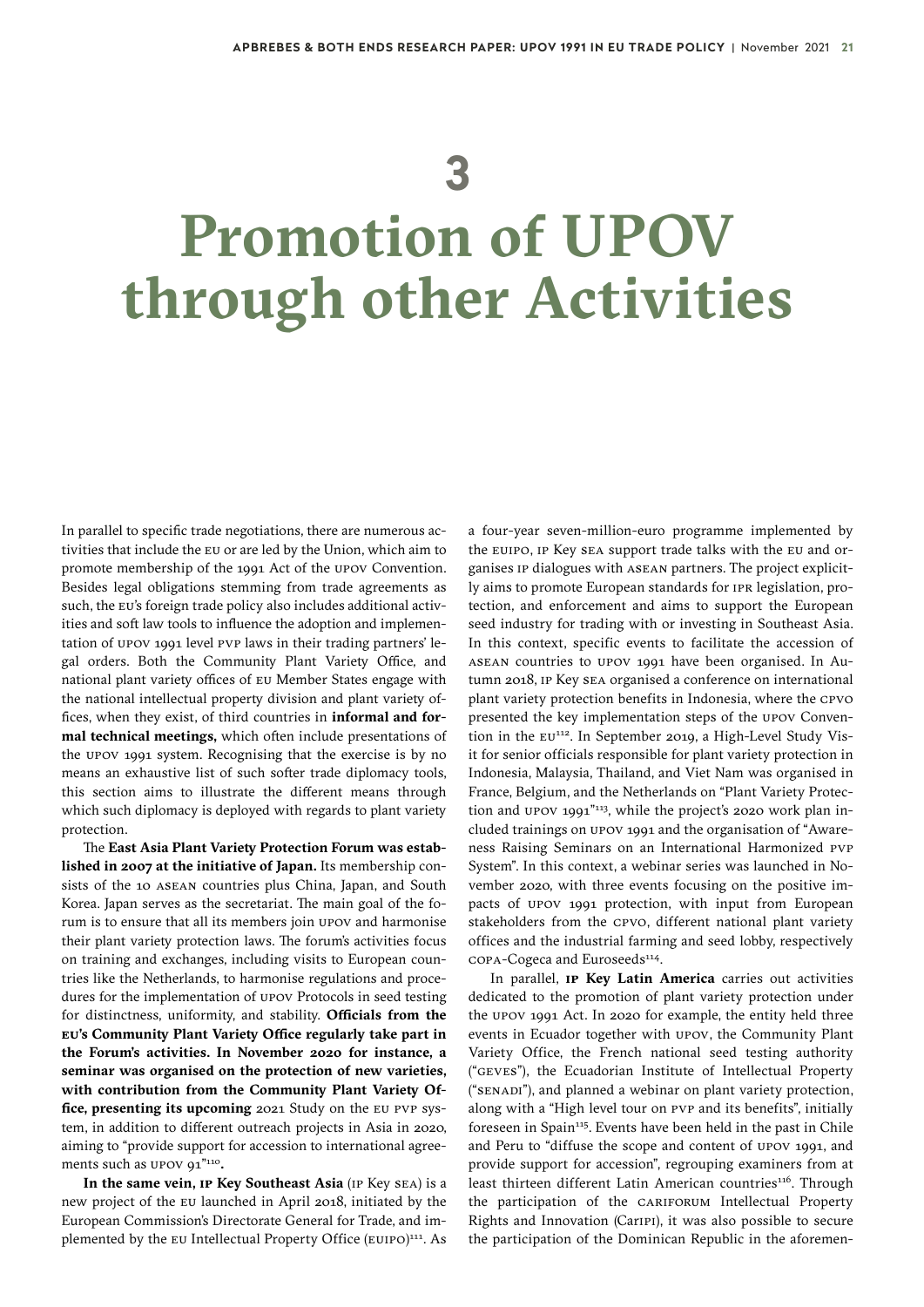tioned activities, which is praised for its active contribution to the discussions<sup>[117](#page-34-0)</sup>.

The push toward the 1991 Act of the UPOV Convention on the African continent has taken a slightly different road than in other continents, through attempts to influence national and regional seed laws that uphold its standards $118$ , rather than their direct inclusion in trade negotiations, except for the few aforementioned Partnership Agreements that contain so-called "rendezvous clauses" on intellectual property rights. The signature of the **African Continental FTA, (AfCFTA)** on 21 March 2018, and its official institutionalisation signed a new era and a framework for trade liberalisation in goods and services between the 54 African Union States, which has received political, technical and financial support from the EU since its launch in  $2015^{119}$  $2015^{119}$  $2015^{119}$ . The AfCTFTA is built as an umbrella instrument regrouping different protocols, all of which have not yet been completed. While protocols covering trade in goods, in services and dispute settlement are finalised, those relating to investment, competition policy and intellectual property rights (and thus presumably plant variety protection) have yet to be negotiated. In an Action Document for "Intellectual Property Rights (IPRs) Action for Africa" for the year 2019, the European Commission does not hide away from its promotion of international agreements and their proper implementation, which includes the UPOV Convention. Indeed, its **Pan-African Multi-Annual Indicative Programme**<sup>[120](#page-34-0)</sup> clearly shows its intent to construct an agreement going against farmer seed systems that are the foundation of food security, especially on the African continent, and even more so in least developed countries, that are free to have no plant variety protection under the WTO rules. Furthermore, the EU has also provided funds to a project for the **"African Intellectual Property Organisation"**[121](#page-34-0) **(OAPI)** aiming at "the promotion of intellectual property to foster the creation of new varieties adapted to the African market and to provide an incentive to make superior varieties existing elsewhere available to OAPI area", which kicked off in July 2019<sup>[122](#page-34-0)</sup>. The CPVO joined the first inaugural meeting of the project and will help implementing its roadmap, while several national plant variety protection offices are named as technical cooperation partners $^{123}$ .

**National organisations, such as the French interprofessional organisation for seeds, GNIS, now SEMAE, the French national official organisation for variety evaluation and seed quality testing GEVES, its Dutch equivalent "**Naktuinbouw" **and the German** Sortenschutzamt have all carried out activities advocating for an implementation of UPOV 1991 standards outside of the EU's borders. GNIS and Naktuinbouw have been active, among others, in the East Asian Plant Variety Pro-tection Forum<sup>[124125](#page-34-0)</sup> for many years, participated in seminars of IP Key in Asia<sup>126</sup>, promoted the UPOV System in Francophone Africa<sup>127128</sup> and Anglophone Africa<sup>[129](#page-34-0)</sup> (only GNIS) and in Iran (only GNIS) [130](#page-34-0). The German Bundessortenamt also promoted the UPOV-System in Mongolia[131](#page-34-0).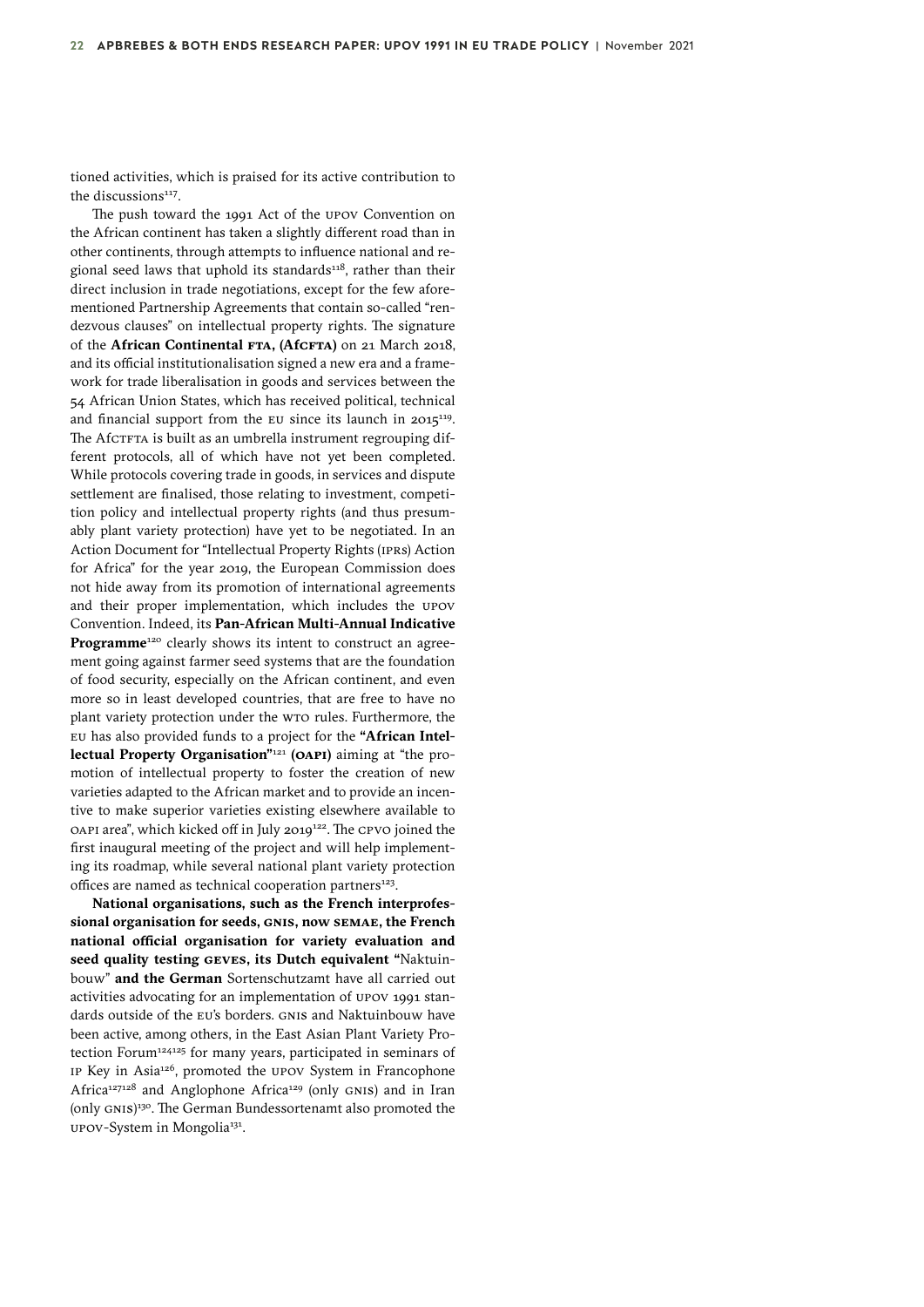## **4**

# **Concluding Remarks**

Plant variety protection finds its way in the Intellectual Property Rights chapter of all FTAs that are currently being negotiated or those that have already been adopted by the EU and its different trading partners, with very few exceptions. When included in the different agreements, whether those ensuring "free trade", establishing an "association" or an "economic partnership", plant variety protection is overwhelmingly linked to the standards set out by the 1991 Act of the UPOV Convention, often requiring adhesion to the Act itself, or protection at that level. In contrast to this premise are the vast majority of the EPA's that do not address intellectual property in their provisions, except in so-called "rendezvous" clauses, and the notable exception of the CARIFORUM EPA that includes a specific clause on plant variety protection.

The wording of the clauses regarding plant variety protection varies greatly from one trade Agreement to the other, from an obligation to accede to the UPOV System and comply with its 1991 Act (in most Association Agreements), to strong legal commitments assumed by parties to protect plant varieties in accordance with the standards of UPOV 1991, to lighter obligations "to cooperate" on the topic. In most applicable and proposed provisions in Free Trade Agreements, Association Agreements, but also Partnership Agreements that have provisions on intellectual property rights, reference is made to the Parties' duty to indirectly ("*to cooperate to*") or directly ("*shall*") promote and ensure protection under UPOV 1991. Several Agreements also formally require accession to the UPOV 1991 Act in a certain timeframe. There are also more nuanced and flexible requirements to protect plant varieties under the UPOV system without referring solely to its 1991 Act, leaving the freedom to do so under the 1978 Act.

Our research nonetheless shows that the EU negotiating position always starts from the first type of strong clause which requires a binding commitment to protect plant varieties under UPOV 1991 terms. The differences that do appear after the negotiations highlight the importance of raising awareness about the topic within governments of trading partners and civil society actors who scrutinise European trade policy. It is crucial to highlight the incongruities of this negotiating position with the Old Continent's overarching goals and international commitments under human rights instruments, the Convention on Biological Diversity and the International Treaty on Plant Genetic Resources for Food

and Agriculture, whether in terms of food security, sustainability, or the right to seeds. The integration of obligations related to the UPOV Convention create a significant lock-in for all States involved, preventing potential policy change with regards to plant variety protection, both in EU Member States and its trading partners.

#### **A CALL FOR CHANGE**

For APBREBES and Both ENDS, an agreement negotiated 30 years ago by a few industrialized countries is not a basis for shaping the global agriculture of tomorrow. Times have changed. With the CBD, ITPGRFA and UNDROP, the international legal framework has evolved, and awareness has been raised that a sustainable seed policy needs to promote both the formal and the farmer managed seed system. To achieve this, it is first and foremost necessary to strengthen farmers' rights, and more particularly the farmers' rights to seeds, including the right to save, use, exchange and sell farm-saved seeds and propagation material also of protected varieties. All too often in the last 60 years, only the formal, industrial seed system has been promoted, leading to a one-sided and unsustainable one-size-fits-all approach. What is needed today are flexible systems considering the specificities of each country's national agriculture and the wide range of active farmers in its borders. Only in this way can the global community meet the great challenges of the future, such as the food or climate crisis. EU trade policy must take this balancing act into account. By exporting an outmoded system of intellectual property rights to the countries of the South, it is doing the opposite.

Stakeholders need to be made aware of the underlying rationale of UPOV 1991 protection, along with its false promises and its potential adverse effects. Partner countries need the full flexibility when drafting their seed and plant breeders' rights laws to promote a truly sustainable agriculture, agrobiodiversity, and food security. Only by this way they will be able to design a legal system that both protects breeders' innovation and enshrines farmers' rights, adapted to their local conditions, and needs. AP-BREBES and Both ENDS therefore call for the EU to stop requiring developing countries to adopt the 1991 Act of the UPOV Convention through trade agreements or any other activities.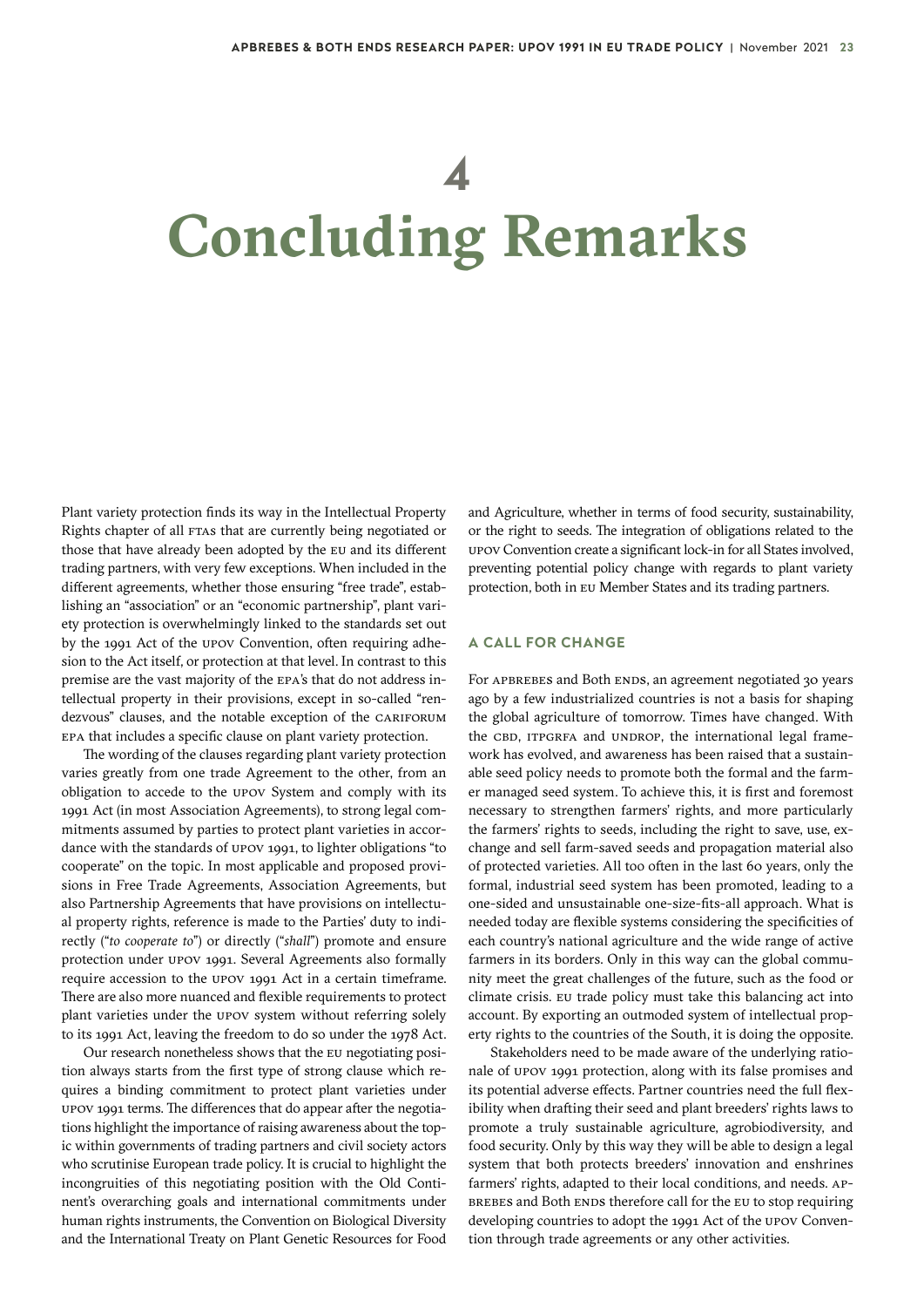## <span id="page-23-0"></span>**Annex**

### **Thematic Bibliography**

#### **REACH OF PROTECTION & DETRIMENTAL EFFECTS OF UPOV CONVENTION**

GRAIN, *Ten Reasons not to Join UPOV: Global Trade and Biodiversity in Conflict,* 1998, at www.grain.org/fr/article/entries/1-tenreasons-not-to-join-upov

Olivier De Schutter, *Seed Policies and the Right to Food: Enhancing Agrobiodiversity and Encouraging,* 2009*,* [www.srfood.org/](http://www.srfood.org/images/stories/pdf/officialreports/20091021_report-ga64_seed-policies-and-the-right-to-food_en.pdf) [images/stories/pdf/officialreports/20091021\\_report-ga64\\_](http://www.srfood.org/images/stories/pdf/officialreports/20091021_report-ga64_seed-policies-and-the-right-to-food_en.pdf) [seed-policies-and-the-right-to-food\\_en.pdf](http://www.srfood.org/images/stories/pdf/officialreports/20091021_report-ga64_seed-policies-and-the-right-to-food_en.pdf);

Graham DUTFIELD, *Food, Biological Diversity and Intellectual Property: The Role of the International Union for the Protection of New Varieties of Plants (UPOV),* Quaker United Nations Office, February 2011, available at [www.quno.org/sites/default/files/](https://www.quno.org/sites/default/files/resources/UPOV+study+by+QUNO_English.pdf) [resources/UPOV+study+by+QUNO\\_English.pdf](https://www.quno.org/sites/default/files/resources/UPOV+study+by+QUNO_English.pdf);

Derek J.F. EATON, "Trade and Intellectual Property Rights in the Agricultural Seed Sector", *Centre for International Environmental Studies Research Paper,* no. 20/2013, available at [https://papers.](https://papers.ssrn.com/sol3/papers.cfm?abstract_id=2323595) [ssrn.com/sol3/papers.cfm?abstract\\_id=2323595](https://papers.ssrn.com/sol3/papers.cfm?abstract_id=2323595)

The Berne Declaration*, Owning Seeds, Accessing Food: A Human Rights Impact Assessment of UPOV 1991 Based on Case Studies in Kenya, Peru and the Philippines,* 2014, [www.publiceye.ch/](https://www.publiceye.ch/fileadmin/doc/Saatgut/2014_Public_Eye_Owning_Seed_-_Accessing_Food_Report.pdf) [fileadmin/doc/Saatgut/2014\\_Public\\_Eye\\_Owning\\_Seed\\_-](https://www.publiceye.ch/fileadmin/doc/Saatgut/2014_Public_Eye_Owning_Seed_-_Accessing_Food_Report.pdf) [\\_Accessing\\_Food\\_Report.pdf](https://www.publiceye.ch/fileadmin/doc/Saatgut/2014_Public_Eye_Owning_Seed_-_Accessing_Food_Report.pdf)

Silva LIEBERHERR and François MEIENBERG, *UPOV report on the impact of plant variety protection - A critique*, Berne Declaration, June 2014, at [www.publiceye.ch/fileadmin/doc/\\_migration/](https://www.publiceye.ch/fileadmin/doc/_migration/Saatgut/2014_07_Critique_UPOV_report_final.pdf) [Saatgut/2014\\_07\\_Critique\\_UPOV\\_report\\_final.pdf,](https://www.publiceye.ch/fileadmin/doc/_migration/Saatgut/2014_07_Critique_UPOV_report_final.pdf)

APRODEV PCD Discussion Paper, *Seeds and Food Security: The Impact of EU seed laws on food security in Africa,* December 2014, available at [https://actalliance.eu/wp-content/uploads/](https://actalliance.eu/wp-content/uploads/2016/04/aprodev_pcd_seed_paper_final_18122014.pdf) [2016/04/aprodev\\_pcd\\_seed\\_paper\\_final\\_18122014.pdf](https://actalliance.eu/wp-content/uploads/2016/04/aprodev_pcd_seed_paper_final_18122014.pdf)

Carlos M. CORREA, with Sangeeta SHASHIKANT and François MEIENBERG, *Plant Variety Protection for Developing Countries. A Tool to Design a Sui Generis Plant Variety Protection System: An Alternative to UPOV 1991,* October 2015, APBREBES, pp.5-15, [www.apbrebes.org/files/seeds/files/ToolEnglishcompleteDez](https://www.apbrebes.org/files/seeds/files/ToolEnglishcompleteDez15.pdf) [15.pdf](https://www.apbrebes.org/files/seeds/files/ToolEnglishcompleteDez15.pdf)

Sangeeta Shashikant and François Meienberg, *International contradictions on Farmers' Rights: The Interrelations between the International Treaty, its Article 9 on Farmers' Rights, and Relevant Instruments of UPOV and WIPO*, 2015, available at [www.apbrebes.](https://www.apbrebes.org/files/seeds/files/Treaty_UPOV_WIPO Interrelations_def_150929.pdf) [org/files/seeds/files/Treaty\\_UPOV\\_WIPO%20Interrelations\\_](https://www.apbrebes.org/files/seeds/files/Treaty_UPOV_WIPO Interrelations_def_150929.pdf) [def\\_150929.pdf](https://www.apbrebes.org/files/seeds/files/Treaty_UPOV_WIPO Interrelations_def_150929.pdf)

Mohamed COULIBALY and Robert Ali BRAC DE LA PERRIÈRE, *A Dysfunctional Plant Variety Protection System: Ten Years of UPOV Implementation in Francophone Africa,* April 2019, available at [www.apbrebes.org/files/seeds/APBREBES\\_OAPI\\_EN\\_def.pdf](https://www.apbrebes.org/files/seeds/APBREBES_OAPI_EN_def.pdf)

APBREBES, *Access to Seed Index Shows: Implementation of UPOV 1991 Unnecessary For the Development of a Strong Seed Market A Policy Brief by the Association for Plant Breeding for the Benefit of Society*, 2019, available at [www.apbrebes.org/files/seeds/](https://www.apbrebes.org/files/seeds/Article UPOV_Access to Seed Index_Final_0.pdf) [Article%20UPOV\\_Access%20to%20Seed%20Index\\_Final\\_](https://www.apbrebes.org/files/seeds/Article UPOV_Access to Seed Index_Final_0.pdf) [0.pdf](https://www.apbrebes.org/files/seeds/Article UPOV_Access to Seed Index_Final_0.pdf)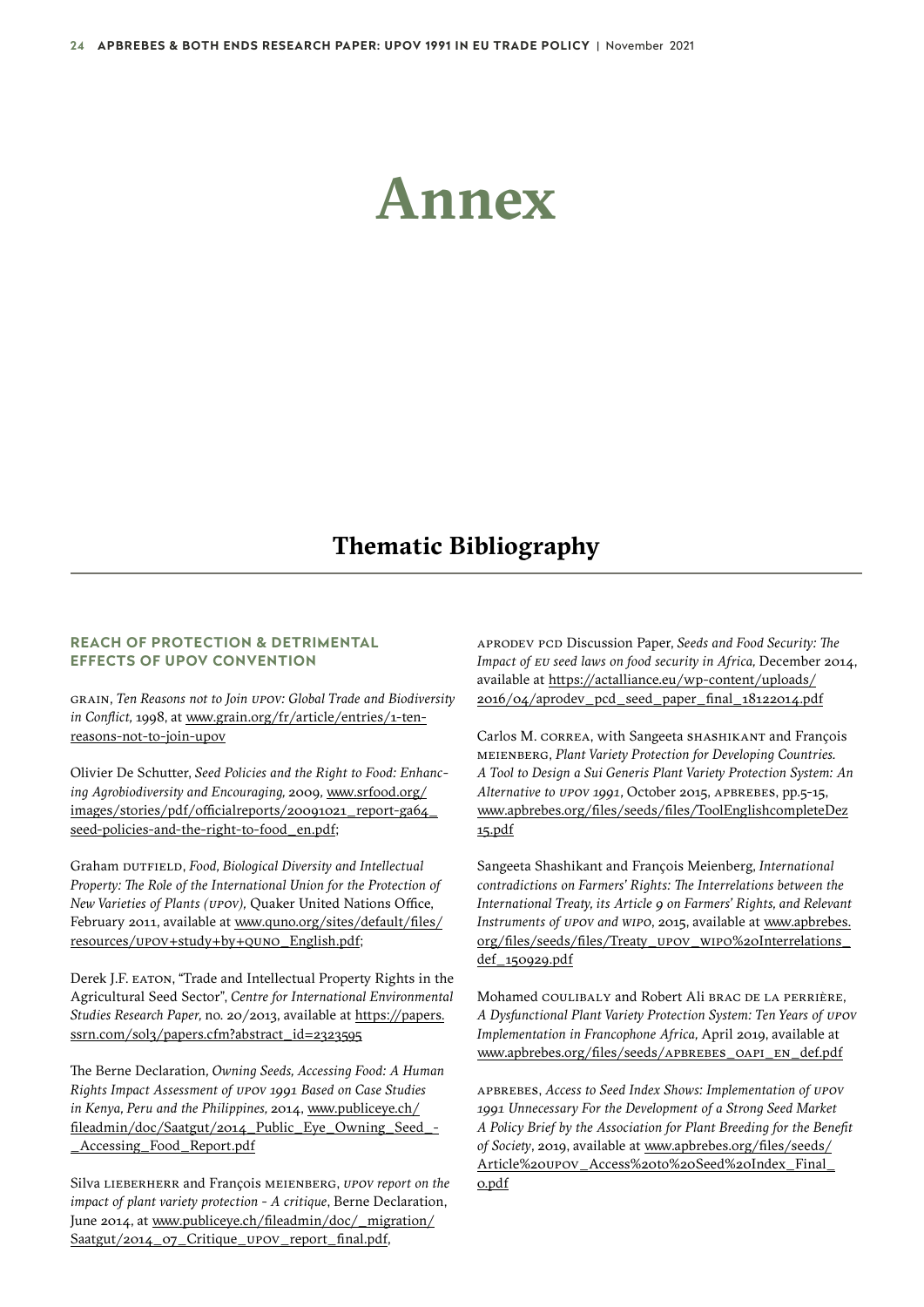#### **UPOV PROTECTION IN FTAS**

CIEL (Centre for International Environmental Law), "Intellectual Property in European Union Economic Partnership Agreements with the African, Caribbean and Pacific Countries: What way Forward after the Cariforum EPA and the interim EPAs?", April 2008, at [www.ciel.org/Publications/Oxfam\\_](https://www.ciel.org/Publications/Oxfam_TechnicalBrief_5May08.pdf) [TechnicalBrief\\_5May08.pdf](https://www.ciel.org/Publications/Oxfam_TechnicalBrief_5May08.pdf)

Both ENDS, *UPOV 91 and trade agreements: Compromising farmers' right to save and sell seeds*, Discussion Paper, October 2018, available at [www.bothends.org/uploaded\\_files/document/1LR\\_](https://www.bothends.org/uploaded_files/document/1LR_UPOV91_brochure_A4.pdf) [UPOV91\\_brochure\\_A4.pdf](https://www.bothends.org/uploaded_files/document/1LR_UPOV91_brochure_A4.pdf)

GRAIN, December 2019, Asia under threat of UPOV 1991, see www.grain.org/en/article/6372-asia-under-threat-of-upov-91.

Dr. Luciana Ghiotto and Dr. Javier Echaide, *Analysis of the EU-Mercosur Agreement*, Greens/EFA in the European Parliament and PowerShift, Berlin, Buenos Aires, Brussels, December 2019, available at www.annacavazzini.eu/wp-content/uploads/2020/ 01/Study-on-the-EU-Mercosur-agreement-09.01.2020-1.pdf

European Commission, *The Economic Impact of the Comprehensive Economic and Trade Agreement: An analysis prepared by the European Commission's Directorate- General for Trade*, 2017, available at [http://trade.ec.europa.eu/doclib/docs/2017/](http://trade.ec.europa.eu/doclib/docs/2017/september/tradoc_156043.pdf) [september/tradoc\\_156043.pdf](http://trade.ec.europa.eu/doclib/docs/2017/september/tradoc_156043.pdf)

European Commission Staff Working Document, *Report on the protection and enforcement of intellectual property rights in third countries*, 8th January 2020, available at: [www.aipla.org/docs/](https://www.aipla.org/docs/default-source/news/eu-report.pdf?sfvrsn=c7fd817e_0) [default-source/news/eu-report.pdf?sfvrsn=c7fd817e\\_0](https://www.aipla.org/docs/default-source/news/eu-report.pdf?sfvrsn=c7fd817e_0)

European Commission, Action Document for "Intellectual Property Rights (IPRs) Action for Africa", ANNEX 1 of the Commission Implementing Decision on the financing of the Annual Action programme 2019 Part 1 for the Pan-African Programme, available at [https://ec.europa.eu/transparency/regdoc/](https://ec.europa.eu/transparency/regdoc/rep/3/2019/EN/C-2019-2648-F1-EN-ANNEX-1-PART-1.PDF) [rep/3/2019/EN/C-2019-2648-F1-EN](https://ec.europa.eu/transparency/regdoc/rep/3/2019/EN/C-2019-2648-F1-EN-ANNEX-1-PART-1.PDF)-ANNEX-1-PART-1.PDF

### **Acronyms**

| CBD            | Convention on Biological Diversity                                       |
|----------------|--------------------------------------------------------------------------|
| CPVO           | Community Plant Variety Office                                           |
| <b>EPA</b>     | Economic Partnership Agreement                                           |
| EU             | European Union                                                           |
| <b>IPR</b>     | Intellectual Property Rights                                             |
| <b>ITPGRFA</b> | International Treaty on Plant Genetic Resources for Food and Agriculture |
| <b>FTA</b>     | Free Trade Agreement                                                     |
| <b>PVP</b>     | <b>Plant Variety Protection</b>                                          |
| <b>TRIPS</b>   | Agreement on Trade related Intellectual Property Rights                  |
| <b>UPOV</b>    | Union for the Protection of Plant Varieties                              |
| <b>WTO</b>     | World Trade Organisation                                                 |
|                |                                                                          |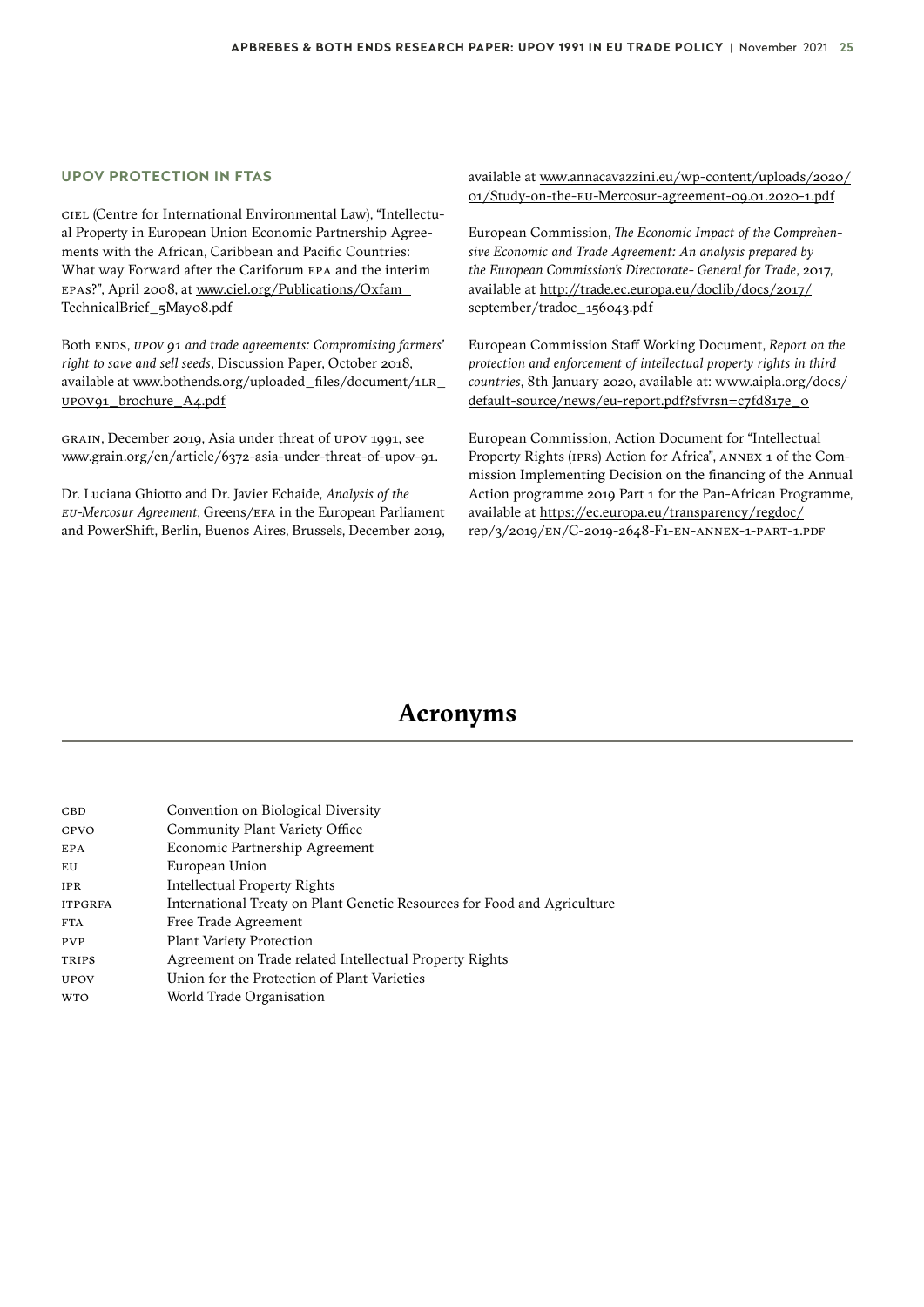### <span id="page-25-0"></span>**Summary Table on State of Play UPOV 91 in EU Trade, Association & Partnership Agreements**

| Country or<br>region                          | <b>Status of FTA</b><br>(or EPA)                                               | Member of UPOV?         | Article mentioning UPOV protection                                                                                                                                                                                                                                                                                                                                                                                                                                     |
|-----------------------------------------------|--------------------------------------------------------------------------------|-------------------------|------------------------------------------------------------------------------------------------------------------------------------------------------------------------------------------------------------------------------------------------------------------------------------------------------------------------------------------------------------------------------------------------------------------------------------------------------------------------|
| <b>IN FORCE</b>                               |                                                                                |                         |                                                                                                                                                                                                                                                                                                                                                                                                                                                                        |
| South Korea<br>(Free Trade<br>agreement)      | Ratified,<br>entry into force<br>14.05.2011                                    | 1991 Act,<br>since 2002 | Article 10.39 Plant varieties<br>Each Party shall provide for the protection of plant varieties and<br>comply with the International Convention for the Protection of New<br>Varieties of Plants (1991).                                                                                                                                                                                                                                                               |
| Japan<br>(Free Trade<br>agreement)            | Ratified,<br>JEFTA in force<br>01.02.2019<br>(not investment<br>Agreement yet) | 1991 Act,<br>since 1998 | Article 14.3 §2 The Parties affirm their commitment to comply with<br>the obligations set out in the international agreements relating to<br>intellectual property to which both Parties are party to at the date of<br>entry into force of this Agreement, including the following: [] the<br>International Convention for the Protection of New Varieties of Plants,<br>done at Paris on 2 December 1961 (hereinafter referred to as "the<br>1991 UPOV Convention"). |
|                                               |                                                                                |                         | Article 14.6. For the purpose of further promoting transparency in the<br>administration of its intellectual property system, each Party shall<br>make all reasonable efforts to take appropriate available measures to:<br>(a) publish information on and make available to the public infor-<br>mation contained in the files on: [] (iv) registrations of new varieties<br>of plants".                                                                              |
|                                               |                                                                                |                         | Article 14.38 New varieties of plants.<br>Each Party shall provide for the protection of new varieties of all<br>plant genera and species in accordance with its rights and obligations<br>under the 1991 UPOV Convention.                                                                                                                                                                                                                                             |
| <b>Singapore</b><br>(Free Trade<br>agreement) | Ratified, in force<br>21.11.2019<br>(not investment<br>Agreement yet)          | 1991 Act,<br>since 2004 | <b>ARTICLE 10.35 International Agreements</b><br>The Parties affirm their obligations under the International Conven-<br>tion for the Protection of New Varieties of Plants adopted in Paris on<br>2 December 1961, as last revised in Geneva on 19 March 1991, including<br>their ability to implement the optional exception to the breeder's<br>right, as referred to in paragraph 2 of Article 15 of that Convention.                                              |
| <b>Vietnam</b><br>(Free Trade)<br>agreement)  | Ratified, in force<br>12.06.2020.<br>(Not investment<br>Agreement yet)         | 1991 Act,<br>since 2006 | Article 12.42 Plant Varieties Rights<br>The Parties shall <b>protect plant varieties rights</b> in accordance with the<br>International Convention for the Protection of New Varieties of<br>Plants, adopted in Paris on 2 December 1961, as last revised in Geneva<br>on 19 March 1991, including the exceptions to the breeder's right as<br>referred to in Article 15 of that Convention, and cooperate to promote<br>and enforce these rights.                     |
| Israel<br>(Association<br>Agreement)          | In force<br>since 2000                                                         | 1991 Act,<br>since 1979 | Parties confirm the importance they attach to the obligations<br>arising from the 1991 Act of the UPOV Convention                                                                                                                                                                                                                                                                                                                                                      |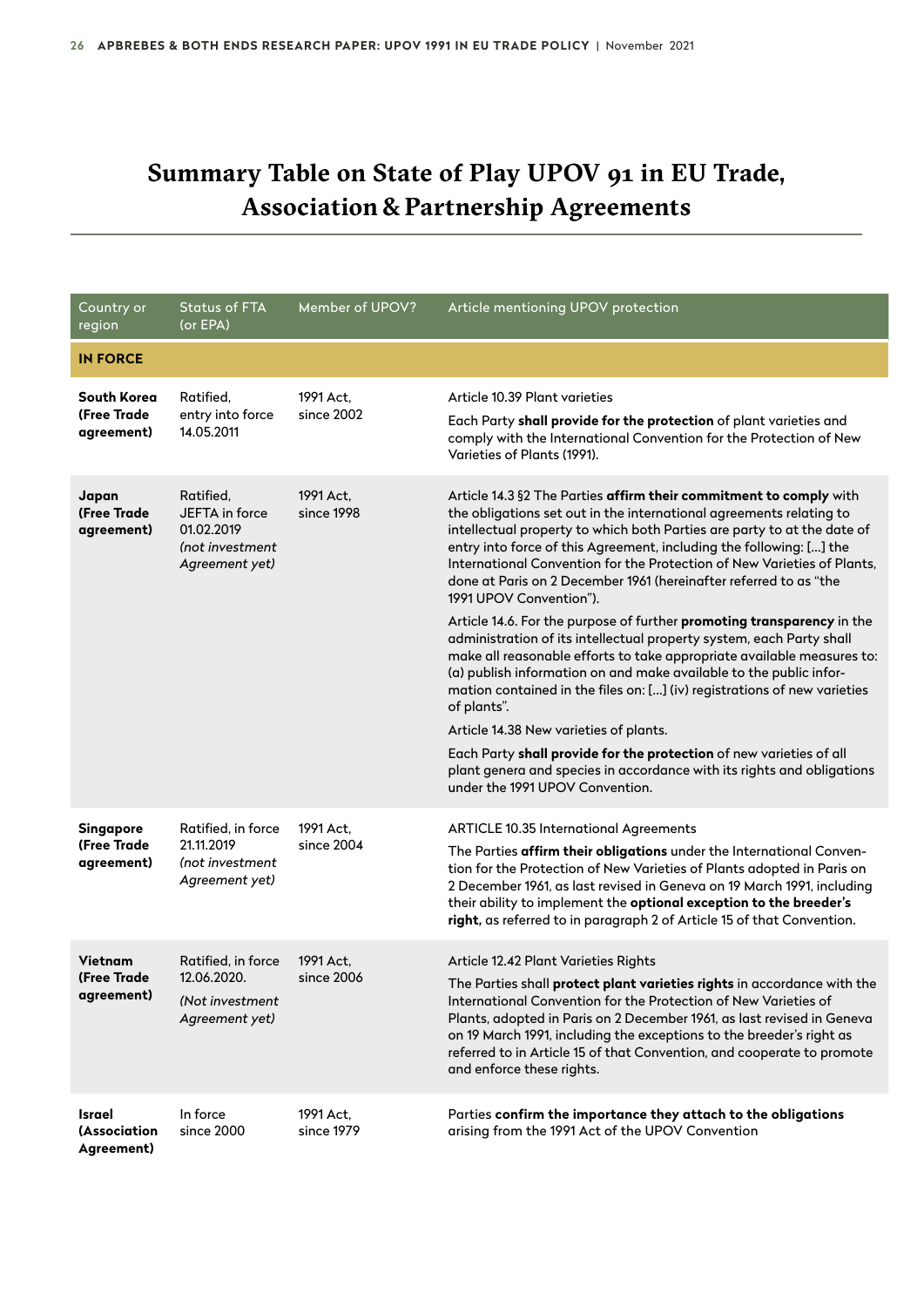| Country or<br>region                                               | <b>Status of FTA</b><br>(or EPA)                                                                                                                                             | Member of UPOV?                                                                                                                                                                                                       | Article mentioning UPOV protection                                                                                                                                                                                                                                                                                                                                                                                                                                                                                                                                                                                                                                                                                                                                                                                                                                                                                                                                                                                                                                                                                                                                                                                                                                                                         |
|--------------------------------------------------------------------|------------------------------------------------------------------------------------------------------------------------------------------------------------------------------|-----------------------------------------------------------------------------------------------------------------------------------------------------------------------------------------------------------------------|------------------------------------------------------------------------------------------------------------------------------------------------------------------------------------------------------------------------------------------------------------------------------------------------------------------------------------------------------------------------------------------------------------------------------------------------------------------------------------------------------------------------------------------------------------------------------------------------------------------------------------------------------------------------------------------------------------------------------------------------------------------------------------------------------------------------------------------------------------------------------------------------------------------------------------------------------------------------------------------------------------------------------------------------------------------------------------------------------------------------------------------------------------------------------------------------------------------------------------------------------------------------------------------------------------|
| <b>Western Bal-</b><br>kans Associ-<br>ation Agree-<br>ments       | In force<br><b>North</b><br>Macedonia,<br>2004<br>Albania, 2009<br>Montenegro,<br>2010<br>Serbia. 2013<br><b>Bosnia &amp;</b><br>Herzegovina,<br>2015<br><b>Kosovo, 2016</b> | North Macedonia,<br>1991 Act since 2011<br>Albania, 1991 Act<br>since 2005<br>Montenegro,<br>1991 Act since 2015<br>Serbia, 1991 Act since<br>2013<br>Bosnia &<br>Herzegovina, 1991<br>Act since 2017<br>Kosovo, none | Article XXX Intellectual, industrial and commercial property<br>2. COUNTRY X shall take all the necessary measures in order to guar-<br>antee no later than four years after the date of entry into force<br>of this Agreement a level of protection of intellectual, industrial<br>and commercial property rights similar to that existing in the<br>Community, including effective means of enforcing such rights.<br>3. COUNTRY X undertakes to accede, within four years after the<br>date of entry into force of this Agreement, to the multilateral<br>Conventions on intellectual, industrial and commercial property<br>rights referred to in paragraph 1 of Annex V. The Stabilisation<br>and Association Council may decide to oblige Albania to accede to<br>specific multilateral Conventions in this area.<br>ANNEX V Paragraph 1 of the Agreement. Article XXX (3) concerns<br>the following multilateral Conventions to which Member States are<br>Parties, or which are de facto applied by Member States []:<br>International Convention for the Protection of New Varieties of<br>Plants (UPOV Geneva Act, 1991)<br>alternative wording: International Convention for the Protection<br>of New Varieties of Plants (UPOV Convention, Paris, 1961, as revised<br>in 1972, 1978 and 1991). |
| Euro-Medi-<br>terranean<br><b>Association</b><br><b>Agreements</b> | In force<br>Tunisia, 1998<br>Morocco, 2000<br><b>Egypt, 2004</b><br><b>Jordan, 2002</b><br>Algeria, 2005<br>Lebanon, 2006                                                    | Tunisia, 1991 Act,<br>since 2003<br>Morocco, 1991 Act,<br>since 2006<br>Egypt, 1991 Act, since<br>2019<br>Jordan, 1991 Act.<br>since 2004<br>Algeria, none<br>Lebanon, none                                           | Article XX<br>1. The Parties shall provide suitable and effective protection of<br>intellectual, industrial and commercial property rights, in line with<br>the highest international standards. This shall encompass<br>effective means of enforcing such rights.<br>ANNEX 7 relating to intellectual, industrial and commercial property.<br>By the end of the fourth (or fifth) year after the entry into force<br>of the Agreement, XX shall accede to the following multilateral con-<br>ventions on the protection of intellectual, industrial and commercial<br>property:<br>International Convention for the Protection of the New Varieties of<br>Plants (Act of Geneva, 1991).                                                                                                                                                                                                                                                                                                                                                                                                                                                                                                                                                                                                                   |
| Azerbaijan<br>(Association<br>Agreement)                           | In force 1999                                                                                                                                                                | 1991 Act,<br>since 2004                                                                                                                                                                                               | Article 42<br>1. Pursuant to the provisions of this Article and of Annex II, the Repub-<br>lic of Azerbaijan shall continue to improve the protection of<br>intellectual, industrial and commercial property rights in order to<br>provide, by the end of the fifth year after the entry into force of<br>this Agreement, for a level of protection similar to that existing in<br>the Community, including effective means of enforcing such rights.<br>2. By the end of the fifth year after entry into force of this Agreement,<br>the Republic of Azerbaijan shall accede to the multilateral conven-<br>tions on intellectual, industrial and commercial property rights<br>referred to in paragraph 1 of Annex II to which Member States are<br>parties or which are de facto applied by Member States, according<br>to the relevant provisions contained in these conventions.<br>ANNEX II Intellectual, Industrial and Commercial Property Conventions<br>Referred to In Article 42<br>1. Paragraph 2 of Article 42 concerns the following multilateral con-<br>ventions:<br>- International Convention for the Protection of New Varieties of<br>Plants (UPOV) (Geneva Act, 1991).                                                                                                                |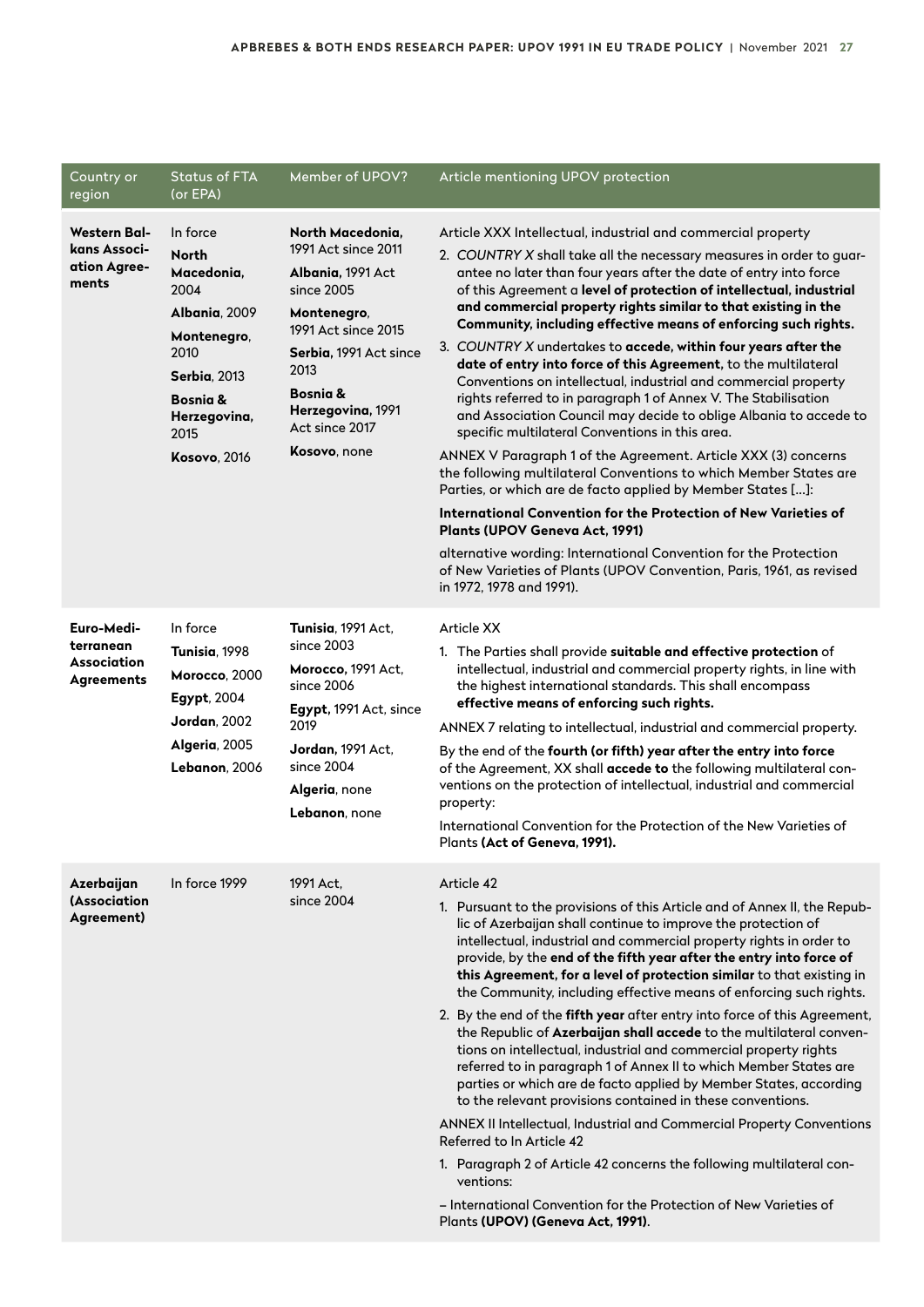| Country or<br>region                                      | <b>Status of FTA</b><br>(or EPA)                                                                                                                                                                                                                                                                                            | Member of UPOV?                                                                                                                              | Article mentioning UPOV protection                                                                                                                                                                                                                                                                                                                                                                                                                                                                                                                                                                                                                                                 |
|-----------------------------------------------------------|-----------------------------------------------------------------------------------------------------------------------------------------------------------------------------------------------------------------------------------------------------------------------------------------------------------------------------|----------------------------------------------------------------------------------------------------------------------------------------------|------------------------------------------------------------------------------------------------------------------------------------------------------------------------------------------------------------------------------------------------------------------------------------------------------------------------------------------------------------------------------------------------------------------------------------------------------------------------------------------------------------------------------------------------------------------------------------------------------------------------------------------------------------------------------------|
| Ukraine<br><i>(Association</i><br>Agreement)              | In force 2017<br>(signed 2014)                                                                                                                                                                                                                                                                                              | 1991 Act.<br>since 1995                                                                                                                      | Article 228 Plant varieties<br>The Parties shall co-operate to promote and reinforce the protection<br>of plant varieties rights in accordance with the International Conven-<br>tion for the Protection of New Varieties of Plants of 1961 as revised<br>in Geneva on 10 November 1972, 23 October 1978 and 19 March 1991,<br>including the optional exception to the breeder's right as referred<br>to in Article 15.2 of the said Convention                                                                                                                                                                                                                                    |
| <b>Chile</b><br>(Association<br>Agreement)                | In force 2005                                                                                                                                                                                                                                                                                                               | 1978 Act,<br>since 1995                                                                                                                      | Article 170 Protection of intellectual property rights<br>In pursuance of the objectives set out in Article 168, the Parties shall:<br>(a) continue to ensure an adequate and effective implementation of<br>the obligations arising from the following conventions:<br>(i) the Agreement on Trade-related Aspects of Intellectual Property,<br>Annex 1C to the Agreement establishing the World Trade Organisation<br>("the TRIPs").<br>(v) the International Convention for the Protection of New Varieties<br>of Plants 1978 ("1978 UPOV Convention"), OR the International<br>Convention for the Protection of New Varieties of Plants 1991 ("1991<br><b>UPOV Convention")</b> |
| Central<br><b>America (As-</b><br>sociation<br>Agreement) | In force, 2013                                                                                                                                                                                                                                                                                                              | Nicaragua, 1978 Act<br>since 2001<br>Panama, 1991 Act<br>since 2012<br>Costa Rica, 1991 Act<br>since 2009<br>Honduras &<br>El Salvador, none | Article 259 Plant Varieties<br>1. The Parties shall provide for the protection of plant varieties<br>either by patents or by an effective sui generis system or by any<br>combination thereof.<br>2. The Parties understand that no contradiction exists between<br>the protection of plant varieties and the capacity of a Party to<br>protect and conserve its genetic resources.<br>3. The Parties shall have the right to provide for exceptions to<br>exclusive rights granted to plant breeders to allow farmers to<br>save, use and exchange protected farm-saved seed or propagat-<br>ing material.                                                                        |
| <b>Economic</b><br>Partnership<br><b>Agreements</b>       | In force (rendez-<br>vous clause)<br><b>West Africa -</b><br><b>East African</b><br>Community -<br>Central Africa -<br><b>South African</b><br>Development<br><b>Group - Eastern</b><br>& Southern<br>Africa<br>Negotiations of<br>trade agree-<br>ment with ESA5<br>under way,<br>no publicly<br>available text<br>on IPR) |                                                                                                                                              | No provision related to plant variety protection                                                                                                                                                                                                                                                                                                                                                                                                                                                                                                                                                                                                                                   |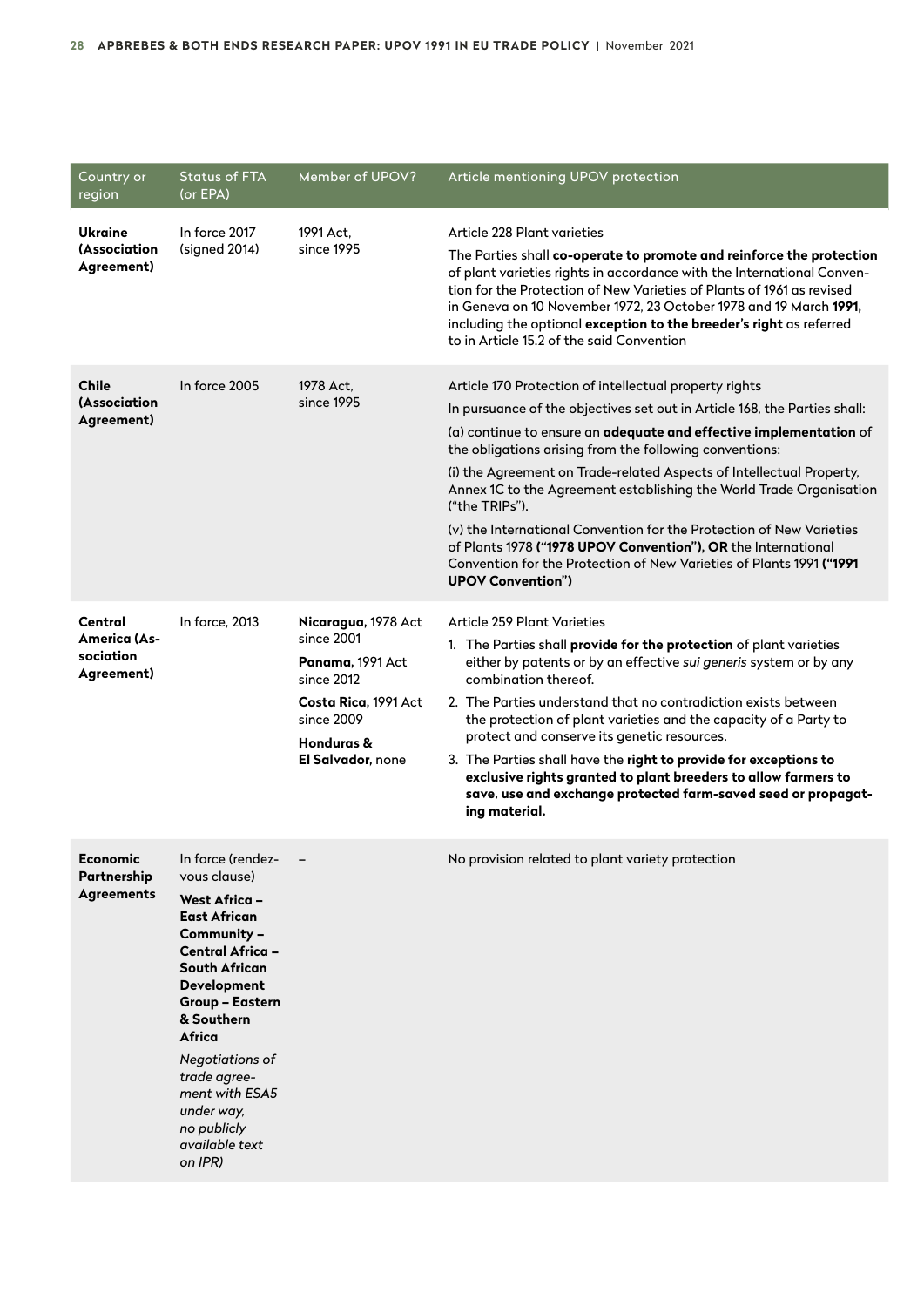| Country or<br>region                                     | <b>Status of FTA</b><br>(or EPA)   | Member of UPOV?                                                                                                                                                                                                                                                                                                                                       | Article mentioning UPOV protection                                                                                                                                                                                                                                                                                                                                                                                                                                                                                                                                                                                                                                                                                                                                                                                                                                                                                                                                                                                                                                                                                                                                                                                                                                                                                                                                                                                                                                                                                                                                                                                                                                                                                                                                                                                                                                                                                             |
|----------------------------------------------------------|------------------------------------|-------------------------------------------------------------------------------------------------------------------------------------------------------------------------------------------------------------------------------------------------------------------------------------------------------------------------------------------------------|--------------------------------------------------------------------------------------------------------------------------------------------------------------------------------------------------------------------------------------------------------------------------------------------------------------------------------------------------------------------------------------------------------------------------------------------------------------------------------------------------------------------------------------------------------------------------------------------------------------------------------------------------------------------------------------------------------------------------------------------------------------------------------------------------------------------------------------------------------------------------------------------------------------------------------------------------------------------------------------------------------------------------------------------------------------------------------------------------------------------------------------------------------------------------------------------------------------------------------------------------------------------------------------------------------------------------------------------------------------------------------------------------------------------------------------------------------------------------------------------------------------------------------------------------------------------------------------------------------------------------------------------------------------------------------------------------------------------------------------------------------------------------------------------------------------------------------------------------------------------------------------------------------------------------------|
| Economic<br>Partnership<br>Agreement<br><b>CARIFORUM</b> | In force, 2008                     | Trinidad and<br>Tobago, 1978 Act<br>since 1998<br>Dominican<br>Republic, 1991 Act<br>since 2007<br>Saint Vincent and<br>the Grenadines.<br>1991 Act since 2021<br><b>Antigua and Barbu-</b><br>da, Bahamas,<br>Barbados, Belize,<br>Dominica, Grenada,<br>Guyana, Jamaica,<br><b>Saint Lucia, Saint</b><br>Kitts and Nevis,<br><b>Suriname</b> , none | Article 149 Plant varieties<br>1. The EC Party and the Signatory CARIFORUM States shall have the<br>right to provide for exceptions to exclusive rights granted to plant<br>breeders to allow farmers to save, use and exchange protected<br>farm-saved seed or propagating material.<br>2. The EC Party and the Signatory CARIFORUM States shall provide<br>for the protection of plant varieties in accordance with the TRIPS<br>Agreement. In this respect, they shall consider acceding to the In-<br>ternational Convention for the Protection of New Varieties of Plants<br>$-$ UPOV (Act of 1991)                                                                                                                                                                                                                                                                                                                                                                                                                                                                                                                                                                                                                                                                                                                                                                                                                                                                                                                                                                                                                                                                                                                                                                                                                                                                                                                       |
| Armenia                                                  | In force,<br>since January<br>2018 | None                                                                                                                                                                                                                                                                                                                                                  | Article 253 Plant varieties<br>1. Each Party shall protect plant variety rights, in accordance with the<br>International Convention for the Protection of New Varieties of<br>Plants ('UPOV'), including the exceptions to the breeder's right as<br>referred to in Article 15 of that Convention, and cooperate to<br>promote and enforce those rights.<br>2. For the Republic of Armenia, this Article shall apply no later than<br>three years after the entry into force of this Agreement.                                                                                                                                                                                                                                                                                                                                                                                                                                                                                                                                                                                                                                                                                                                                                                                                                                                                                                                                                                                                                                                                                                                                                                                                                                                                                                                                                                                                                                |
| Iraq                                                     | In force,<br>since 2012            | None                                                                                                                                                                                                                                                                                                                                                  | Article 60 Nature and scope of obligations<br>1. Pursuant to the provisions of this Article and of ANNEX 2 to this<br>Agreement, Iraq shall adopt, within five years of the entry into force<br>of the Agreement, legislation in order to ensure adequate and ef-<br>fective protection of intellectual, industrial and commercial prop-<br>erty rights according to the highest international standards<br>including the rules set by the Agreement on Trade-Related Aspects<br>of Intellectual Property Rights, contained in Annex 1C to the WTO<br>Agreement (hereinafter referred to as the 'TRIPS Agreement'), as well<br>as effective means of enforcing such rights.<br>2. Within three years of the entry into force of the Agreement, Iraq<br>shall accede to the multilateral conventions on intellectual, indus-<br>trial and commercial property rights referred to in paragraph 2 of<br>ANNEX 2 to this Agreement to which Member States are parties or<br>which are de facto applied by Member States according to the<br>relevant provisions contained in these conventions.<br>3. Within three years of the entry into force of the Agreement, Iraq shall<br>comply with the multilateral conventions on intellectual, industrial<br>and commercial property rights referred to in paragraph 3 of ANNEX<br>2 to this Agreement to which one or several Member States are par-<br>ties, or which are de facto applied by one or several Member States<br>according to the relevant provisions contained in these conventions.<br>ANNEX 2 INTELLECTUAL PROPERTY RIGHTS Intellectual, industrial<br>and commercial property conventions referred to in Article 60.<br>3. Paragraph 3 of Article 60 concerns the following multilateral conven-<br>tions with which Iraq shall comply with: 3.7 International Convention<br>for the Protection of New Varieties of Plants (Geneva Act, 1991)<br>(known as 'UPOV'). |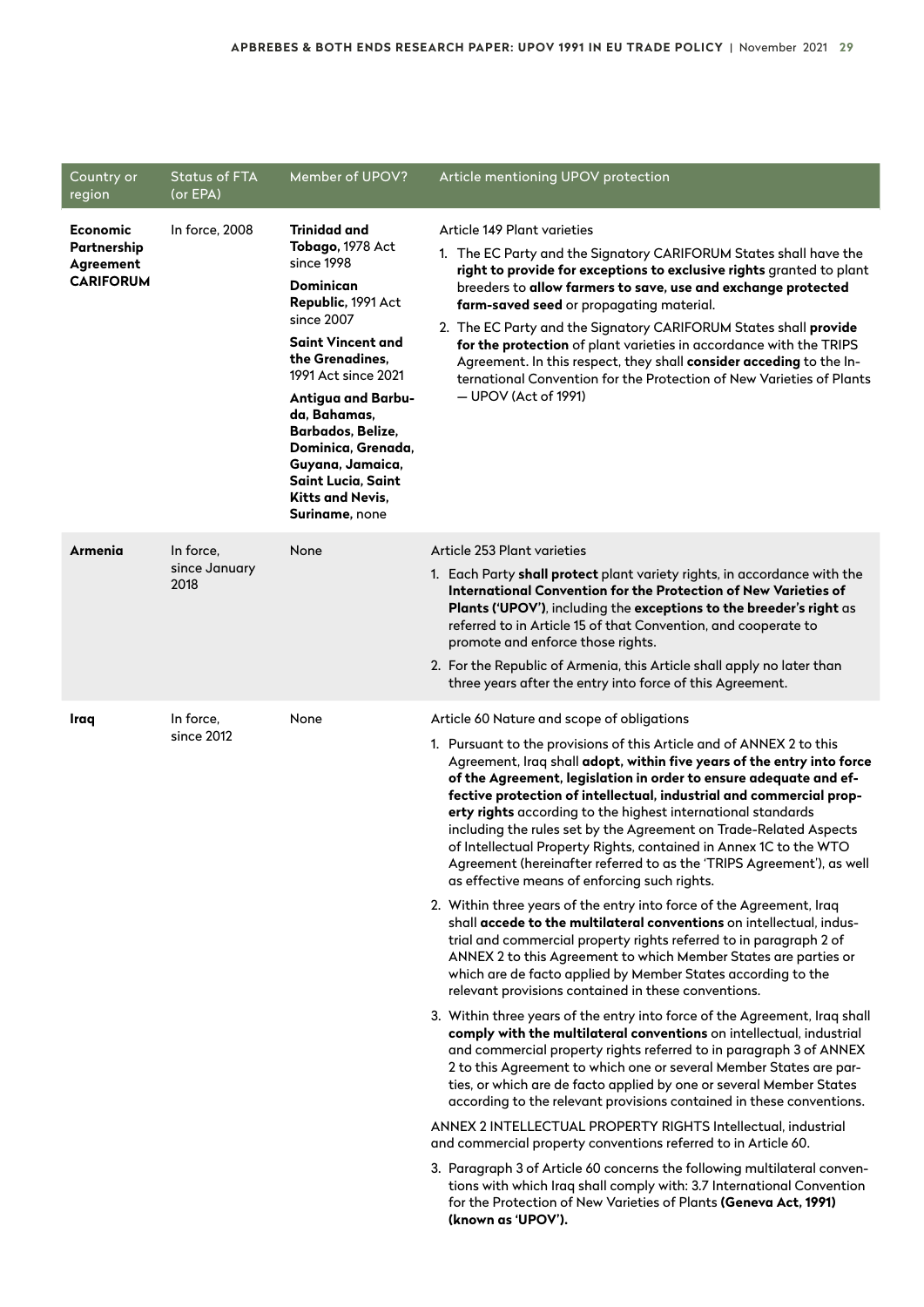| Country or<br>region | <b>Status of FTA</b><br>(or EPA) | Member of UPOV? | Article mentioning UPOV protection                                                                                                                                                                                                                                   |
|----------------------|----------------------------------|-----------------|----------------------------------------------------------------------------------------------------------------------------------------------------------------------------------------------------------------------------------------------------------------------|
| Kazakhstan           | In force (since<br>2016)         | None            | Article 96 Plant varieties<br>The European Union reaffirms its commitment to the International<br>Convention for the Protection of New Varieties of Plants (the<br>UPOV Convention), to which the Republic of Kazakhstan shall make<br>reasonable efforts to accede. |

| <b>PROVISIONAL APPLICATION</b>                                                                                           |                                                                                                                                                           |                                                                                                            |                                                                                                                                                                                                                                                                                                                                                                                                             |
|--------------------------------------------------------------------------------------------------------------------------|-----------------------------------------------------------------------------------------------------------------------------------------------------------|------------------------------------------------------------------------------------------------------------|-------------------------------------------------------------------------------------------------------------------------------------------------------------------------------------------------------------------------------------------------------------------------------------------------------------------------------------------------------------------------------------------------------------|
| Limited Trade<br>Agreement<br>with Colum-<br>bia, Peru &<br><b>Ecuador</b><br>(waiting for<br><b>ANDEAN</b><br>deadlock) | Ratified for<br>Preliminary &<br>Provisional<br>Application in<br>force 01.03.2013<br>(Peru),<br>01.08.2013<br>(Colombia),<br>and 01.01.2017<br>(Ecuador) | <b>Peru 1991 Act.</b><br>since 2011<br>Colombia 1978 Act.<br>since 1996<br>Ecuador 1978 Act.<br>since 1997 | Article 232<br>The Parties shall <b>cooperate to promote and ensure the protection</b><br>of plant varieties based on the International Convention for the<br>Protection of New Varieties of Plants (hereinafter referred to as 'UPOV<br>Convention'), as revised on 19 March 1991, including the optional<br>exception to the right of the breeder as referred to in Article 15(2) of<br>such Convention". |
| Canada                                                                                                                   | Provisionally in<br>force 21.09.2017.<br>Pending full<br>ratification                                                                                     | 1991 Act,<br>since 2015                                                                                    | Article 20.31<br>Each Party shall co-operate to promote and reinforce the protection<br>of plant varieties on the basis of the 1991 Act of the International<br>Convention for the Protection of New Varieties of Plants, done at Paris<br>on 2 December 1961                                                                                                                                               |

#### **IN NEGOTIATION**

| <b>MERCOSUR</b> | Political<br>agreement<br>28.06.2019                              | Argentina 1978 Act,<br>since 1994<br><b>Brazil 1978 Act.</b><br>since 1999<br>Paraguay 1978 Act,<br>since 1997<br>Uruguay 1978 Act,<br>since 1994 | Article 9<br>On Plant varieties, the Parties agreed to cooperate on promoting the<br>protection of plant varieties as set out under the aegis of the two<br>versions of the multilateral Treaty regarding the Protection of New<br>Varieties of Plants (UPOV ACT)".<br>"Each Party shall <b>protect plant varieties rights</b> , in accordance with the<br>International Convention for the Protection of New Varieties of Plants<br>adopted in Paris on December 2, 1961, as revised in Geneva on Novem-<br>ber 10, 1972, and October 23, 1978 <b>(1978 UPOV ACT) or on March 19,</b><br>1991 (1991 UPOV ACT) and shall cooperate to promote the Protection<br>of Plant Varieties." |
|-----------------|-------------------------------------------------------------------|---------------------------------------------------------------------------------------------------------------------------------------------------|--------------------------------------------------------------------------------------------------------------------------------------------------------------------------------------------------------------------------------------------------------------------------------------------------------------------------------------------------------------------------------------------------------------------------------------------------------------------------------------------------------------------------------------------------------------------------------------------------------------------------------------------------------------------------------------|
| <b>Mexico</b>   | In negotiation<br>(agreement<br>in principle on 21<br>April 2018) | 1978 Act,<br>since 1997                                                                                                                           | Article X.47<br>Each Party shall <b>protect plant varieties</b> rights, in accordance with the<br>International Convention for the Protection of New Varieties of Plants<br>adopted in Paris on 2 December 1961, as lastly revised in Geneva on<br>March 19, 1991 (1991 UPOV ACT), including the exceptions to the<br>breeder's right as referred to in Article 15 of the said Convention, and<br>co-operate to promote and enforce these rights.                                                                                                                                                                                                                                    |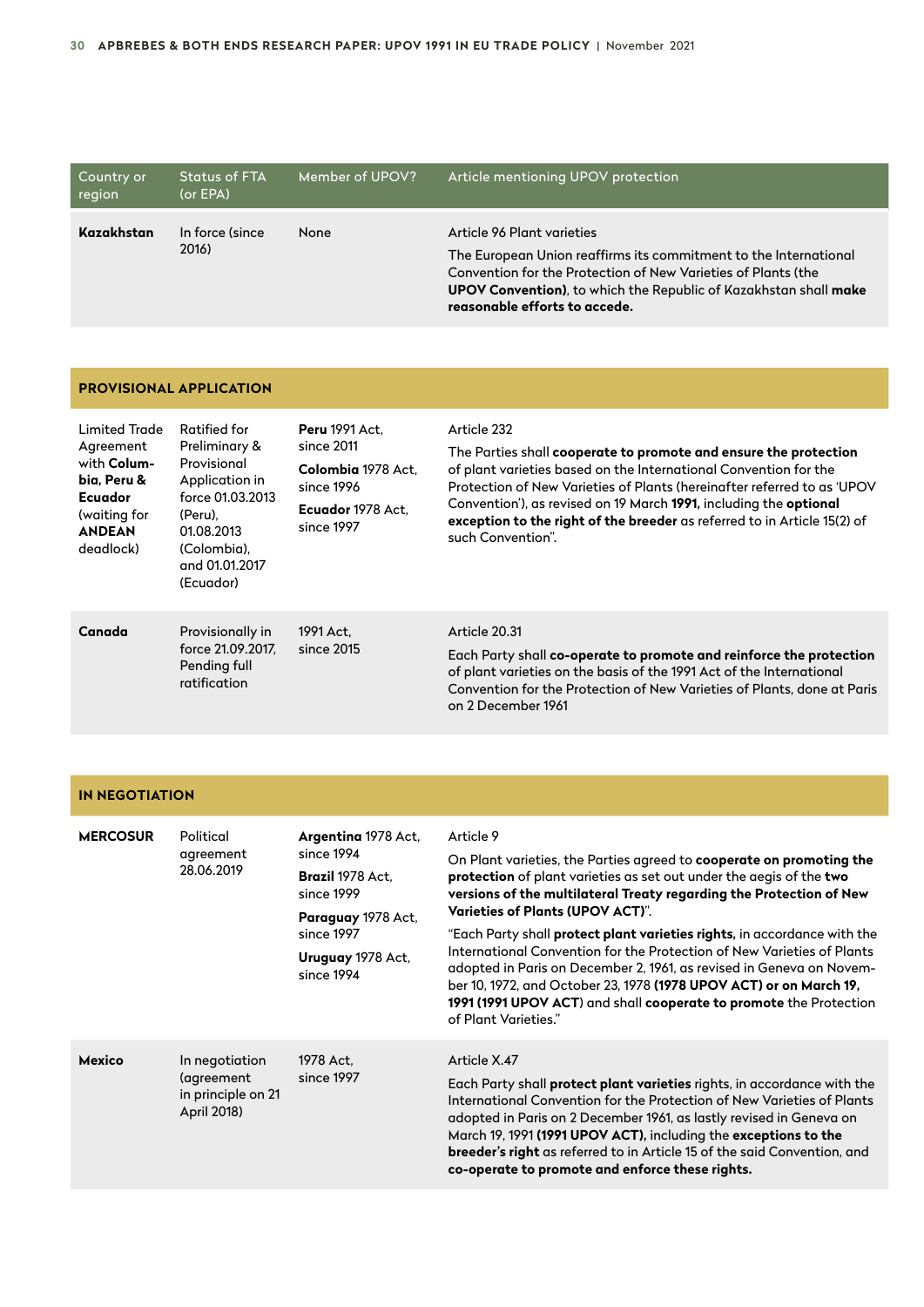| Country or<br>region         | <b>Status of FTA</b><br>(or EPA) | Member of UPOV?         | Article mentioning UPOV protection                                                                                                                                                                                                                                                                                                                                                                                                                                                           |
|------------------------------|----------------------------------|-------------------------|----------------------------------------------------------------------------------------------------------------------------------------------------------------------------------------------------------------------------------------------------------------------------------------------------------------------------------------------------------------------------------------------------------------------------------------------------------------------------------------------|
| <b>Indonesia</b>             | In negotiation                   | None                    | <b>EU Proposal</b><br><b>SUB-SECTION 7 Plant Varieties Article X.46</b><br>The Parties shall protect plant variety rights, in accordance with the<br>International Convention for the Protection of New Varieties of<br>Plants adopted in Paris on 2 December 1961, as lastly revised in Geneva<br>on 19 March 1991 (1991 UPOV ACT), including the exceptions<br>to the breeder's right as referred to in Article 15(2) of that Convention.                                                  |
| <b>Philippines</b>           | In negotiation                   | None                    | <b>EU Proposal</b><br><b>SUB-SECTION 7 Plant Varieties Article X.46</b><br>The Parties shall protect plant variety rights, in accordance with the<br>International Convention for the Protection of New Varieties of<br>Plants adopted in Paris on 2 December 1961, as lastly revised in Geneva<br>on 19 March 1991 (1991 UPOV ACT), including the exceptions<br>to the breeder's right as referred to in Article 15(2) of that Convention.                                                  |
| India                        | In negotiation                   | None                    | Unofficially agreed text.<br>Article 16 Plant Variety<br>The parties shall cooperate to promote and reinforce the protection<br>of plant varieties subject to their applicable laws and based on any in-<br>ternational agreement to which both parties are signatories.                                                                                                                                                                                                                     |
| <b>New</b><br><b>Zealand</b> | In negotiation                   | 1978 Act.<br>since 1981 | <b>EU Proposal</b><br>Article X.47<br>Each Party shall <b>protect plant varieties rights</b> , in accordance with the<br>International Convention for the Protection of New Varieties of Plants<br>(UPOV) as lastly revised in Geneva on March 19, 1991, (the so-called<br>"1991 UPOV ACT") including the optional exceptions to the breeder's<br>right as referred to in Article 15 paragraph 2 of the said Convention,<br>and the Parties co-operate to promote and enforce these rights." |
| Australia                    | In negotiation                   | 1991 Act,<br>since 2000 | EU Proposal<br>Article X.47<br>Each Party shall protect plant varieties rights, in accordance with the<br>International Convention for the Protection of New Varieties of Plants<br>(UPOV) as lastly revised in Geneva on March 19, 1991, (the so-called<br>"1991 UPOV ACT") including the optional exceptions to the breeder's                                                                                                                                                              |

**right** as referred to in Article 15 paragraph 2 of the said Convention, and the Parties **co-operate to promote and enforce** these rights."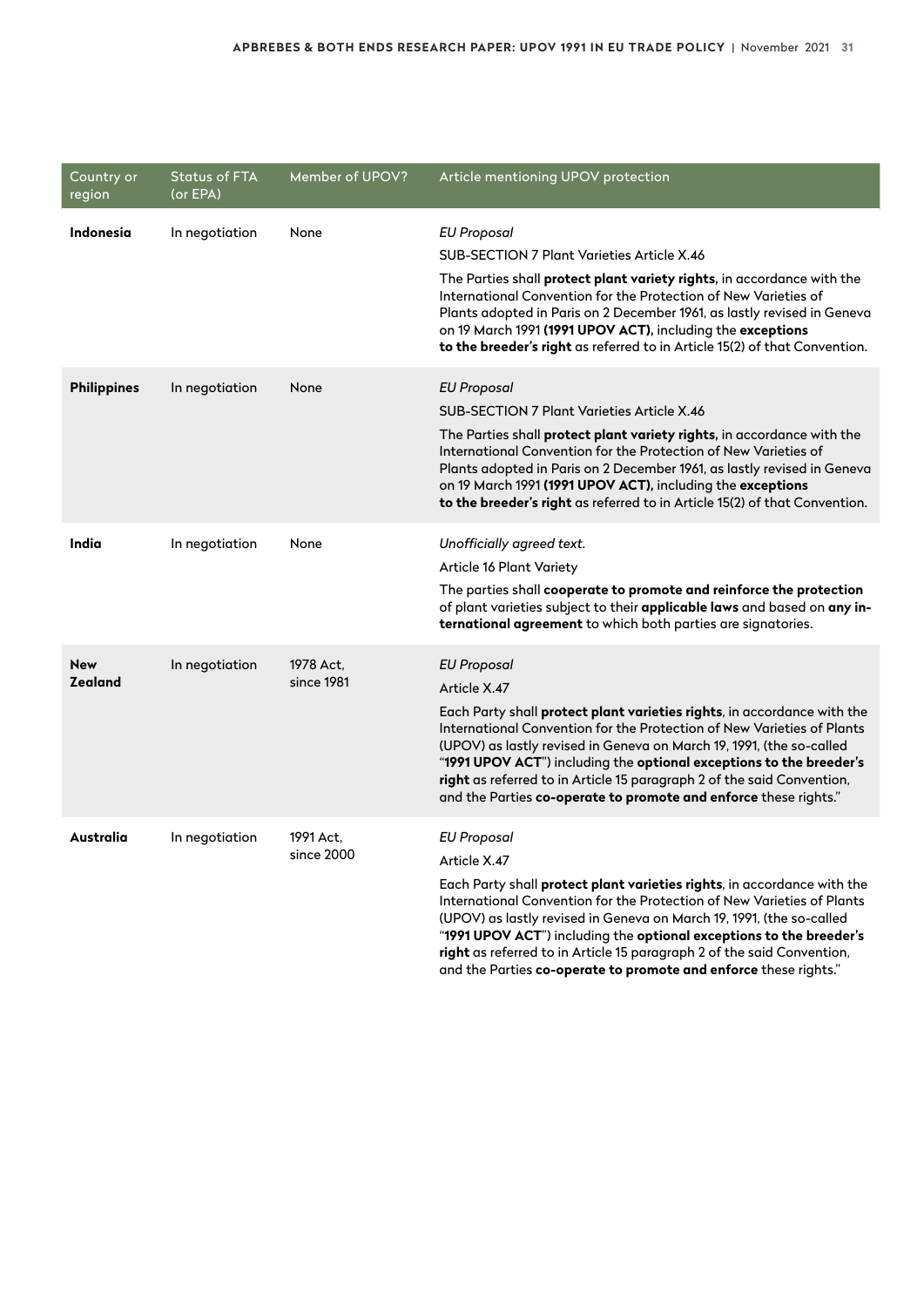# <span id="page-31-0"></span>**Endnotes**

- 1 See for example Michele BOLDRIN and David K. LEVINE, [www.dklevine.com/](http://www.dklevine.com/general/intellectual/againstfinal.htm) [general/intellectual/againstfinal.htm](http://www.dklevine.com/general/intellectual/againstfinal.htm)
- 2 UPOV 1991 Convention, Article 14.1
- 3 United Nations Declaration on the Rights of Peasants and People Living in Rural Areas, Article 19, adopted on 28th September 2018, available at [https://digitallibrary.un.org/](https://digitallibrary.un.org/record/1650694?ln=en) [record/1650694?Ln=en](https://digitallibrary.un.org/record/1650694?ln=en)
- 4 Carlos M. CORREA, with Sangeeta SHASHIKANT and François MEIENBERG, *Plant Variety Protection for Developing Countries. A Tool to Design a Sui Generis Plant Variety Protection System: An Alternative to UPOV 1991,* October 2015, APBREBES, pp.5-15, [www.apbrebes.org/](https://www.apbrebes.org/files/seeds/files/ToolEnglishcompleteDez15.pdf) [files/seeds/files/toolenglishcompletedez15.](https://www.apbrebes.org/files/seeds/files/ToolEnglishcompleteDez15.pdf) [pdf](https://www.apbrebes.org/files/seeds/files/ToolEnglishcompleteDez15.pdf).
- 5 *Ibidem*
- 6 UPOV, Members of the International Union, status as of 3rd February 2020, available at www.upov.int/edocs/pubdocs/en/ upov\_pub\_423.pdf
- 7 For a short overview about the differences between UPOV 78 and 91 see also "Owning Seeds – Accessing Food", p.12, [www.](https://www.publiceye.ch/fileadmin/doc/Saatgut/2014_Public_Eye_Owning_Seed_-_Accessing_Food_Report.pdf) [publiceye.ch/fileadmin/doc/Saatgut/2014\\_](https://www.publiceye.ch/fileadmin/doc/Saatgut/2014_Public_Eye_Owning_Seed_-_Accessing_Food_Report.pdf) [Public\\_Eye\\_Owning\\_Seed\\_-\\_Access](https://www.publiceye.ch/fileadmin/doc/Saatgut/2014_Public_Eye_Owning_Seed_-_Accessing_Food_Report.pdf)[ing\\_Food\\_Report.pdf](https://www.publiceye.ch/fileadmin/doc/Saatgut/2014_Public_Eye_Owning_Seed_-_Accessing_Food_Report.pdf)
- 8 Council Regulation (EC) No 2100/94 of 27 July 1994 on Community plant variety rights, JOL 227, 01.09.94 p.1, available in its unofficial consolidated version at [https://](https://cpvo.europa.eu/sites/default/files/documents/en2100consolide.pdf) [cpvo.europa.eu/sites/default/files/](https://cpvo.europa.eu/sites/default/files/documents/en2100consolide.pdf) [documents/en2100consolide.pdf](https://cpvo.europa.eu/sites/default/files/documents/en2100consolide.pdf)
- UPOV 1991 Convention, Article 14.1
- 10 UPOV 1991 Convention, Article 14.2
- 11 UPOV 1978 Convention, Article 5.1
- 12 UPOV 1991 Convention, Article 15.2
- 13 This is apparent from the Explanatory Note on Exceptions to the Breeders' Rights under the 1991 Act", adopted in 2009 ([www.upov.](https://www.upov.int/edocs/expndocs/en/upov_exn_exc.pdf) [int/edocs/expndocs/en/upov\\_exn\\_exc.pdf](https://www.upov.int/edocs/expndocs/en/upov_exn_exc.pdf)); as the note explicitly mentions that the exception covers solely an exclusive use in a farmer's garden, with no material of the variety being provided to others. Even though these "Notes" are not legally binding, they have a persuasive effect on the legislative, executive, and judicial authorities of countries carving out and implementing UPOV 1991 protection in their territory. This

has notably let to the conclusion that the exchange of seeds among farmers would not be permissible under UPOV 1991, during the assessment of the draft legislation of Malaysia and the Philippines, see Carlos CORREA et al, *op. cit.,* APBREBES, 2015, p. 37.

- 14 Sangeeta SHASHIKANT and François MEIENBERG, *International contradictions on Farmers' Rights: The Interrelations between the International Treaty, its Article 9 on Farmers' Rights, and Relevant Instruments of UPOV and WIPO,* 2015, available at www.apbrebes.org/files/seeds/ files/Treaty\_UPOV\_WIPO%20Interrelations\_def\_150929.pdf, and [www.aipla.org/](https://www.aipla.org/docs/default-source/news/eu-report.pdf?sfvrsn=c7fd817e_0) [docs/default-source/news/eu-report.](https://www.aipla.org/docs/default-source/news/eu-report.pdf?sfvrsn=c7fd817e_0) [pdf?sfvrsn=c7fd817e\\_0](https://www.aipla.org/docs/default-source/news/eu-report.pdf?sfvrsn=c7fd817e_0)
- 15 European Commission Staff Working Document, *Report on the protection and enforcement of intellectual property rights in third countries,* 8th January 2020, available at: [https://trade.ec.europa.eu/](https://trade.ec.europa.eu/doclib/docs/2020/january/tradoc_158561.pdf) [doclib/docs/2020/january/tradoc\\_158561.](https://trade.ec.europa.eu/doclib/docs/2020/january/tradoc_158561.pdf) [pdf](https://trade.ec.europa.eu/doclib/docs/2020/january/tradoc_158561.pdf), and [www.aipla.org/docs/default-source](https://www.aipla.org/docs/default-source/news/eu-report.pdf?sfvrsn=c7fd817e_0) [/news/eu-report.pdf?sfvrsn=c7fd817e\\_0](https://www.aipla.org/docs/default-source/news/eu-report.pdf?sfvrsn=c7fd817e_0)
- 16 European Commission Staff Working Document, *Report on the protection and enforcement of intellectual property rights in third countries,* 8th January 2020, available at: [https://trade.ec.europa.eu/](https://trade.ec.europa.eu/doclib/docs/2020/january/tradoc_158561.pdf) [doclib/docs/2020/january/tradoc\\_158561.](https://trade.ec.europa.eu/doclib/docs/2020/january/tradoc_158561.pdf) [pdf](https://trade.ec.europa.eu/doclib/docs/2020/january/tradoc_158561.pdf)
- 17 *Ibidem*
- 18 European Commission, *The Economic Impact of the Comprehensive Economic and Trade Agreement: An analysis prepared by the European Commission's Directorate-General for Trade, 2017,* p. 56, available at [http://trade.ec.europa.eu/doclib/](http://trade.ec.europa.eu/doclib/docs/2017/september/tradoc_156043.pdf) [docs/2017/september/tradoc\\_156043.pdf](http://trade.ec.europa.eu/doclib/docs/2017/september/tradoc_156043.pdf)
- 19 *Ibidem*
- 20 Searice, APBREBES, Fastenopfer, *Plant Variety Protection in Practice in Vietnam: The Pains in the Gains Achieved,* March 2021, available at [www.apbrebes.org/](http://www.apbrebes.org/node/326) [node/326](http://www.apbrebes.org/node/326)
- 21 Press release by Searice, APBREBES, Fastenopfer, March 1st, 2021, available at [www.apbrebes.org/node/327](https://www.apbrebes.org/node/327)
- 22 A selection of studies and articles about Impact of UPOV and UPOV-based plant

variety protection laws can be found at the APBREBES Website: [www.apbrebes.org/](https://www.apbrebes.org/node/297) [node/297](https://www.apbrebes.org/node/297)

- 23 Press release by Searice, APBREBES, Fastenopfer, March 1st, 2021, *op. cit.*
- 24 Olivier DE SCHUTTER, *Seed Policies and the Right to Food: Enhancing Agrobiodiversity and Encouraging Innovation,* 2009, [www.](http://www.srfood.org/images/stories/pdf/officialreports/20091021_report-ga64_seed-policies-and-the-right-to-food_en.pdf) [srfood.org/images/stories/pdf/officialre](http://www.srfood.org/images/stories/pdf/officialreports/20091021_report-ga64_seed-policies-and-the-right-to-food_en.pdf)[ports/20091021\\_report-ga64\\_seed-poli](http://www.srfood.org/images/stories/pdf/officialreports/20091021_report-ga64_seed-policies-and-the-right-to-food_en.pdf)[cies-and-the-right-to-food\\_en.pdf](http://www.srfood.org/images/stories/pdf/officialreports/20091021_report-ga64_seed-policies-and-the-right-to-food_en.pdf); Graham DUTFIELD, *Food, Biological Diversity and Intellectual Property: The Role of the International Union for the Protection of New Varieties of Plants (UPOV),* Quaker United Nations Office, February 2011, available at [www.quno.org/sites/default/](https://www.quno.org/sites/default/files/resources/UPOV+study+by+QUNO_English.pdf) [files/resources/UPOV+study+by+QUNO\\_](https://www.quno.org/sites/default/files/resources/UPOV+study+by+QUNO_English.pdf) [English.pdf](https://www.quno.org/sites/default/files/resources/UPOV+study+by+QUNO_English.pdf); Silva LIEBERHERR and François MEIENBERG, *UPOV report on the impact of plant variety protection - A critique, Berne Declaration,* June 2014, at [www.publiceye.](https://www.publiceye.ch/fileadmin/doc/_migration/Saatgut/2014_07_Critique_UPOV_report_final.pdf) [ch/fileadmin/doc/\\_migration/Saat](https://www.publiceye.ch/fileadmin/doc/_migration/Saatgut/2014_07_Critique_UPOV_report_final.pdf)[gut/2014\\_07\\_Critique\\_UPOV\\_report\\_](https://www.publiceye.ch/fileadmin/doc/_migration/Saatgut/2014_07_Critique_UPOV_report_final.pdf) [final.pdf,](https://www.publiceye.ch/fileadmin/doc/_migration/Saatgut/2014_07_Critique_UPOV_report_final.pdf) GRAIN, *Ten Reasons not to Join UPOV: Global Trade and Biodiversity in Conflict,* 1998, at [www.grain.org/fr/](https://www.grain.org/fr/article/entries/1-ten-reasons-not-to-join-upov) [article/entries/1-ten-reasons-not-to-join](https://www.grain.org/fr/article/entries/1-ten-reasons-not-to-join-upov)[upov](https://www.grain.org/fr/article/entries/1-ten-reasons-not-to-join-upov)
- 25 Current members of the OAPI are Benin, Burkina Faso, Cameroon, the Central African Republic, Chad, the Comoros, the Congo, Côte d'Ivoire, Equatorial Guinea, Gabon, Guinea, Guinea-Bissau, Mali, Mauritania, the Niger, Senegal, and Togo.
- 26 Mohamed COULIBALY and Robert Ali BRAC DE LA PERRIÈRE, *A Dysfunctional Plant Variety Protection System: Ten Years of UPOV Implementation in Francophone Africa,* 2019, [www.apbrebes.org/news/](https://www.apbrebes.org/news/dysfunctional-plant-variety-protection-system-ten-years-upov-implementation-francophone-africa) [dysfunctional-plant-variety-protection-sys](https://www.apbrebes.org/news/dysfunctional-plant-variety-protection-system-ten-years-upov-implementation-francophone-africa)[tem-ten-years-upov-implementation-fran](https://www.apbrebes.org/news/dysfunctional-plant-variety-protection-system-ten-years-upov-implementation-francophone-africa)[cophone-africa](https://www.apbrebes.org/news/dysfunctional-plant-variety-protection-system-ten-years-upov-implementation-francophone-africa)
- 27 Derek J.F. EATON, "Trade and Intellectual Property Rights in the Agricultural Seed Sector", *Centre for International Environmental Studies Research Paper,* no. 20/2013, available at [https://papers.ssrn.com/sol3/](https://papers.ssrn.com/sol3/papers.cfm?abstract_id=2323595) [papers.cfm?Abstract\\_id=2323595](https://papers.ssrn.com/sol3/papers.cfm?abstract_id=2323595)
- 28 APBREBES, *Access to Seed Index Shows: Implementation of UPOV 1991 Unnecessary For the Development of a Strong Seed*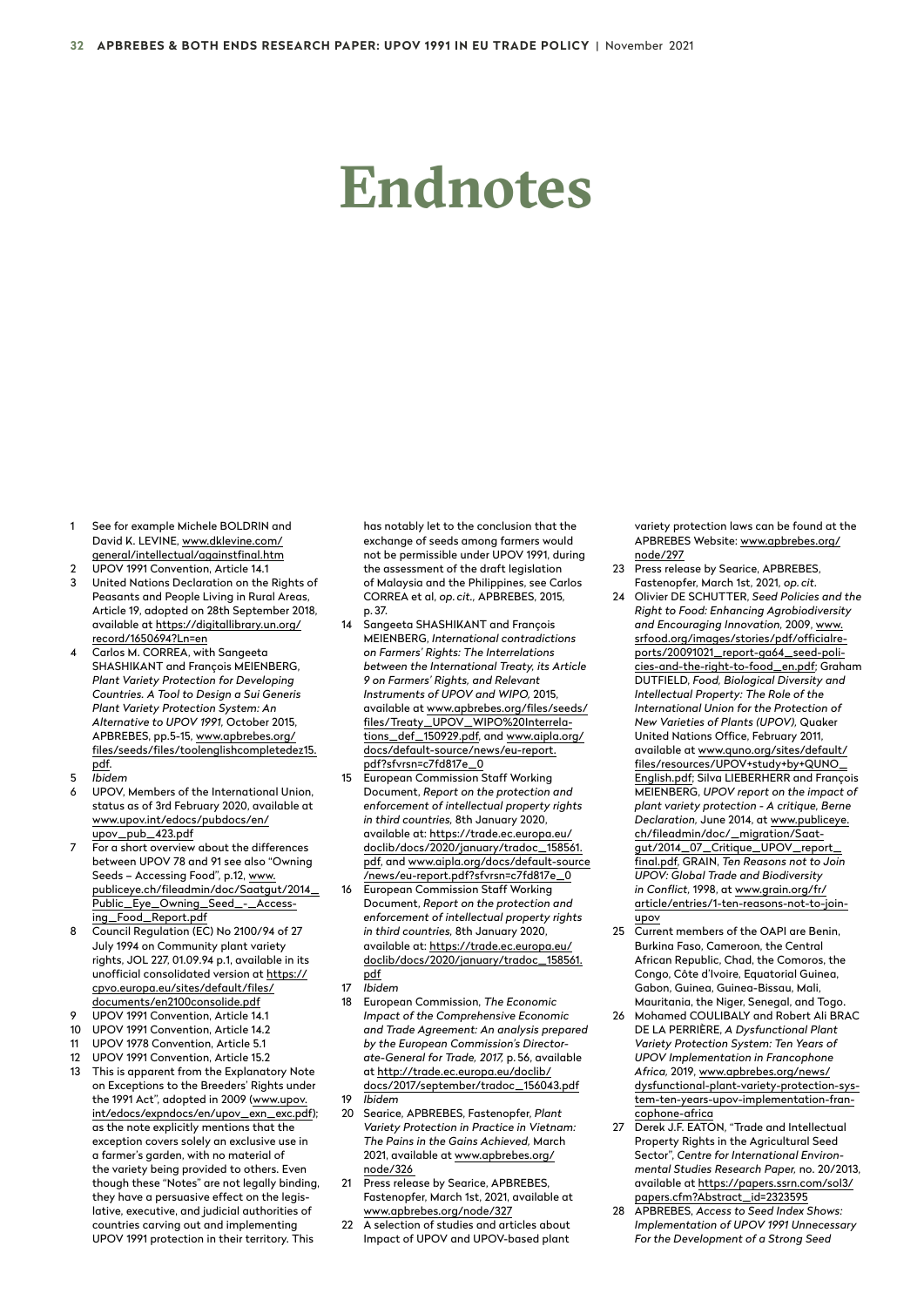<span id="page-32-0"></span>*Market A Policy Brief by the Association for Plant Breeding for the Benefit of Society,* 2019, available at [www.apbrebes.org/files/](https://www.apbrebes.org/files/seeds/Article UPOV_Access to Seed Index_Final_0.pdf) [seeds/Article%20UPOV\\_Access%20to%20](https://www.apbrebes.org/files/seeds/Article UPOV_Access to Seed Index_Final_0.pdf) [Seed%20Index\\_Final\\_0.pdf](https://www.apbrebes.org/files/seeds/Article UPOV_Access to Seed Index_Final_0.pdf)

- 29 Olivier DE SCHUTTER, *op. cit.,* 2009.
- 30 The Berne Declaration, *Owning Seeds, Accessing Food: A Human Rights Impact Assessment of UPOV 1991 Based on Case Studies in Kenya, Peru and the Philippines,* 2014, [www.publiceye.ch/fileadmin/doc/](https://www.publiceye.ch/fileadmin/doc/Saatgut/2014_Public_Eye_Owning_Seed_-_Accessing_Food_Report.pdf) [Saatgut/2014\\_Public\\_Eye\\_Owning\\_](https://www.publiceye.ch/fileadmin/doc/Saatgut/2014_Public_Eye_Owning_Seed_-_Accessing_Food_Report.pdf) [Seed\\_-\\_Accessing\\_Food\\_Report.pdf](https://www.publiceye.ch/fileadmin/doc/Saatgut/2014_Public_Eye_Owning_Seed_-_Accessing_Food_Report.pdf)
- 31 APRODEV PCD Discussion Paper, *Seeds and Food Security: The Impact of EU seed laws on food security in Africa,* December 2014, available at [https://actalliance.eu/](https://actalliance.eu/wp-content/uploads/2016/04/aprodev_pcd_seed_paper_final_18122014.pdf) [wp-content/uploads/2016/04/aprodev\\_](https://actalliance.eu/wp-content/uploads/2016/04/aprodev_pcd_seed_paper_final_18122014.pdf) [pcd\\_seed\\_paper\\_final\\_18122014.pdf](https://actalliance.eu/wp-content/uploads/2016/04/aprodev_pcd_seed_paper_final_18122014.pdf)
- 32 REID SMITH Sanya, *Potential human rights impacts of the TPP,* Third World Network, 2015, available at [tpphumanrights.pdf \(twn.my\)](https://twn.my/title2/FTAs/General/TPPHumanRights.pdf)
- 33 See footnote 8.
- 34 Such a balanced approach is also advocated by the FAO and its Voluntary guide for national seed policy formulation; see notably [www.fao.org/publications/card/en/](http://www.fao.org/publications/card/en/c/272c15fb-0949-479d-aba9-72d918891fc5/) [c/272c15fb-0949-479d-aba9-72d918891fc5/](http://www.fao.org/publications/card/en/c/272c15fb-0949-479d-aba9-72d918891fc5/)
- 35 Communication of the European Commission, "The European Green Deal", 11th December 2019, [https://ec.europa.eu/info/](https://ec.europa.eu/info/sites/info/files/european-green-deal-communication_en.pdf) [sites/info/files/european-green-deal-com](https://ec.europa.eu/info/sites/info/files/european-green-deal-communication_en.pdf)[munication\\_en.pdf](https://ec.europa.eu/info/sites/info/files/european-green-deal-communication_en.pdf); Communication of the European Commission, "A Farm to Fork Strategy for a fair, healthy and environmentally-friendly food system", 20th May 2020, [https://eur-lex.europa.eu/legal-content/](https://eur-lex.europa.eu/legal-content/EN/TXT/?uri=CELEX:52020DC0381) [EN/TXT/?Uri=CELEX:52020DC0381](https://eur-lex.europa.eu/legal-content/EN/TXT/?uri=CELEX:52020DC0381)
- 36 Countries that are WTO members can be found here: [www.wto.org/english/](https://www.wto.org/english/thewto_e/whatis_e/tif_e/org6_e.htm) [thewto\\_e/whatis\\_e/tif\\_e/org6\\_e.htm](https://www.wto.org/english/thewto_e/whatis_e/tif_e/org6_e.htm)
- 37 World Trade Organisation Agreement on Trade-related Intellectual Property Rights, [www.wto.org/english/docs\\_e/legal\\_e/](https://www.wto.org/english/docs_e/legal_e/27-trips.pdf) [27-trips.pdf](https://www.wto.org/english/docs_e/legal_e/27-trips.pdf)
- 38 Carlos M. CORREA, with Sangeeta SHASHIKANT and François MEIENBERG, *Plant Variety Protection for Developing Countries. A Tool to Design a Sui Generis Plant Variety Protection System: An Alternative to UPOV 1991,* October 2015, APBREBES, [www.apbrebes.org/files/seeds/](https://www.apbrebes.org/files/seeds/files/ToolEnglishcompleteDez15.pdf) [files/toolenglishcompletedez15.pdf](https://www.apbrebes.org/files/seeds/files/ToolEnglishcompleteDez15.pdf); Olivier DE SCHUTTER, "Seed policies and the right to food: enhancing agrobiodiversity and encouraging innovation", Interim Report to the United Nations General Assembly, 23 July 2009, [www.srfood.org/images/stories/](http://www.srfood.org/images/stories/pdf/officialreports/20091021_report-ga64_seed-policies-and-the-right-to-food_en.pdf) [pdf/officialreports/20091021\\_report-ga64\\_](http://www.srfood.org/images/stories/pdf/officialreports/20091021_report-ga64_seed-policies-and-the-right-to-food_en.pdf) [seed-policies-and-the-right-to-food\\_](http://www.srfood.org/images/stories/pdf/officialreports/20091021_report-ga64_seed-policies-and-the-right-to-food_en.pdf) [en.pdf;](http://www.srfood.org/images/stories/pdf/officialreports/20091021_report-ga64_seed-policies-and-the-right-to-food_en.pdf) Sujith KOONAN, *India's sui generis system of plant variety protection,* A/64/170, January 2014, Quaker United Nations Office, [www.quno.org/sites/](https://www.quno.org/sites/default/files/resources/QUNO India - plant variety protection - 2014.pdf) [default/files/resources/QUNO%20India%20](https://www.quno.org/sites/default/files/resources/QUNO India - plant variety protection - 2014.pdf) [-%20plant%20variety%20protection%20](https://www.quno.org/sites/default/files/resources/QUNO India - plant variety protection - 2014.pdf) [-%202014.pdf](https://www.quno.org/sites/default/files/resources/QUNO India - plant variety protection - 2014.pdf)
- 39 A new TRIPS waiver has been agreed on 29 June 2021, valid until 1 July 2034. [www.](https://www.wto.org/english/news_e/news21_e/trip_30jun21_e.htm?utm_source=dlvr.it&utm_medium=twitterB) [wto.org/english/news\\_e/news21\\_e/](https://www.wto.org/english/news_e/news21_e/trip_30jun21_e.htm?utm_source=dlvr.it&utm_medium=twitterB) [trip\\_30jun21\\_e.htm?utm\\_source=dlvr.](https://www.wto.org/english/news_e/news21_e/trip_30jun21_e.htm?utm_source=dlvr.it&utm_medium=twitterB) [it&utm\\_medium=twitterB](https://www.wto.org/english/news_e/news21_e/trip_30jun21_e.htm?utm_source=dlvr.it&utm_medium=twitterB)
- 40 TRIPS Agreement, Article 66.1
- 41 Peg MURRAY-EVANS, *Power in North-South Trade Negotiations: Making the European Union's Economic Partnership Agreements,*  RIPE Series in Global Political Economy, Routledge, 2018.
- 42 T. JAEGER, "IP Enforcement Provisions in EU Economic Partnership Agreements", in DREXL J., GROSSE RUSE - KHAN H., NADDE-PHLIX S. (eds), *EU Bilateral Trade Agreements and Intellectual Property: For Better or Worse?* MPI Studies on Intellectual Property and Competition Law, vol 20, Springer, 2014, pp. 189–205.
- 43 Free trade Agreement between the European Union and its Member States, of the one part, and the Republic of Korea, of the other part: [https://eur-lex.europa.eu/](https://eur-lex.europa.eu/resource.html?uri=cellar:a2fb2aa6-c85d-4223-9880-403cc5c1daa2.0022.02/DOC_3&format=PDF) [resource.html?uri=cellar:a2fb2aa6-c85d-](https://eur-lex.europa.eu/resource.html?uri=cellar:a2fb2aa6-c85d-4223-9880-403cc5c1daa2.0022.02/DOC_3&format=PDF)[4223-9880-403cc5c1daa2.0022.02/DOC\\_3&](https://eur-lex.europa.eu/resource.html?uri=cellar:a2fb2aa6-c85d-4223-9880-403cc5c1daa2.0022.02/DOC_3&format=PDF) [format=PDF](https://eur-lex.europa.eu/resource.html?uri=cellar:a2fb2aa6-c85d-4223-9880-403cc5c1daa2.0022.02/DOC_3&format=PDF)
- 44 Free trade Agreement between the European Union and the Republic of Singapore; available at [https://eur-lex.europa.eu/legal](https://eur-lex.europa.eu/legal-content/GA/TXT/?uri=CELEX:22019A1114(01))[content/GA/TXT/?Uri=CELEX:22019A1114\(01\)](https://eur-lex.europa.eu/legal-content/GA/TXT/?uri=CELEX:22019A1114(01))
- 45 CPVO Variety Finder, which is available after the creation of a specific user profile on their dedicated website, requiring the submission of an email address and physical address details: [https://online.plantvariet](https://online.plantvarieties.eu/#/login)[ies.eu/#/login](https://online.plantvarieties.eu/#/login)
- 46 Free Trade Agreement between the European union and the Socialist Republic of Viet Nam, full text available at the following address: [https://eur-lex.europa.](https://eur-lex.europa.eu/legal-content/EN/TXT/PDF/?uri=OJ:L:2020:186:FULL&from=EN#page=110) [eu/legal-content/EN/TXT/PDF/?Uri=O-](https://eur-lex.europa.eu/legal-content/EN/TXT/PDF/?uri=OJ:L:2020:186:FULL&from=EN#page=110)[J:L:2020:186:FULL&from=EN#page=110](https://eur-lex.europa.eu/legal-content/EN/TXT/PDF/?uri=OJ:L:2020:186:FULL&from=EN#page=110)
- 47 The EU- Vietnam Investment Protection Agreement, negotiated in parallel to the FTA, and signed on the same date, is still pending ratification at the time of writing.
- 48 The Andean Community is a trade bloc of four countries - Bolivia, Colombia, Ecuador, and Peru. Chile, Argentina, Brazil, Paraguay, and Uruguay are associate members while Panama, Mexico, and Spain ave Observer status.
- 49 Trade Agreement between the EU and its Member States of the one part, and Colombia and Peru, of the other part; Available in full text at [https://trade.ec.](https://trade.ec.europa.eu/doclib/docs/2011/march/tradoc_147704.pdf) [europa.eu/doclib/docs/2011/march/](https://trade.ec.europa.eu/doclib/docs/2011/march/tradoc_147704.pdf) [tradoc\\_147704.pdf](https://trade.ec.europa.eu/doclib/docs/2011/march/tradoc_147704.pdf)
- 50 The EU does not apply provisionally Article 2, Article 202(1), and Articles 291 and 292 of the Agreement, pending the completion of the procedures for its conclusion, see "Notice concerning the provisional application between the European Union and Peru, of the Trade Agreement between the European Union and its Member States, of the one part, and Colombia and Peru, of the other part", JO L 56, 28.2.2013, p.1 (https://eur-lex.europa.eu/legal-content/ GA/TXT/?uri=celex:22013X0228%2801%29)
- 51 It should be noted that Peru's accession to UPOV 1991 has been linked to the country's obligations under a FTA signed with the United States: [https://ustr.gov/](https://ustr.gov/trade-agreements/free-trade-agreements) [trade-agreements/free-trade-agreements.](https://ustr.gov/trade-agreements/free-trade-agreements) The same obligation also applies to Colombia, but the country has not yet made the required move.
- 52 European Commission Staff Working Document, *Report on the protection and enforcement of intellectual property rights in third countries,* 8th January 2020, page 58, available at: [www.aipla.org/docs/](https://www.aipla.org/docs/default-source/news/eu-report.pdf?sfvrsn=c7fd817e_0) [default-source/news/eu-report.pdf?sfvrsn=](https://www.aipla.org/docs/default-source/news/eu-report.pdf?sfvrsn=c7fd817e_0) [c7fd817e\\_0](https://www.aipla.org/docs/default-source/news/eu-report.pdf?sfvrsn=c7fd817e_0)
- 53 [Comprehensive Economic and Trade](https://eur-lex.europa.eu/legal-content/EN/AUTO/?uri=uriserv:OJ.L_.2017.011.01.0023.01.ENG&toc=OJ:L:2017:011:TOC)  [Agreement \(CETA\) between Canada, of the](https://eur-lex.europa.eu/legal-content/EN/AUTO/?uri=uriserv:OJ.L_.2017.011.01.0023.01.ENG&toc=OJ:L:2017:011:TOC)  [one part, and the European Union and its](https://eur-lex.europa.eu/legal-content/EN/AUTO/?uri=uriserv:OJ.L_.2017.011.01.0023.01.ENG&toc=OJ:L:2017:011:TOC)  [Member States, of the other part,](https://eur-lex.europa.eu/legal-content/EN/AUTO/?uri=uriserv:OJ.L_.2017.011.01.0023.01.ENG&toc=OJ:L:2017:011:TOC) available

at [https://eur-lex.europa.eu/legal-content/](https://eur-lex.europa.eu/legal-content/en/ALL/?uri=OJ%3AL%3A2017%3A011%3ATOC) [en/ALL/?uri=OJ%3AL%3A2017%3A011%3A-](https://eur-lex.europa.eu/legal-content/en/ALL/?uri=OJ%3AL%3A2017%3A011%3ATOC)[TOC](https://eur-lex.europa.eu/legal-content/en/ALL/?uri=OJ%3AL%3A2017%3A011%3ATOC)

- 54 More information on the campaign can be found at: [www.nfu.ca/campaigns/save](https://www.nfu.ca/campaigns/save-our-seed/)[our-seed/](https://www.nfu.ca/campaigns/save-our-seed/)
- 55 CIEL (Centre for International Environmental Law), "Intellectual Property in European Union Economic Partnership Agreements with the African, Caribbean and Pacific Countries: What way Forward after the Cariforum EPA and the interim EPA's?", April 2008, at [www.ciel.org/Publications/](https://www.ciel.org/Publications/Oxfam_TechnicalBrief_5May08.pdf) [Oxfam\\_technicalbrief\\_5May08.pdf](https://www.ciel.org/Publications/Oxfam_TechnicalBrief_5May08.pdf)
- 56 Stepping-stone Economic Partnership Agreement between Côte d'Ivoire, of the one part, and the European Community and its Member States, of the other part – Protocol, OJ L 59, 3.3.2009, p. 3–273, .<br>available at <u>https://eur-lex.europa.eu/</u> [legal-content/EN/TXT/?uri=CELEX:22009A](https://eur-lex.europa.eu/legal-content/EN/TXT/?uri=CELEX:22009A0303(01)) [0303\(01\)](https://eur-lex.europa.eu/legal-content/EN/TXT/?uri=CELEX:22009A0303(01))
- 57 Stepping-stone Economic Partnership Agreement between Ghana, of the one part, and the European Community and its Member States, of the other part, OJ L 287, 21.10.2016, p. 3–319, available at [https://](https://eur-lex.europa.eu/legal-content/EN/TXT/?uri=uriserv%3AOJ.L_.2016.287.01.0003.01.ENG&toc=OJ%3AL%3A2016%3A287%3ATOC) [eur-lex.europa.eu/legal-content/EN/TXT/?](https://eur-lex.europa.eu/legal-content/EN/TXT/?uri=uriserv%3AOJ.L_.2016.287.01.0003.01.ENG&toc=OJ%3AL%3A2016%3A287%3ATOC) [uri=uriserv%3AOJ.L\\_.2016.287.01.0003.](https://eur-lex.europa.eu/legal-content/EN/TXT/?uri=uriserv%3AOJ.L_.2016.287.01.0003.01.ENG&toc=OJ%3AL%3A2016%3A287%3ATOC) [01.ENG&toc=OJ%3AL%3A2016%3A287%3A-](https://eur-lex.europa.eu/legal-content/EN/TXT/?uri=uriserv%3AOJ.L_.2016.287.01.0003.01.ENG&toc=OJ%3AL%3A2016%3A287%3ATOC)[TOC](https://eur-lex.europa.eu/legal-content/EN/TXT/?uri=uriserv%3AOJ.L_.2016.287.01.0003.01.ENG&toc=OJ%3AL%3A2016%3A287%3ATOC)
- 58 Economic Partnership Agreement Between the East African Community Partner States, of the one part, and the European Union and its Member States of the other part, available at [https://trade.ec.europa.eu/](https://trade.ec.europa.eu/doclib/docs/2015/october/tradoc_153845.pdf) [doclib/docs/2015/october/tradoc\\_153845.](https://trade.ec.europa.eu/doclib/docs/2015/october/tradoc_153845.pdf) [pdf](https://trade.ec.europa.eu/doclib/docs/2015/october/tradoc_153845.pdf)
- 59 Interim Agreement with a view to an Economic Partnership Agreement between the European Community and its Member States, of the one part, and the Central Africa Party, of the other part, OJ L 57 28.2.2009, p.1–360, available at [https://](https://eur-lex.europa.eu/legal-content/EN/TXT/?uri=uriserv%3AOJ.L_.2009.057.01.0001.01.ENG&toc=OJ%3AL%3A2009%3A057%3ATOC#L_2009057EN.01000201) [eur-lex.europa.eu/legal-content/EN/](https://eur-lex.europa.eu/legal-content/EN/TXT/?uri=uriserv%3AOJ.L_.2009.057.01.0001.01.ENG&toc=OJ%3AL%3A2009%3A057%3ATOC#L_2009057EN.01000201) [TXT/?uri=uriserv%3AOJ.L\\_.2009.057.01.](https://eur-lex.europa.eu/legal-content/EN/TXT/?uri=uriserv%3AOJ.L_.2009.057.01.0001.01.ENG&toc=OJ%3AL%3A2009%3A057%3ATOC#L_2009057EN.01000201) [0001.01.ENG&toc=OJ%3AL%3A2009%](https://eur-lex.europa.eu/legal-content/EN/TXT/?uri=uriserv%3AOJ.L_.2009.057.01.0001.01.ENG&toc=OJ%3AL%3A2009%3A057%3ATOC#L_2009057EN.01000201) [3A057%3ATOC#L\\_2009057EN.01000201](https://eur-lex.europa.eu/legal-content/EN/TXT/?uri=uriserv%3AOJ.L_.2009.057.01.0001.01.ENG&toc=OJ%3AL%3A2009%3A057%3ATOC#L_2009057EN.01000201)
- 60 Economic Partnership Agreement between the European Union and its Member States, of the one part, and the SADC EPA States, of the other part, OJL 16.09.2016, available at [https://trade.ec.europa.eu/doclib/](https://trade.ec.europa.eu/doclib/docs/2015/october/tradoc_153915.pdf) [docs/2015/october/tradoc\\_153915.pdf](https://trade.ec.europa.eu/doclib/docs/2015/october/tradoc_153915.pdf)
- 61 Interim Agreement establishing a framework for an Economic Partnership Agreement between the Eastern and Southern Africa States, on the one part, and the European Community and its Member States, on the other part, available at [https://eur-lex.europa.eu/legal-content/en/](https://eur-lex.europa.eu/legal-content/en/ALL/?uri=OJ%3AL%3A2012%3A111%3ATOC) [ALL/?uri=OJ%3AL%3A2012%3A111%3ATOC](https://eur-lex.europa.eu/legal-content/en/ALL/?uri=OJ%3AL%3A2012%3A111%3ATOC)
- 62 LSE, Sustainability Impact Assessment in support of negotiations with ESA5, Final Inception Report, 15th October 2020, TRADE 2019/D2/D09, available at https:// trade.ec.europa.eu/doclib/docs/2020/ october/tradoc\_158982.pdf
- 63 Interim Partnership Agreement between the European Community, of the one part, and the Pacific States, of the other part. OJL 272, 16.10.2009, available at [https://eur-lex.](https://eur-lex.europa.eu/legal-content/EN/TXT/PDF/?uri=OJ:L:2009:272:FULL&from=EN) [europa.eu/legal-content/EN/TXT/](https://eur-lex.europa.eu/legal-content/EN/TXT/PDF/?uri=OJ:L:2009:272:FULL&from=EN) [PDF/?uri=OJ:L:2009:272:FULL&from=EN](https://eur-lex.europa.eu/legal-content/EN/TXT/PDF/?uri=OJ:L:2009:272:FULL&from=EN)
- 64 Cariforum is a subgroup of the Organisation of African, Caribbean and Pacific States and serves as a base for economic dialogue with the European Union. It was established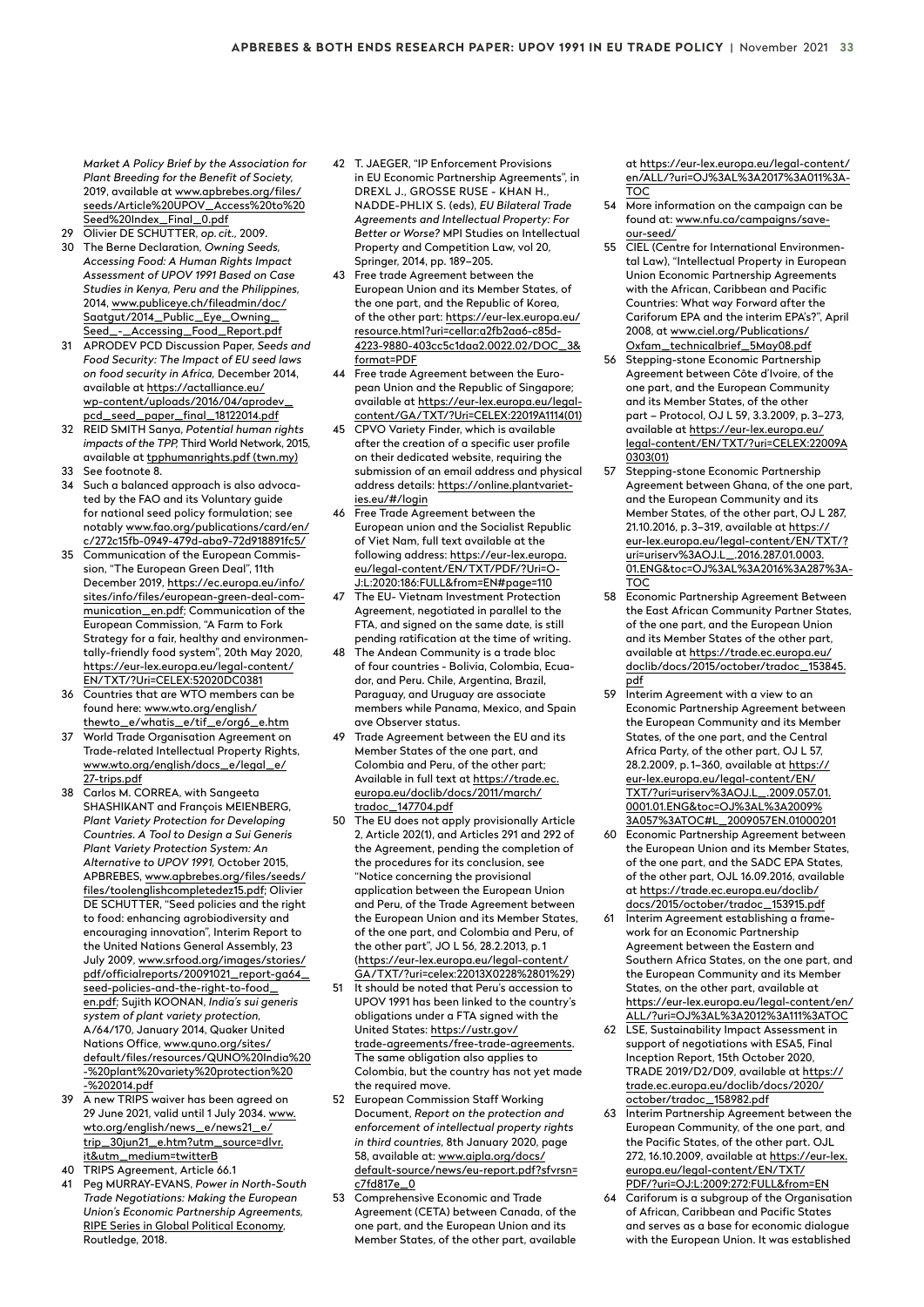<span id="page-33-0"></span>in 1992. Its membership comprises the 15 Caribbean Community states, along with the Dominican Republic., the full text available of the Agreement can be found at [www.sice.oas.org/Trade/CAR\\_EU\\_EPA\\_e/](http://www.sice.oas.org/Trade/CAR_EU_EPA_e/CAR_EU_e.asp#P2T4C2S2A11) [CAR\\_EU\\_e.asp#P2T4C2S2A11](http://www.sice.oas.org/Trade/CAR_EU_EPA_e/CAR_EU_e.asp#P2T4C2S2A11)

- 65 Comprehensive and enhanced Partnership Agreement between the European Union and the European Atomic Energy Community and their Member States, of the one part, and the Republic of Armenia, of the other part, OJ L 23, 26.1.2018, p. 4–466, available at [https://eur-lex.europa.eu/legal-content/](https://eur-lex.europa.eu/legal-content/EN/TXT/?uri=CELEX:22018A0126(01)) [EN/TXT/?uri=CELEX:22018A0126\(01\)](https://eur-lex.europa.eu/legal-content/EN/TXT/?uri=CELEX:22018A0126(01))
- Partnership and Cooperation Agreement [between the European Union and its](https://eur-lex.europa.eu/LexUriServ/LexUriServ.do?uri=OJ:L:2012:204:0020:0130:EN:PDF)  [Member States, of the one part, and the](https://eur-lex.europa.eu/LexUriServ/LexUriServ.do?uri=OJ:L:2012:204:0020:0130:EN:PDF)  [Republic of Iraq, of the other part \(europa.](https://eur-lex.europa.eu/LexUriServ/LexUriServ.do?uri=OJ:L:2012:204:0020:0130:EN:PDF) [eu\)](https://eur-lex.europa.eu/LexUriServ/LexUriServ.do?uri=OJ:L:2012:204:0020:0130:EN:PDF)
- 67 Enhanced Partnership and Cooperation Agreement between the European Union and its Member States, of the one part, and the Republic of Kazakhstan, of the other part, 04.02.2016, available at L\_2016029EN.01000301.xml (europa.eu)
- Stabilisation and Association Agreement between the European Communities and their Member States, of the one part, and the former Yugoslav Republic of Macedonia, of the other part, *OJ L 84, 20.3.2004, p.13–197, available at* [https://](https://eur-lex.europa.eu/legal-content/EN/TXT/?uri=uriserv%3AOJ.L_.2004.084.01.0013.01.ENG&toc=OJ%3AL%3A2004%3A084%3ATOC) [eur-lex.europa.eu/legal-content/EN/](https://eur-lex.europa.eu/legal-content/EN/TXT/?uri=uriserv%3AOJ.L_.2004.084.01.0013.01.ENG&toc=OJ%3AL%3A2004%3A084%3ATOC) [TXT/?uri=uriserv%3AOJ.L\\_.2004.084.01.](https://eur-lex.europa.eu/legal-content/EN/TXT/?uri=uriserv%3AOJ.L_.2004.084.01.0013.01.ENG&toc=OJ%3AL%3A2004%3A084%3ATOC) [0013.01.ENG&toc=OJ%3AL%3A2004%](https://eur-lex.europa.eu/legal-content/EN/TXT/?uri=uriserv%3AOJ.L_.2004.084.01.0013.01.ENG&toc=OJ%3AL%3A2004%3A084%3ATOC) [3A084%3ATOC](https://eur-lex.europa.eu/legal-content/EN/TXT/?uri=uriserv%3AOJ.L_.2004.084.01.0013.01.ENG&toc=OJ%3AL%3A2004%3A084%3ATOC)
- Stabilisation and Association Agreement between the European Communities and their Member States, of the one part, and the Republic of Albania, of the other part, OJ L 107, 28.4.2009, p.165–502, available at [https://eur-lex.europa.eu/legal-content/](https://eur-lex.europa.eu/legal-content/EN/TXT/?uri=uriserv%3AOJ.L_.2009.107.01.0165.01.ENG&toc=OJ%3AL%3A2009%3A107%3ATOC#L_2009107EN.01016601) [EN/TXT/?uri=uriserv%3AOJ.L\\_.2009.107.](https://eur-lex.europa.eu/legal-content/EN/TXT/?uri=uriserv%3AOJ.L_.2009.107.01.0165.01.ENG&toc=OJ%3AL%3A2009%3A107%3ATOC#L_2009107EN.01016601) [01.0165.01.ENG&toc=OJ%3AL%3A2009%](https://eur-lex.europa.eu/legal-content/EN/TXT/?uri=uriserv%3AOJ.L_.2009.107.01.0165.01.ENG&toc=OJ%3AL%3A2009%3A107%3ATOC#L_2009107EN.01016601) [3A107%3ATOC#L\\_2009107EN.01016601](https://eur-lex.europa.eu/legal-content/EN/TXT/?uri=uriserv%3AOJ.L_.2009.107.01.0165.01.ENG&toc=OJ%3AL%3A2009%3A107%3ATOC#L_2009107EN.01016601)
- Stabilisation and Association Agreement between the European Communities and their Member States, of the one part, and the Republic of Montenegro, of the other part, OJ L 108, 29.4.2010, available at www.consilium.europa.eu/en/documentspublications/treaties-agreements/ agreement/?id=2007070
- 71 Stabilisation and Association Agreement between the European Communities and their Member States of the one part, and the Republic of Serbia, of the other part, *OJ L 278, 18.10.2013, p.14–471, available at* [https://eur-lex.europa.eu/](https://eur-lex.europa.eu/legal-content/EN/TXT/?uri=uriserv%3AOJ.L_.2013.278.01.0014.01.ENG&toc=OJ%3AL%3A2013%3A278%3ATOC#L_2013278EN.01001601) [legal-content/EN/TXT/?uri=uriserv%3AOJ.](https://eur-lex.europa.eu/legal-content/EN/TXT/?uri=uriserv%3AOJ.L_.2013.278.01.0014.01.ENG&toc=OJ%3AL%3A2013%3A278%3ATOC#L_2013278EN.01001601) [L\\_.2013.278.01.0014.01.ENG&toc=OJ%3](https://eur-lex.europa.eu/legal-content/EN/TXT/?uri=uriserv%3AOJ.L_.2013.278.01.0014.01.ENG&toc=OJ%3AL%3A2013%3A278%3ATOC#L_2013278EN.01001601) [AL%3A2013%3A278%3ATOC#L\\_2013278](https://eur-lex.europa.eu/legal-content/EN/TXT/?uri=uriserv%3AOJ.L_.2013.278.01.0014.01.ENG&toc=OJ%3AL%3A2013%3A278%3ATOC#L_2013278EN.01001601) [EN.01001601](https://eur-lex.europa.eu/legal-content/EN/TXT/?uri=uriserv%3AOJ.L_.2013.278.01.0014.01.ENG&toc=OJ%3AL%3A2013%3A278%3ATOC#L_2013278EN.01001601)
- 72 Stabilisation and Association Agreement between the European Communities and their Member States, of the one part, and Bosnia and Herzegovina, of the other part, OJ L 164, 30.6.2015, p. 2–547, available at [https://eur-lex.europa.eu/legal-content/](https://eur-lex.europa.eu/legal-content/EN/TXT/?uri=uriserv%3AOJ.L_.2015.164.01.0002.01.ENG&toc=OJ%3AL%3A2015%3A164%3ATOC) [EN/TXT/?uri=uriserv%3AOJ.L\\_.2015.164.01.](https://eur-lex.europa.eu/legal-content/EN/TXT/?uri=uriserv%3AOJ.L_.2015.164.01.0002.01.ENG&toc=OJ%3AL%3A2015%3A164%3ATOC) [0002.01.ENG&toc=OJ%3AL%3A2015%](https://eur-lex.europa.eu/legal-content/EN/TXT/?uri=uriserv%3AOJ.L_.2015.164.01.0002.01.ENG&toc=OJ%3AL%3A2015%3A164%3ATOC) [3A164%3ATOC](https://eur-lex.europa.eu/legal-content/EN/TXT/?uri=uriserv%3AOJ.L_.2015.164.01.0002.01.ENG&toc=OJ%3AL%3A2015%3A164%3ATOC)
- 73 Stabilisation and Association Agreement between the European Union and the European Atomic Energy Community, of the one part, and Kosovo, of the other part, *OJ L 71, 16.3.2016, p. 3–321, available at*  [https://eur-lex.europa.eu/legal-content/](https://eur-lex.europa.eu/legal-content/EN/TXT/?uri=CELEX%3A22016A0316(01)) [EN/TXT/?uri=CELEX%3A22016A0316\(01\)](https://eur-lex.europa.eu/legal-content/EN/TXT/?uri=CELEX%3A22016A0316(01))
- 74 Euro-Mediterranean Agreement establishing an association between the European Communities and their Member States, of the one part, and the State of Israel, of the other part, *OJ L 147, 21.6.2000, p. 3–172, available at* [https://eur-lex.europa.eu/](https://eur-lex.europa.eu/legal-content/EN/TXT/?uri=uriserv%3AOJ.L_.2000.147.01.0157.01.ENG&toc=OJ%3AL%3A2000%3A147%3ATOC) [legal-content/EN/TXT/?uri=uriserv](https://eur-lex.europa.eu/legal-content/EN/TXT/?uri=uriserv%3AOJ.L_.2000.147.01.0157.01.ENG&toc=OJ%3AL%3A2000%3A147%3ATOC) [%3AOJ.L\\_.2000.147.01.0157.01.ENG&toc=O](https://eur-lex.europa.eu/legal-content/EN/TXT/?uri=uriserv%3AOJ.L_.2000.147.01.0157.01.ENG&toc=OJ%3AL%3A2000%3A147%3ATOC) [J%3AL%3A2000%3A147%3ATOC](https://eur-lex.europa.eu/legal-content/EN/TXT/?uri=uriserv%3AOJ.L_.2000.147.01.0157.01.ENG&toc=OJ%3AL%3A2000%3A147%3ATOC)
- 75 Euro-Mediterranean Agreement establishing an association between the European Communities and their Member States, of the one part, and the Republic of Tunisia, of the other part, OJL 97, 30.03.1998, available at [https://eur-lex.europa.eu/legal-content/](https://eur-lex.europa.eu/legal-content/en/ALL/?uri=OJ%3AL%3A1998%3A097%3ATOC) [en/ALL/?uri=OJ%3AL%3A1998%3A097%3](https://eur-lex.europa.eu/legal-content/en/ALL/?uri=OJ%3AL%3A1998%3A097%3ATOC) [ATOC](https://eur-lex.europa.eu/legal-content/en/ALL/?uri=OJ%3AL%3A1998%3A097%3ATOC)
- 76 Article 50 of the Proposal submitted in July 2018, see [https://trade.ec.europa.eu/doclib/](https://trade.ec.europa.eu/doclib/docs/2016/april/tradoc_154486.pdf) [docs/2016/april/tradoc\\_154486.pdf](https://trade.ec.europa.eu/doclib/docs/2016/april/tradoc_154486.pdf)
- Euro-Mediterranean Agreement establishing an association between the European Communities and their Member States, of the one part, and the Kingdom of Morocco, of the other part, JOL 78, pp. 2-190, available at [https://eur-lex.europa.](https://eur-lex.europa.eu/legal-content/en/ALL/?uri=OJ%3AL%3A2000%3A070%3ATOC) [eu/legal-content/en/ALL/?uri=O-](https://eur-lex.europa.eu/legal-content/en/ALL/?uri=OJ%3AL%3A2000%3A070%3ATOC)[J%3AL%3A2000%3A070%3ATOC](https://eur-lex.europa.eu/legal-content/en/ALL/?uri=OJ%3AL%3A2000%3A070%3ATOC)
- 78 Euro-Mediterranean Agreement establishing an Association between the European Communities and their Member States, of the one part, and the Arab Republic of Egypt, of the other part, OJL 304, 30.09.2004, pp.38-57, available at [https://](https://eur-lex.europa.eu/legal-content/EN/TXT/?uri=uriserv%3AOJ.L_.2004.304.01.0038.01.ENG&toc=OJ%3AL%3A2004%3A304%3ATOC#L_2004304EN.01003901) [eur-lex.europa.eu/legal-content/EN/](https://eur-lex.europa.eu/legal-content/EN/TXT/?uri=uriserv%3AOJ.L_.2004.304.01.0038.01.ENG&toc=OJ%3AL%3A2004%3A304%3ATOC#L_2004304EN.01003901) [TXT/?uri=uriserv%3AOJ.L\\_.2004.304.01.](https://eur-lex.europa.eu/legal-content/EN/TXT/?uri=uriserv%3AOJ.L_.2004.304.01.0038.01.ENG&toc=OJ%3AL%3A2004%3A304%3ATOC#L_2004304EN.01003901) [0038.01.ENG&toc=OJ%3AL%3A2004%](https://eur-lex.europa.eu/legal-content/EN/TXT/?uri=uriserv%3AOJ.L_.2004.304.01.0038.01.ENG&toc=OJ%3AL%3A2004%3A304%3ATOC#L_2004304EN.01003901) [3A304%3ATOC#L\\_2004304EN.01003901](https://eur-lex.europa.eu/legal-content/EN/TXT/?uri=uriserv%3AOJ.L_.2004.304.01.0038.01.ENG&toc=OJ%3AL%3A2004%3A304%3ATOC#L_2004304EN.01003901)
- 79 Euro-Mediterranean Agreement establishing an Association between the European Communities and their Member States, of the one part, and the Hashemite Kingdom of Jordan, *OJ L 129, 15.5.2002, p. 3–176, available at* [https://eur-lex.europa.](https://eur-lex.europa.eu/legal-content/EN/TXT/?uri=uriserv%3AOJ.L_.2002.129.01.0003.01.ENG&toc=OJ%3AL%3A2002%3A129%3ATOC) [eu/legal-content/EN/TXT/?uri=uriserv%](https://eur-lex.europa.eu/legal-content/EN/TXT/?uri=uriserv%3AOJ.L_.2002.129.01.0003.01.ENG&toc=OJ%3AL%3A2002%3A129%3ATOC) [3AOJ.L\\_.2002.129.01.0003.01.ENG&toc=O-](https://eur-lex.europa.eu/legal-content/EN/TXT/?uri=uriserv%3AOJ.L_.2002.129.01.0003.01.ENG&toc=OJ%3AL%3A2002%3A129%3ATOC)[J%3AL%3A2002%3A129%3ATOC](https://eur-lex.europa.eu/legal-content/EN/TXT/?uri=uriserv%3AOJ.L_.2002.129.01.0003.01.ENG&toc=OJ%3AL%3A2002%3A129%3ATOC)
- 80 Euro-Mediterranean Agreement establishing an Association between the European Community and its Member States, of the one part, and the People's Democratic Republic of Algeria, of the other part, OJ L 265, 10.10.2005, p.1–228, available at [https://eur-lex.europa.eu/legal-content/](https://eur-lex.europa.eu/legal-content/EN/TXT/?uri=uriserv%3AOJ.L_.2005.265.01.0001.01.ENG&toc=OJ%3AL%3A2005%3A265%3ATOC#L_2005265EN.01000201) [EN/TXT/?uri=uriserv%3AOJ.L\\_.2005.265.](https://eur-lex.europa.eu/legal-content/EN/TXT/?uri=uriserv%3AOJ.L_.2005.265.01.0001.01.ENG&toc=OJ%3AL%3A2005%3A265%3ATOC#L_2005265EN.01000201) [01.0001.01.ENG&toc=OJ%3AL%3A2005%](https://eur-lex.europa.eu/legal-content/EN/TXT/?uri=uriserv%3AOJ.L_.2005.265.01.0001.01.ENG&toc=OJ%3AL%3A2005%3A265%3ATOC#L_2005265EN.01000201) [3A265%3ATOC#L\\_2005265EN.01000201](https://eur-lex.europa.eu/legal-content/EN/TXT/?uri=uriserv%3AOJ.L_.2005.265.01.0001.01.ENG&toc=OJ%3AL%3A2005%3A265%3ATOC#L_2005265EN.01000201)
- 81 Euro-Mediterranean Agreement establishing an association between the European Community and its Member States of the one part, and the Republic of Lebanon, *OJ L 143, 30.5.2006, p.1–179, available at* [https://eur-lex.europa.eu/legal-content/](https://eur-lex.europa.eu/legal-content/EN/TXT/?uri=uriserv%3AOJ.L_.2006.143.01.0001.01.ENG&toc=OJ%3AL%3A2006%3A143%3ATOC#L_2006143EN.01000201) [EN/TXT/?uri=uriserv%3AOJ.L\\_.2006.143.](https://eur-lex.europa.eu/legal-content/EN/TXT/?uri=uriserv%3AOJ.L_.2006.143.01.0001.01.ENG&toc=OJ%3AL%3A2006%3A143%3ATOC#L_2006143EN.01000201) [01.0001.01.ENG&toc=OJ%3AL%3A2006%3A1](https://eur-lex.europa.eu/legal-content/EN/TXT/?uri=uriserv%3AOJ.L_.2006.143.01.0001.01.ENG&toc=OJ%3AL%3A2006%3A143%3ATOC#L_2006143EN.01000201) [43%3ATOC#L\\_2006143EN.01000201](https://eur-lex.europa.eu/legal-content/EN/TXT/?uri=uriserv%3AOJ.L_.2006.143.01.0001.01.ENG&toc=OJ%3AL%3A2006%3A143%3ATOC#L_2006143EN.01000201)
- 82 Partnership and Cooperation Agreement between the European Communities and their Member States, of the one part, and the Republic of Azerbaijan, of the other part, *OJ L 246, 17.9.1999, p. 3–51, available at* [https://eur-lex.europa.eu/legal-content/](https://eur-lex.europa.eu/legal-content/EN/ALL/?uri=CELEX:21999A0917(01)) [EN/ALL/?uri=CELEX:21999A0917\(01\)](https://eur-lex.europa.eu/legal-content/EN/ALL/?uri=CELEX:21999A0917(01))
- 83 Association Agreement between the European Union and its Member States, of the one part, and Ukraine, of the other part, *OJ L 161, 29.5.2014, p. 3–2137, available at* [L\\_2014161EN.01000301.xml \(europa.eu\)](http://publications.europa.eu/resource/cellar/4589a50c-e6e3-11e3-8cd4-01aa75ed71a1.0006.03/DOC_1)
- 84 Agreement establishing an association between the European Community and its Member States, of the one part, and the Republic of Chile, of the other part - Final act, OJ L 352, 30.12.2002, p. 3–1450, available at [EUR-Lex - 22002A1230\(01\) - EN](https://eur-lex.europa.eu/legal-content/EN/TXT/?uri=uriserv%3AOJ.L_.2002.352.01.0003.01.ENG&toc=OJ%3AL%3A2002%3A352%3ATOC)  [- EUR-Lex \(europa.eu\)](https://eur-lex.europa.eu/legal-content/EN/TXT/?uri=uriserv%3AOJ.L_.2002.352.01.0003.01.ENG&toc=OJ%3AL%3A2002%3A352%3ATOC). The Agreement was later amended through an Additional Protocol in 2017, but with no incidence on the Chapter on IPR.
- 85 Directives for the negotiation of a Modernised Association Agreement with Chile, declassified document 13553/17, dated as of 22 January 2018, available at www.consilium.europa.eu/media/32405/ st13553-ad01dc01en17.pdf
- 86 Agreement establishing an Association between the European Union and its Member States, on the one hand, and Central America on the other, OJ L 346, 15.12.2012, p. 3–2621, available at [https://](https://eur-lex.europa.eu/legal-content/EN/TXT/?uri=uriserv%3AOJ.L_.2012.346.01.0003.01.ENG&toc=OJ%3AL%3A2012%3A346%3ATOC) [eur-lex.europa.eu/legal-content/EN/](https://eur-lex.europa.eu/legal-content/EN/TXT/?uri=uriserv%3AOJ.L_.2012.346.01.0003.01.ENG&toc=OJ%3AL%3A2012%3A346%3ATOC) [TXT/?uri=uriserv%3AOJ.L\\_.2012.](https://eur-lex.europa.eu/legal-content/EN/TXT/?uri=uriserv%3AOJ.L_.2012.346.01.0003.01.ENG&toc=OJ%3AL%3A2012%3A346%3ATOC) [346.01.0003.01.ENG&toc=OJ%3AL%3A2012](https://eur-lex.europa.eu/legal-content/EN/TXT/?uri=uriserv%3AOJ.L_.2012.346.01.0003.01.ENG&toc=OJ%3AL%3A2012%3A346%3ATOC) [%3A346%3ATOC](https://eur-lex.europa.eu/legal-content/EN/TXT/?uri=uriserv%3AOJ.L_.2012.346.01.0003.01.ENG&toc=OJ%3AL%3A2012%3A346%3ATOC)
- 87 Dr. Luciana Ghiotto and Dr. Javier Echaide, *Analysis of the EU-Mercosur Agreement,* Greens/EFA in the European Parliament and powershift, Berlin, Buenos Aires, Brussels, December 2019, available at [www.](https://www.annacavazzini.eu/wp-content/uploads/2020/01/Study-on-the-EU-Mercosur-agreement-09.01.2020-1.pdf) [annacavazzini.eu/wp-content/up](https://www.annacavazzini.eu/wp-content/uploads/2020/01/Study-on-the-EU-Mercosur-agreement-09.01.2020-1.pdf)[loads/2020/01/Study-on-the-EU-Mercosur](https://www.annacavazzini.eu/wp-content/uploads/2020/01/Study-on-the-EU-Mercosur-agreement-09.01.2020-1.pdf)[agreement-09.01.2020-1.pdf](https://www.annacavazzini.eu/wp-content/uploads/2020/01/Study-on-the-EU-Mercosur-agreement-09.01.2020-1.pdf)
- 88 New EU-Mercosur trade agreement: the agreement in principle, available at [https://](https://trade.ec.europa.eu/doclib/docs/2019/june/tradoc_157964.pdf) [trade.ec.europa.eu/doclib/docs/2019/june/](https://trade.ec.europa.eu/doclib/docs/2019/june/tradoc_157964.pdf) [tradoc\\_157964.pdf](https://trade.ec.europa.eu/doclib/docs/2019/june/tradoc_157964.pdf)
- [89](#page-17-0) EU-MERCOSUR Agreement in Principle, Chapter on Intellectual Property, available here: [https://trade.ec.europa.eu/doclib/](https://trade.ec.europa.eu/doclib/docs/2019/september/tradoc_158329.pdf) [docs/2019/september/tradoc\\_158329.pdf](https://trade.ec.europa.eu/doclib/docs/2019/september/tradoc_158329.pdf)
- 90 Ghiotto & Echaide, *op. cit.*
- 91 "The IP Chapter of the Association Agreement contains detailed rules on copyright, trademarks, designs, trade secrets, enforcement and border measures. Argentina will make best efforts to adhere to the Patent Cooperation Treaty and is encouraged to protect plant varieties in line with the UPOV 1991 standards", Commission Staff Working Document, Report on IP infringement issues, 2020, op. cit., available [www.aipla.org/docs/default-source/news/](https://www.aipla.org/docs/default-source/news/eu-report.pdf?sfvrsn=c7fd817e_0) [eu-report.pdf?sfvrsn=c7fd817e\\_0](https://www.aipla.org/docs/default-source/news/eu-report.pdf?sfvrsn=c7fd817e_0)
- 92 Economic Partnership, Political Coordination and Cooperation Agreement between the European Community and its Member States, of the one part, and the United Mexican States, of the other part, OJL 276/45, 28/10/2000, available at [https://](https://eur-lex.europa.eu/resource.html?uri=cellar:f95ad1a3-795e-4fb0-84e1-28351b99415c.0004.02/DOC_2&format=PDF) [eur-lex.europa.eu/resource.html?uri=cellar:](https://eur-lex.europa.eu/resource.html?uri=cellar:f95ad1a3-795e-4fb0-84e1-28351b99415c.0004.02/DOC_2&format=PDF) [f95ad1a3-795e-4fb0-84e1-28351b99415c.](https://eur-lex.europa.eu/resource.html?uri=cellar:f95ad1a3-795e-4fb0-84e1-28351b99415c.0004.02/DOC_2&format=PDF) [0004.02/DOC\\_2&format=PDF](https://eur-lex.europa.eu/resource.html?uri=cellar:f95ad1a3-795e-4fb0-84e1-28351b99415c.0004.02/DOC_2&format=PDF)
- 93 The Mexico Agreement in Principle and its Texts available at: [http://trade.ec.europa.](http://trade.ec.europa.eu/doclib/press/index.cfm?Id=1833) [eu/doclib/press/index.cfm?Id=1833](http://trade.ec.europa.eu/doclib/press/index.cfm?Id=1833)
- 94 Agreement in Principle on the Modernisation of the trade part of the EU-Mexico Agreement, intellectual property rights chapter, available at [https://trade.ec.](https://trade.ec.europa.eu/doclib/docs/2018/november/tradoc_157508. IPR - Agreement in Principle 2.pdf) [europa.eu/doclib/docs/2018/november/](https://trade.ec.europa.eu/doclib/docs/2018/november/tradoc_157508. IPR - Agreement in Principle 2.pdf) [tradoc\\_157508.%20IPR%20-%20Agree](https://trade.ec.europa.eu/doclib/docs/2018/november/tradoc_157508. IPR - Agreement in Principle 2.pdf)[ment%20in%20Principle%202.pdf](https://trade.ec.europa.eu/doclib/docs/2018/november/tradoc_157508. IPR - Agreement in Principle 2.pdf)
- 95 European Commission Press Release, "EU and Mexico conclude negotiations for new trade agreement", at [https://ec.europa.eu/](https://ec.europa.eu/commission/presscorner/detail/en/ip_20_756) [commission/presscorner/detail/en/](https://ec.europa.eu/commission/presscorner/detail/en/ip_20_756) [ip\\_20\\_756](https://ec.europa.eu/commission/presscorner/detail/en/ip_20_756)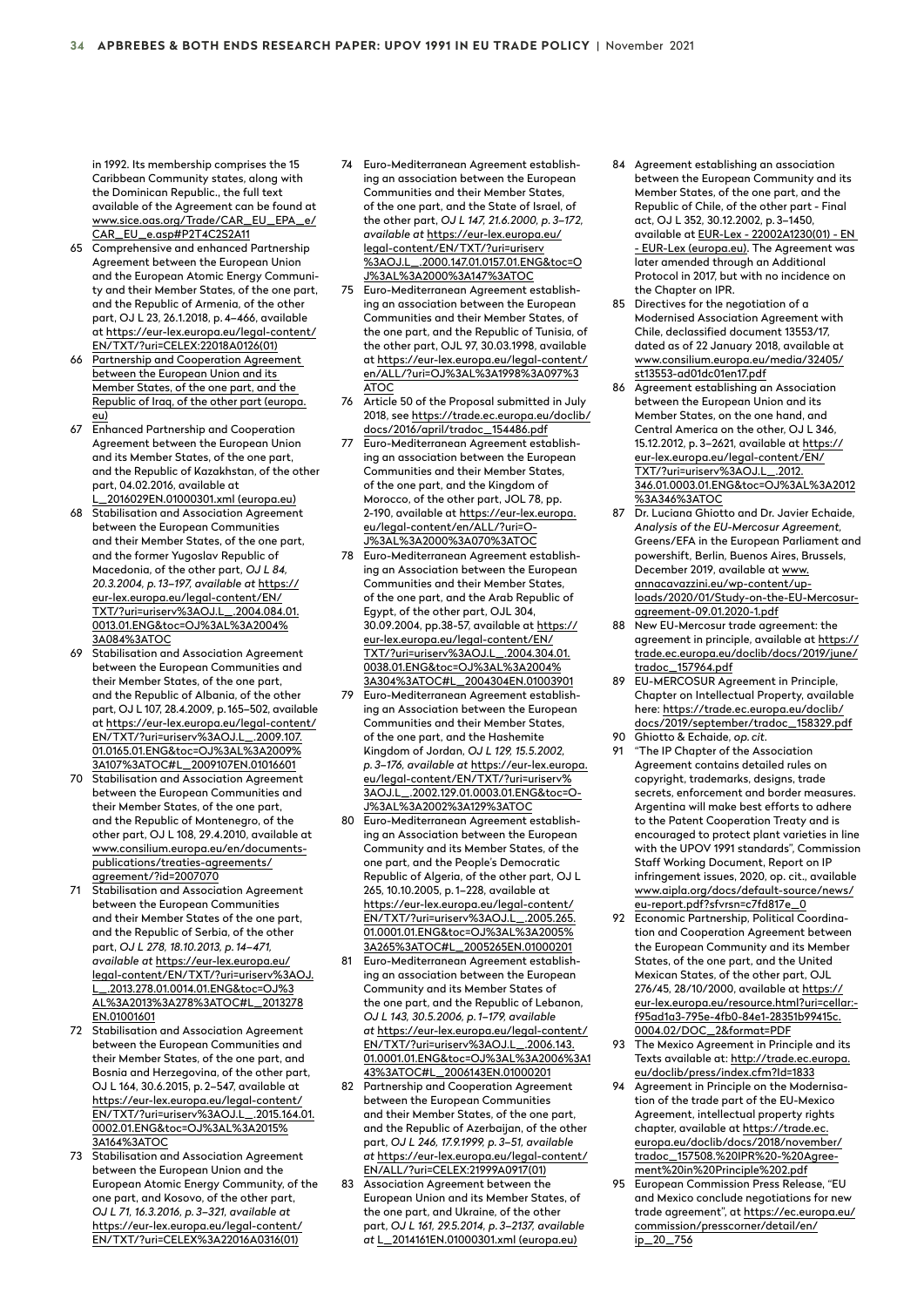- <span id="page-34-0"></span>96 It should be noted that a free trade agreement was signed between EFTA and Indonesia in December 2018, **with requirements for all parties to comply with the substantive provisions of UPOV 1991.**  The signature of the agreement triggered an assessment process from Indonesia's plant variety protection body about joining UPOV 1991. Nothing has moved forward yet, but a new plant cultivation law with controversial provisions was adopted in September 2019. The law now explicitly states that small farmers that conduct activities of foraging and gathering genetic resources for cultivation must report to the local and central governments. It also says that plant varieties resulted from farmers' breeding work can only be distributed within their own group – without clear definition of the term "group". The law also says that small farmers who distribute uncertified seeds will be subject to criminal punishment with prison time between four to six years. See also GRAIN, December 2019, Asia under threat of UPOV 1991, see [www.grain.org/en/article/6372](https://www.grain.org/en/article/6372-asia-under-threat-of-upov-91) [asia-under-threat-of-upov-91](https://www.grain.org/en/article/6372-asia-under-threat-of-upov-91)
- 97 Report of the 10th round of negotiations for a Free Trade Agreement between the European Union and Indonesia, 22 February to 5 March 2021 available at: https://trade. ec.europa.eu/doclib/html/159484.htm
- 98 Full proposal of the Intellectual Property chapter is available at [https://trade.ec.](https://trade.ec.europa.eu/doclib/docs/2017/february/tradoc_155281.pdf) [europa.eu/doclib/docs/2017/february/](https://trade.ec.europa.eu/doclib/docs/2017/february/tradoc_155281.pdf) [tradoc\\_155281.pdf](https://trade.ec.europa.eu/doclib/docs/2017/february/tradoc_155281.pdf)
- "Organisations have noted that before a Constitutional Court ruling, some smallhold farmers may had been prosecuted for selling the seeds they were able to breed using the local traditions and knowledge". See Development Solutions, *Sustainability Impact Assessment (SIA) in support of Free Trade Agreement (FTA) negotiations between the European Union and Republic of Indonesia,* Draft Inception Report, European Commission, 25th May 2018, pp.161-162, available at [https://trade.ec.](https://trade.ec.europa.eu/doclib/docs/2018/may/tradoc_156900.pdf) [europa.eu/doclib/docs/2018/may/](https://trade.ec.europa.eu/doclib/docs/2018/may/tradoc_156900.pdf) [tradoc\\_156900.pdf](https://trade.ec.europa.eu/doclib/docs/2018/may/tradoc_156900.pdf)
- 100 2012/272/EU: Council Decision of 14 May 2012 on the signing, on behalf of the Union, of the Framework Agreement on Partnership and Cooperation between the European Union and its Member States, of the one part, and the Republic of the Philippines, of the other part, OJ L 134, 24.5.2012, p. 3, available at https://eur-lex. europa.eu/legal-content/en/ALL/?uri= CELEX%3A32012D0272
- 101 EU proposal on Intellectual Property Rights, February 2017, [https://trade.ec.europa.eu/](https://trade.ec.europa.eu/doclib/docs/2017/march/tradoc_155440.pdf) [doclib/docs/2017/march/tradoc\\_155440.](https://trade.ec.europa.eu/doclib/docs/2017/march/tradoc_155440.pdf) [pdf](https://trade.ec.europa.eu/doclib/docs/2017/march/tradoc_155440.pdf)
- 102 Sustainability Impact Assessment (SIA) in support of Free Trade Agreement (FTA) negotiations between the European Union and the Philippines, Draft Interim Report, December 2018, p.158, available at http:// trade.ec.europa.eu/doclib/docs/2018/ december/tradoc\_157584.pdf
- 103 Reports of the first round held in June 2016, and of the second round held in February 2017 can be found at [https://trade.ec.](https://trade.ec.europa.eu/doclib/press/index.cfm?id=1637) [europa.eu/doclib/press/index.cfm?id=1637](https://trade.ec.europa.eu/doclib/press/index.cfm?id=1637)
- 104 Draft consolidated version of the IPR text in preparation for IPR discussions during the week of 12th July 2010 in Delhi, available

at www.bilaterals.org/IMG/pdf/ip\_euindia\_july2010.pdf

- 105 Article 11 of the IPR Chapter of the Consolidated draft text of negotiations with India, 9th September 2008, which can be found in: [EU-India-Texts\\_Goods\\_SPS\\_](https://bilaterals.org/IMG/pdf/EU-India-Texts_Goods_SPS_IPR_feb2009.pdf) [IPR\\_feb2009.pdf \(bilaterals.org\)](https://bilaterals.org/IMG/pdf/EU-India-Texts_Goods_SPS_IPR_feb2009.pdf)
- 106 European Commission, initial proposals tabled by the EU side on the topic of "intellectual property", available at [https://](https://trade.ec.europa.eu/doclib/docs/2018/july/tradoc_157204.pdf) [trade.ec.europa.eu/doclib/docs/2018/july/](https://trade.ec.europa.eu/doclib/docs/2018/july/tradoc_157204.pdf) [tradoc\\_157204.pdf](https://trade.ec.europa.eu/doclib/docs/2018/july/tradoc_157204.pdf)
- 107 EU-Australia Partnership Framework: A strategic partnership built on shared values and common ambition, available at [https://](https://eeas.europa.eu/sites/default/files/partnership_framework2009eu_en.pdf) [eeas.europa.eu/sites/default/files/](https://eeas.europa.eu/sites/default/files/partnership_framework2009eu_en.pdf) [partnership\\_framework2009eu\\_en.pdf](https://eeas.europa.eu/sites/default/files/partnership_framework2009eu_en.pdf)
- 108 EU proposal of the EU-Australia FTA, Chapter on Intellectual Property Rights, 13th June 2018, see [https://trade.ec.europa.](https://trade.ec.europa.eu/doclib/docs/2018/july/tradoc_157190.pdf) [eu/doclib/docs/2018/july/tradoc\\_157190.](https://trade.ec.europa.eu/doclib/docs/2018/july/tradoc_157190.pdf) [pdf](https://trade.ec.europa.eu/doclib/docs/2018/july/tradoc_157190.pdf)
- 109 European Commission Staff Working Document, Report on the protection and enforcement of intellectual property rights in third countries, *op. cit.,* p. 56.
- 110 See [http://eapvp.org/uploads/6.-EAPVP-](http://eapvp.org/uploads/6.-EAPVP-Forum-PVP-13-Seminar-26-11-2020-CPVO.pdf)[Forum-PVP-13-Seminar-26-11-2020-CPVO.](http://eapvp.org/uploads/6.-EAPVP-Forum-PVP-13-Seminar-26-11-2020-CPVO.pdf) [pdf](http://eapvp.org/uploads/6.-EAPVP-Forum-PVP-13-Seminar-26-11-2020-CPVO.pdf)
- 111 More information about EU IP key Southeast Asia can be found on [https://](https://ipkey.eu/en/south-east-asia) [ipkey.eu/en/south-east-asia](https://ipkey.eu/en/south-east-asia)
- 112 See [https://ipkey.eu/en/south-east-Asia/](https://ipkey.eu/en/south-east-Asia/activities/international-plant-variety-protection-benefits) [activities/international-plant-variety-pro](https://ipkey.eu/en/south-east-Asia/activities/international-plant-variety-protection-benefits)[tection-benefits](https://ipkey.eu/en/south-east-Asia/activities/international-plant-variety-protection-benefits)
- 113 The event is listed in the UPOV Report on activities of 2019 presented at the Convention's Council held in Geneva in September 2019, see www.upov.int > edocs > mdocs › upov › c\_53\_inf\_3. They can also be found at [https://ipkey.eu/en/south](https://ipkey.eu/en/south-east-asia/activities)[east-asia/activities](https://ipkey.eu/en/south-east-asia/activities)
- 114 [https://ipkey.eu/en/south-east-asia/](https://ipkey.eu/en/south-east-asia/activities/webinar-series-plant-variety-protection) [activities/webinar-series-plant-variety-pro](https://ipkey.eu/en/south-east-asia/activities/webinar-series-plant-variety-protection)[tection](https://ipkey.eu/en/south-east-asia/activities/webinar-series-plant-variety-protection)
- 115 [https://ipkey.eu/en/latin-america/](https://ipkey.eu/en/latin-america/activities/workshop-plant-variety-protection-authorities-latin-america) [activities/workshop-plant-variety-protec](https://ipkey.eu/en/latin-america/activities/workshop-plant-variety-protection-authorities-latin-america)[tion-authorities-latin-america](https://ipkey.eu/en/latin-america/activities/workshop-plant-variety-protection-authorities-latin-america)
- 116 [https://ipkey.eu/en/latin-america/](https://ipkey.eu/en/latin-america/activities/plant-varieties-protection-seminars-and-workshop) [activities/plant-varieties-protection-semi](https://ipkey.eu/en/latin-america/activities/plant-varieties-protection-seminars-and-workshop)[nars-and-workshop](https://ipkey.eu/en/latin-america/activities/plant-varieties-protection-seminars-and-workshop)
- 117 https://ipkey.eu/en/latin-america/ activities/workshop-plant-variety-protection-authorities-latin-america
- 118 Mohamed COULIBALY and Robert Ali BRAC DE LA PERRIÈRE, *A Dysfunctional Plant Variety Protection System: Ten Years of UPOV Implementation in Francophone Africa,* April 2019, available at [www.](https://www.apbrebes.org/files/seeds/APBREBES_OAPI_EN_def.pdf) [apbrebes.org/files/seeds/APBREBES\\_](https://www.apbrebes.org/files/seeds/APBREBES_OAPI_EN_def.pdf) [OAPI\\_EN\\_def.pdf](https://www.apbrebes.org/files/seeds/APBREBES_OAPI_EN_def.pdf)
- 119 Françoise GUEI, "The afcfta and the European Union: 'sister continents' in the decade ahead?", March 2020, [https://](https://bilaterals.org/?the-afcfta-and-the-european-union&lang=en) [bilaterals.org/?The-afcfta-and-the-europe](https://bilaterals.org/?the-afcfta-and-the-european-union&lang=en)[an-union&lang=en](https://bilaterals.org/?the-afcfta-and-the-european-union&lang=en)
- 120 European Commission, Action Document for "Intellectual Property Rights (IPRs) Action for Africa", ANNEX 1 of the Commission Implementing Decision on the financing of the Annual Action programme 2019 Part 1 for the Pan-African Programme, available at [https://ec.europa.eu/](https://ec.europa.eu/transparency/regdoc/rep/3/2019/EN/C-2019-2648-F1-EN-ANNEX-1-PART-1.PDF) [transparency/regdoc/rep/3/2019/](https://ec.europa.eu/transparency/regdoc/rep/3/2019/EN/C-2019-2648-F1-EN-ANNEX-1-PART-1.PDF) [EN/C-2019-2648-F1-EN-ANNEX-1-PART-1.](https://ec.europa.eu/transparency/regdoc/rep/3/2019/EN/C-2019-2648-F1-EN-ANNEX-1-PART-1.PDF) [PDF](https://ec.europa.eu/transparency/regdoc/rep/3/2019/EN/C-2019-2648-F1-EN-ANNEX-1-PART-1.PDF)
- 121 The OAPI regroups Benin, Burking Faso, Cameroon, the Central African Republic,

Chad, the Comoros, the Congo, Côte d'Ivoire, Equatorial Guinea, Gabon, Guinea, Guinea-Bissau, Mali, Mauritania, the Niger, Senegal, and Togo (see www.oapi.int/index. php/fr/oapi/presentation/etats-membres)

- 122 World Trade organisation, Technical cooperation Information, IP/C/W/655/ Add.6, February 2020: [https://docs.wto.org/](https://docs.wto.org/dol2fe/Pages/SS/directdoc.aspx?filename=r:/IP/C/W655A6.pdf&Open=True) [dol2fe/Pages/SS/directdoc.aspx?file](https://docs.wto.org/dol2fe/Pages/SS/directdoc.aspx?filename=r:/IP/C/W655A6.pdf&Open=True)[name=r:/IP/C/W655A6.pdf&Open=True](https://docs.wto.org/dol2fe/Pages/SS/directdoc.aspx?filename=r:/IP/C/W655A6.pdf&Open=True) 123 *Ibidem*
- 124 [www.gnis.fr/en/news/an-efficient-semi](https://www.gnis.fr/en/news/an-efficient-seminar-regarding-interest-of-upov-plant-breeders-rights-in-asean-countries/)[nar-regarding-interest-of-upov-plant](https://www.gnis.fr/en/news/an-efficient-seminar-regarding-interest-of-upov-plant-breeders-rights-in-asean-countries/)[breeders-rights-in-asean-countries/](https://www.gnis.fr/en/news/an-efficient-seminar-regarding-interest-of-upov-plant-breeders-rights-in-asean-countries/)
- 125 [https://independensi.com/2018/08/04/](https://independensi.com/2018/08/04/eapvp-forum-meeting-indonesia-menolak-untuk-didikte/) [eapvp-forum-meeting-indonesia-meno](https://independensi.com/2018/08/04/eapvp-forum-meeting-indonesia-menolak-untuk-didikte/)[lak-untuk-didikte/](https://independensi.com/2018/08/04/eapvp-forum-meeting-indonesia-menolak-untuk-didikte/)
- 126 [https://ipkey.eu/en/china/news/semi](https://ipkey.eu/en/china/news/seminars-fssedv-implementation-and-international-cooperation-take-over-dus-technical)[nars-fssedv-implementation-and-interna](https://ipkey.eu/en/china/news/seminars-fssedv-implementation-and-international-cooperation-take-over-dus-technical)[tional-cooperation-take-over-dus-technical](https://ipkey.eu/en/china/news/seminars-fssedv-implementation-and-international-cooperation-take-over-dus-technical)
- 127 [www.naktuinbouw.com/vegetable/news/](https://www.naktuinbouw.com/vegetable/news/greater-awareness-plant-breeders-rights-african-countries-oapi) [greater-awareness-plant-breeders-rights](https://www.naktuinbouw.com/vegetable/news/greater-awareness-plant-breeders-rights-african-countries-oapi)[african-countries-oapi](https://www.naktuinbouw.com/vegetable/news/greater-awareness-plant-breeders-rights-african-countries-oapi)
- 128 [https://cpvo.europa.eu/sites/default/files/](https://cpvo.europa.eu/sites/default/files/documents/cpvo_international_relations_strategy.pdf) [documents/cpvo\\_international\\_relations\\_](https://cpvo.europa.eu/sites/default/files/documents/cpvo_international_relations_strategy.pdf) [strategy.pdf](https://cpvo.europa.eu/sites/default/files/documents/cpvo_international_relations_strategy.pdf)
- 129 [www.apbrebes.org/news/aripo-sells-out-af](https://www.apbrebes.org/news/aripo-sells-out-african-farmers-seals-secret-deal-plant-variety-protection-†)[rican-farmers-seals-secret-deal-plant-vari](https://www.apbrebes.org/news/aripo-sells-out-african-farmers-seals-secret-deal-plant-variety-protection-†)[ety-protection-%C2%A0](https://www.apbrebes.org/news/aripo-sells-out-african-farmers-seals-secret-deal-plant-variety-protection-†)
- 130 [https://twitter.com/semae\\_officiel/](https://twitter.com/semae_officiel/status/928186715365355520) [status/928186715365355520](https://twitter.com/semae_officiel/status/928186715365355520)
- 131 DMKNL Policy Brief Nr. 01 / 2017: Development of the Mongolian seed sector – a precondition for successful crop production; available at: [https://dmknl.de/de/](https://dmknl.de/de/policy-briefs.html) [policy-briefs.html;](https://dmknl.de/de/policy-briefs.html) and available for download at: [https://dmknl.de/de/](https://dmknl.de/de/policy-briefs.html?file=files/HomepageDatein/Seiten/Publikation/Policy Brifs ohne Email Adressen_updated Mai 2020/2018_de/Policy Brief_Development of the Mongolian seed sector.pdf&cid=2898) [policy-briefs.html?file=files/Homepage-](https://dmknl.de/de/policy-briefs.html?file=files/HomepageDatein/Seiten/Publikation/Policy Brifs ohne Email Adressen_updated Mai 2020/2018_de/Policy Brief_Development of the Mongolian seed sector.pdf&cid=2898)[Datein/Seiten/Publikation/Policy%20](https://dmknl.de/de/policy-briefs.html?file=files/HomepageDatein/Seiten/Publikation/Policy Brifs ohne Email Adressen_updated Mai 2020/2018_de/Policy Brief_Development of the Mongolian seed sector.pdf&cid=2898) [Brifs%20ohne%20Email%20Adressen\\_up](https://dmknl.de/de/policy-briefs.html?file=files/HomepageDatein/Seiten/Publikation/Policy Brifs ohne Email Adressen_updated Mai 2020/2018_de/Policy Brief_Development of the Mongolian seed sector.pdf&cid=2898)[dated%20Mai%202020/2018\\_de/Policy%20](https://dmknl.de/de/policy-briefs.html?file=files/HomepageDatein/Seiten/Publikation/Policy Brifs ohne Email Adressen_updated Mai 2020/2018_de/Policy Brief_Development of the Mongolian seed sector.pdf&cid=2898) [Brief\\_Development%20of%20the%20](https://dmknl.de/de/policy-briefs.html?file=files/HomepageDatein/Seiten/Publikation/Policy Brifs ohne Email Adressen_updated Mai 2020/2018_de/Policy Brief_Development of the Mongolian seed sector.pdf&cid=2898) [Mongolian%20seed%20sector.pdf&cid=2898](https://dmknl.de/de/policy-briefs.html?file=files/HomepageDatein/Seiten/Publikation/Policy Brifs ohne Email Adressen_updated Mai 2020/2018_de/Policy Brief_Development of the Mongolian seed sector.pdf&cid=2898)